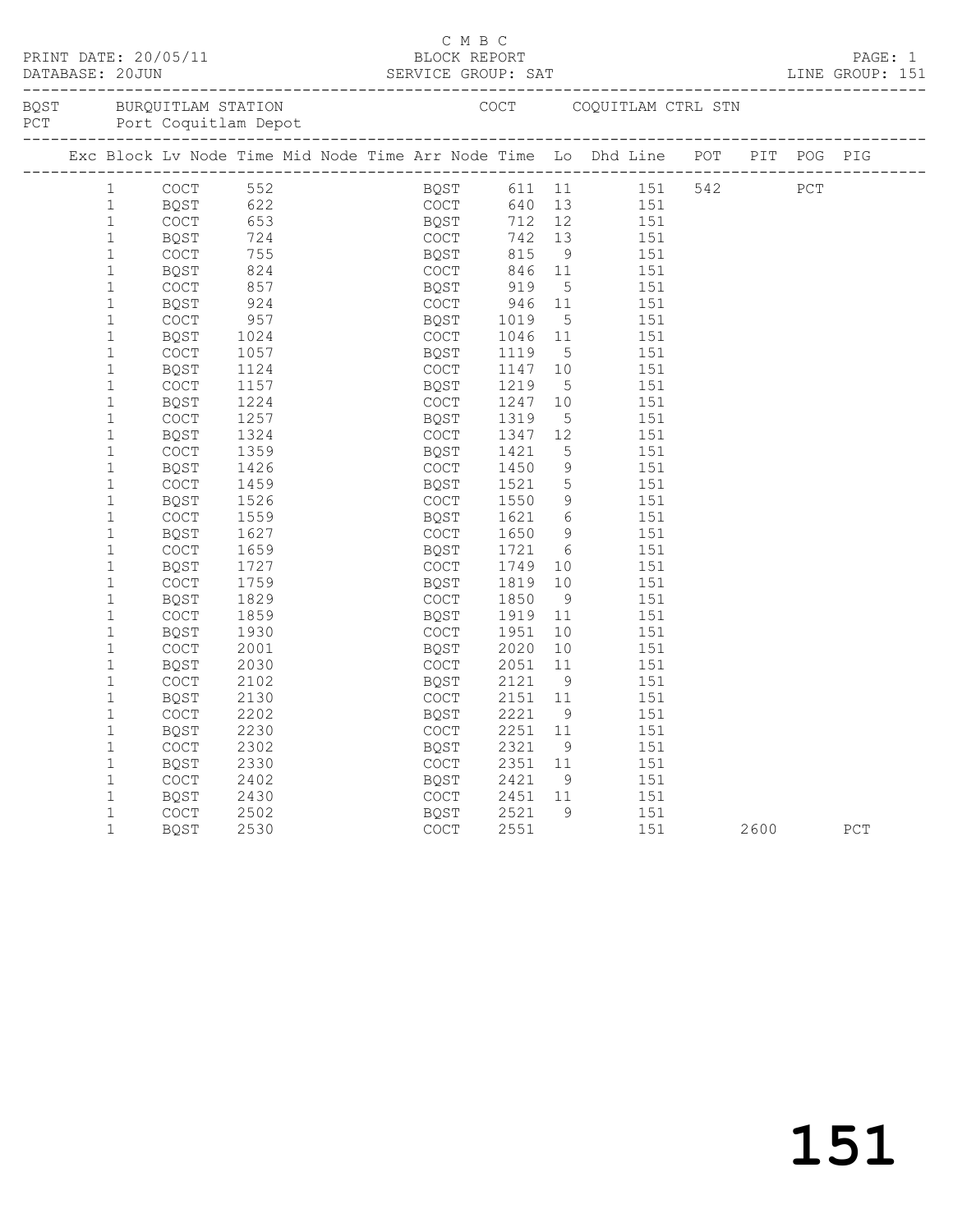# C M B C<br>BLOCK REPORT

PRINT DATE: 20/05/11 BLOCK REPORT PAGE: 2

#### SERVICE GROUP: SAT

| Exc Block Lv Node Time Mid Node Time Arr Node Time Lo Dhd Line POT |                                            |            |  |              |                      |            |                   |                 |     |      | PIT POG PIG |     |
|--------------------------------------------------------------------|--------------------------------------------|------------|--|--------------|----------------------|------------|-------------------|-----------------|-----|------|-------------|-----|
|                                                                    |                                            |            |  |              |                      |            |                   |                 |     |      |             |     |
| 2                                                                  | COCT                                       | 622        |  |              |                      |            |                   | BQST 641 13 151 | 612 |      | PCT         |     |
| 2                                                                  | BQST                                       | 654        |  |              | COCT                 | 712 11     |                   | 151             |     |      |             |     |
| $\overline{c}$                                                     | COCT                                       | 723        |  |              | BQST                 | 743        | 11                | 151             |     |      |             |     |
| $\sqrt{2}$                                                         | BQST                                       | 754        |  |              | COCT<br>uuut<br>BQST | 814        | 11                | 151             |     |      |             |     |
| $\sqrt{2}$<br>$\sqrt{2}$                                           | COCT                                       | 825<br>854 |  | COCT         |                      | 847        | $\overline{7}$    | 151             |     |      |             |     |
| $\mathbf{2}$                                                       | BQST                                       | 927        |  |              |                      | 916<br>949 | 11<br>$5^{\circ}$ | 151             |     |      |             |     |
| $\sqrt{2}$                                                         | COCT<br>BQST                               | 954        |  | BQST<br>COCT |                      | 1016 11    |                   | 151<br>151      |     |      |             |     |
| $\sqrt{2}$                                                         | COCT                                       | 1027       |  | BQST         |                      | 1049       | $5^{\circ}$       | 151             |     |      |             |     |
| $\sqrt{2}$                                                         | BQST                                       | 1054       |  | COCT         |                      | 1117 10    |                   | 151             |     |      |             |     |
| $\mathbf{2}$                                                       | COCT                                       | 1127       |  | BQST         |                      | 1149       | $5^{\circ}$       | 151             |     |      |             |     |
| $\sqrt{2}$                                                         | BQST                                       | 1154       |  | COCT         |                      | 1217 10    |                   | 151             |     |      |             |     |
| $\mathbf{2}$                                                       | $\mathtt{C}\mathtt{O}\mathtt{C}\mathtt{T}$ | 1227       |  | BQST         |                      | 1249       | $5\overline{)}$   | 151             |     |      |             |     |
| $\mathbf{2}$                                                       | BQST                                       | 1254       |  | COCT         |                      | 1317 11    |                   | 151             |     |      |             |     |
| $\sqrt{2}$                                                         | <b>COCT</b>                                | 1328       |  | BQST         |                      | 1350       | 6                 | 151             |     |      |             |     |
| $\mathbf{2}$                                                       | BQST                                       | 1356       |  | COCT         |                      | 1419 10    |                   | 151             |     |      |             |     |
| $\mathbf{2}$                                                       | COCT                                       | 1429       |  | BQST         |                      | 1451       | $5\overline{)}$   | 151             |     |      |             |     |
| $\mathbf{2}$                                                       | BQST                                       | 1456       |  | COCT         |                      | 1520       | 9                 | 151             |     |      |             |     |
| $\mathbf{2}$                                                       | COCT                                       | 1529       |  | BQST         |                      | 1551       | $5\overline{)}$   | 151             |     |      |             |     |
| $\mathbf{2}$                                                       | BQST                                       | 1556       |  | COCT         |                      | 1619       | 10                | 151             |     |      |             |     |
| $\mathbf{2}$                                                       | $\mathtt{C}\mathtt{O}\mathtt{C}\mathtt{T}$ | 1629       |  | BQST         |                      | 1651       | $6\overline{6}$   | 151             |     |      |             |     |
| $\mathbf{2}$                                                       | BQST                                       | 1657       |  | COCT         |                      | 1720       | 9                 | 151             |     |      |             |     |
| $\mathbf{2}$                                                       | COCT                                       | 1729       |  | BQST         |                      | 1751       | $\overline{7}$    | 151             |     |      |             |     |
| $\mathbf{2}$                                                       | BQST                                       | 1758       |  | COCT         |                      | 1820       | 9                 | 151             |     |      |             |     |
| $\mathbf{2}$                                                       | $\mathtt{C}\mathtt{O}\mathtt{C}\mathtt{T}$ | 1829       |  | BQST         |                      | 1849 11    |                   | 151             |     |      |             |     |
| $\mathbf{2}$                                                       | BQST                                       | 1900       |  | COCT         |                      | 1921       | 9                 | 151             |     |      |             |     |
| $\mathbf{2}$                                                       | $\mathtt{C}\mathtt{O}\mathtt{C}\mathtt{T}$ | 1930       |  | BQST         |                      | 1949       | 11                | 151             |     |      |             |     |
| $\mathbf{2}$                                                       | BQST                                       | 2000       |  | COCT         |                      | 2021       | 11                | 151             |     |      |             |     |
| $\mathbf{2}$                                                       | COCT                                       | 2032       |  | BQST         |                      | 2051       | 9                 | 151             |     |      |             |     |
| $\mathbf{2}$                                                       | BQST                                       | 2100       |  | COCT         |                      | 2121       | 11                | 151             |     |      |             |     |
| $\sqrt{2}$                                                         | COCT                                       | 2132       |  | BQST         |                      | 2151       | 9                 | 151             |     |      |             |     |
| $\mathbf{2}$                                                       | BQST                                       | 2200       |  | COCT         |                      | 2221       | 11                | 151             |     |      |             |     |
| $\mathbf{2}$                                                       | <b>COCT</b>                                | 2232       |  | BQST         |                      | 2251       | 9                 | 151             |     |      |             |     |
| $\overline{c}$                                                     | BQST                                       | 2300       |  | COCT         |                      | 2321       | 11                | 151             |     |      |             |     |
| $\mathbf{2}$                                                       | COCT                                       | 2332       |  | BQST         |                      | 2351       | 9                 | 151             |     |      |             |     |
| $\mathbf{2}$                                                       | BQST                                       | 2400       |  | COCT         |                      | 2421       | 11                | 151             |     |      |             |     |
| $\overline{c}$                                                     | COCT                                       | 2432       |  | BQST         |                      | 2451       | 9                 | 151             |     |      |             |     |
| $\overline{c}$                                                     | BQST                                       | 2500       |  | COCT         |                      | 2521       | 11                | 151             |     |      |             |     |
| $\mathbf{2}$                                                       | COCT                                       | 2532       |  | BQST         |                      | 2551       | 9                 | 151             |     |      |             |     |
| $\overline{2}$                                                     | <b>BQST</b>                                | 2600       |  | COCT         |                      | 2621       |                   | 151             |     | 2630 |             | PCT |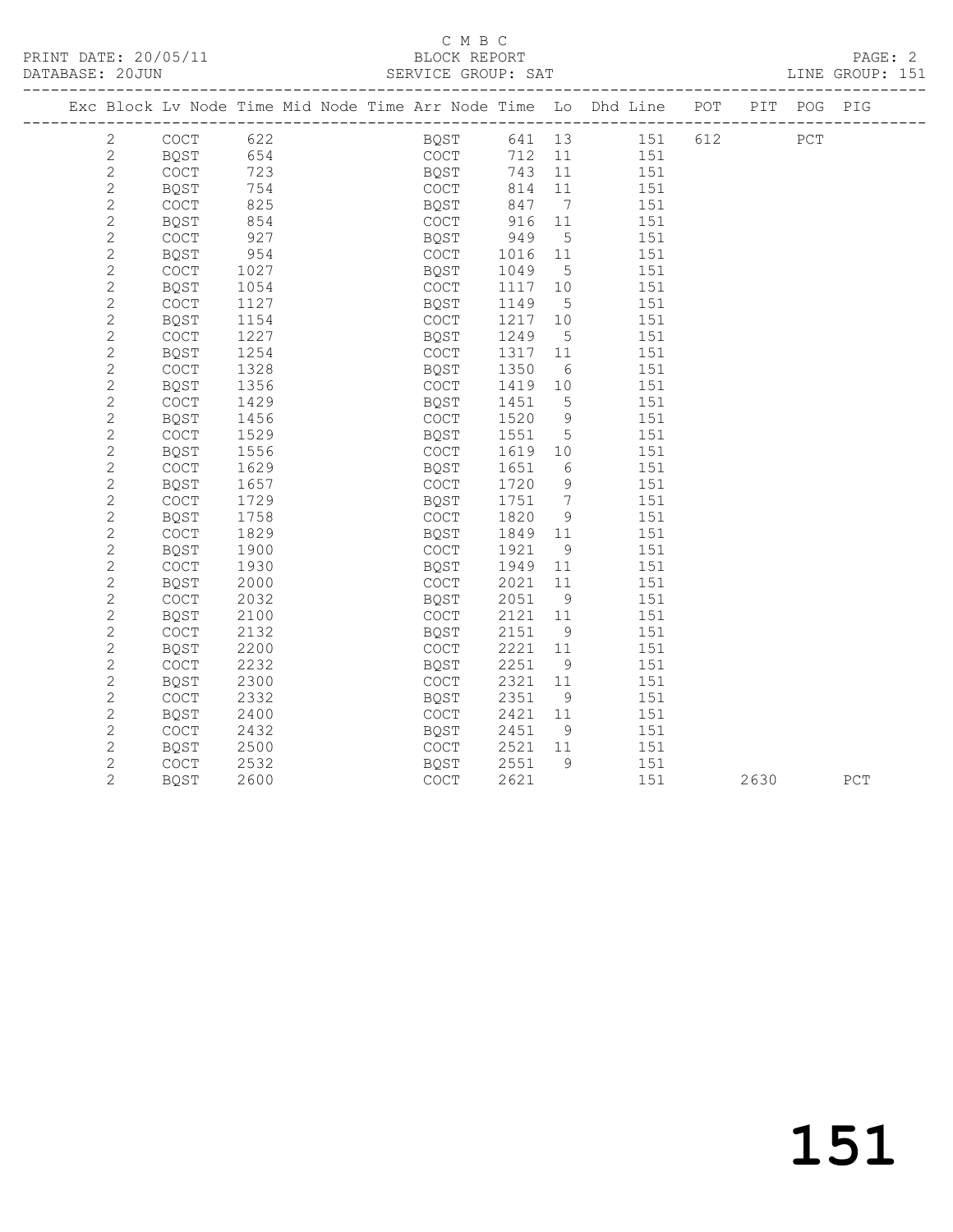|  |                                              | PRDA PRINCETON & DAVID             |                      |                                       |              |                      | $\begin{tabular}{lllllllllllllllllll} \multicolumn{2}{c}{BRST} & & & & & & & & & & & & & \multicolumn{2}{c}{\multicolumn{2}{c}{BRST} & & & & & & & & \multicolumn{2}{c}{\multicolumn{2}{c}{BRST} & & & & & & \multicolumn{2}{c}{\multicolumn{2}{c}{\multicolumn{2}{c}{\multicolumn{2}{c}{\multicolumn{2}{c}{\multicolumn{2}{c}{\multicolumn{2}{c}{\multicolumn{2}{c}{\multicolumn{2}{c}{\multicolumn{2}{c}{\multicolumn{2}{c}{\multicolumn{2}{c}{\multicolumn{2}{c}{\multicolumn$<br>PCT Port Coquitlam Depot NOODY CENTRE STN |  |      |     |
|--|----------------------------------------------|------------------------------------|----------------------|---------------------------------------|--------------|----------------------|--------------------------------------------------------------------------------------------------------------------------------------------------------------------------------------------------------------------------------------------------------------------------------------------------------------------------------------------------------------------------------------------------------------------------------------------------------------------------------------------------------------------------------|--|------|-----|
|  |                                              |                                    |                      |                                       |              |                      | Exc Block Lv Node Time Mid Node Time Arr Node Time Lo Dhd Line POT PIT POG PIG                                                                                                                                                                                                                                                                                                                                                                                                                                                 |  |      |     |
|  | $1 \quad \cdots$<br>1                        |                                    |                      |                                       |              |                      | 1 COCT 300 BYST 346 SERO 404 11 N9 250 PCT<br>SERO 415 COCT 534 16 N9<br>COCT 550 PMST 618 12 183                                                                                                                                                                                                                                                                                                                                                                                                                              |  |      |     |
|  | $\mathbf{1}$<br>$\mathbf{1}$<br>$\mathbf{1}$ | PMST<br>COCT<br>PRDA               |                      |                                       |              |                      |                                                                                                                                                                                                                                                                                                                                                                                                                                                                                                                                |  |      |     |
|  | $\mathbf{1}$<br>$\mathbf{1}$<br>$\mathbf{1}$ | COCT<br>PCST<br><b>COCT</b>        | 805<br>840           | PCST<br>Example 2009 COCT 2009<br>919 | PMST 951     | 830                  | 10 188<br>10 188<br>9 183                                                                                                                                                                                                                                                                                                                                                                                                                                                                                                      |  |      |     |
|  | $\mathbf{1}$<br>$\mathbf{1}$<br>$\mathbf{1}$ | PMST<br>COCT<br>PRDA               | 1042<br>1100         |                                       |              |                      | 1000 PALA 1020 COCT 1033 9 183                                                                                                                                                                                                                                                                                                                                                                                                                                                                                                 |  |      |     |
|  | $\mathbf{1}$<br>$\mathbf{1}$<br>$\mathbf{1}$ | <b>COCT</b><br>LOST<br><b>COCT</b> | 1132<br>1212<br>1249 |                                       |              |                      | PRDA 1100 0 191<br>COCT 1120 12 191<br>LOST 1201 11 152<br>COCT 1241 8 152<br>PMST 1323 7 183                                                                                                                                                                                                                                                                                                                                                                                                                                  |  |      |     |
|  | $\mathbf{1}$<br>$\mathbf{1}$<br>$\mathbf{1}$ | PMST<br>COCT<br>PRDA               | 1330<br>1412<br>1430 |                                       | PRDA 1430    |                      | PALA 1350 COCT 1404 8 183<br>$0$ 191                                                                                                                                                                                                                                                                                                                                                                                                                                                                                           |  |      |     |
|  | $\mathbf{1}$<br>$\mathbf{1}$<br>$\mathbf{1}$ | <b>COCT</b><br>PCST<br><b>COCT</b> | 1501<br>1540<br>1630 |                                       |              |                      | COCT 1449 12 191<br>PCST 1535 5 188<br>COCT 1613 17 188<br>BRST 1654 6 169                                                                                                                                                                                                                                                                                                                                                                                                                                                     |  |      |     |
|  | $\mathbf{1}$<br>$\mathbf{1}$                 | BRST<br>COCT                       | 1700<br>1732         | LOST 1801                             |              |                      | COCT 1724 8 169<br>11 152                                                                                                                                                                                                                                                                                                                                                                                                                                                                                                      |  |      |     |
|  | 1<br>$\mathbf{1}$<br>$\mathbf{1}$            | LOST<br>COCT<br>LOST               | 1812<br>1902<br>1942 | COCT                                  | LOST<br>LOST | 1841<br>1929<br>2009 | 21 152<br>13 152<br>152                                                                                                                                                                                                                                                                                                                                                                                                                                                                                                        |  | 2018 | PCT |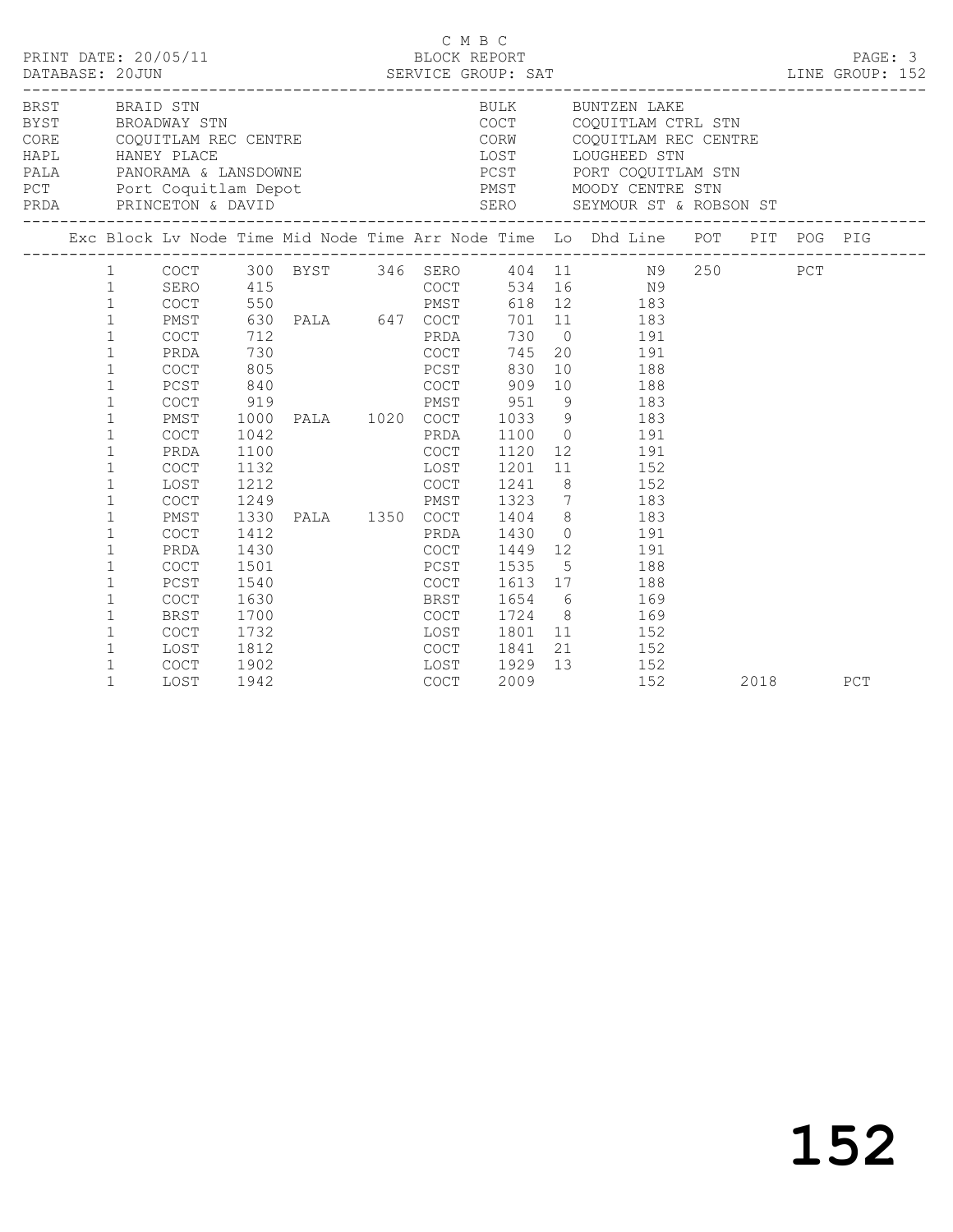#### C M B C<br>BLOCK REPORT SERVICE GROUP: SAT

| COCT 330 BYST 416 SERO 434 11 N9 320<br>$\overline{2}$<br>445<br>COCT<br>$\mathbf{2}$<br>604 8<br>SERO<br>N9                                             | PCT       |     |     |
|----------------------------------------------------------------------------------------------------------------------------------------------------------|-----------|-----|-----|
|                                                                                                                                                          |           |     |     |
|                                                                                                                                                          |           |     |     |
| 628 0 191<br>$\sqrt{2}$<br>PRDA<br>612<br>COCT                                                                                                           |           |     |     |
| $\mathbf{2}$<br>643 22<br>628<br>COCT<br>PRDA<br>191                                                                                                     |           |     |     |
| $\sqrt{2}$<br>705<br>10<br>188<br>COCT<br>PCST<br>730                                                                                                    |           |     |     |
| COCT<br>$\mathbf{2}$<br>740<br>12<br>PCST<br>807<br>188                                                                                                  |           |     |     |
| $\mathbf{2}$<br>819<br>849<br>COCT<br>PMST<br>11<br>183                                                                                                  |           |     |     |
| $\mathbf{2}$<br>PALA 920 COCT<br>933<br>PMST<br>900<br>9<br>183                                                                                          |           |     |     |
| $\sqrt{2}$<br>942<br>COCT<br>PRDA<br>1000 0<br>191                                                                                                       |           |     |     |
| $\mathbf{2}$<br>PRDA<br>1000<br>COCT<br>1018 15<br>191                                                                                                   |           |     |     |
| $\mathbf{2}$<br>COCT<br>1033<br>PCST<br>1105<br>$5^{\circ}$<br>188                                                                                       |           |     |     |
| $\mathbf{2}$<br>PCST<br>1110<br>COCT<br>1143 17<br>188                                                                                                   |           |     |     |
| $\mathbf{2}$<br>COCT<br>1200<br>BRST<br>1222<br>8 <sup>8</sup><br>169                                                                                    |           |     |     |
| $\mathbf{2}$<br>1254 7<br>BRST<br>1230<br>COCT<br>169                                                                                                    |           |     |     |
| $\mathbf{2}$<br>188<br>1333<br>$7\phantom{0}$<br>COCT<br>1301<br>PCST                                                                                    |           |     |     |
| $\mathbf{2}$<br>1414 5<br>PCST<br>1340<br>COCT<br>188                                                                                                    |           |     |     |
| $\mathbf{2}$<br>1455<br>$5\overline{)}$<br>COCT<br>1419<br>PMST<br>183                                                                                   |           |     |     |
| $\mathbf{2}$<br>1536 6<br>PMST<br>183                                                                                                                    |           |     |     |
| $\mathbf{2}$<br>COCT<br>1542<br>PRDA<br>1600<br>191<br>$\overline{0}$                                                                                    |           |     |     |
| $\mathbf{2}$<br>PRDA<br>1600<br>COCT<br>1618 13<br>191                                                                                                   |           |     |     |
| $\mathbf{2}$<br>COCT<br>1631<br>PCST<br>1704<br>6<br>188                                                                                                 |           |     |     |
| $\mathbf{2}$<br>1710<br>1743 5<br>188<br>PCST<br>COCT                                                                                                    |           |     |     |
| $\mathbf{2}$<br>1825<br>$5\overline{)}$<br>COCT<br>1748<br>PMST<br>183<br>1830 PALA 1851 COCT<br>1904 5                                                  |           |     |     |
| $\mathbf{2}$<br>PMST<br>183<br>$\mathbf{2}$<br>PCST<br>12<br>188                                                                                         |           |     |     |
| COCT<br>1909<br>1942<br>$\sqrt{2}$<br>2022<br>20<br>PCST<br>1954<br>COCT<br>188                                                                          |           |     |     |
| $\mathbf{2}$<br>COCT<br>2042<br>PRDA<br>2100 0<br>191                                                                                                    |           |     |     |
| $\mathbf{2}$<br>2100<br>COCT<br>2117<br>21<br>191<br>PRDA                                                                                                |           |     |     |
| $\mathbf{2}$<br>COCT<br>2138<br>PCST<br>2211<br>13<br>188                                                                                                |           |     |     |
| $\mathbf{2}$<br>2224<br>2251<br>26<br>PCST<br>COCT<br>188                                                                                                |           |     |     |
| $\mathbf{2}$<br>2355<br>$5\overline{)}$<br>COCT<br>2317<br>BRST<br>159<br>CIPR                                                                           |           |     |     |
| $\mathbf{2}$<br>2400<br>2420<br><b>BRST</b><br>COCT<br>10<br>169                                                                                         |           |     |     |
| $\mathbf{2}$<br>COCT<br>2430<br>BRST<br>2449<br>11<br>169                                                                                                |           |     |     |
| $\mathbf{2}$<br>2520 10<br>BRST<br>2500<br>COCT<br>169                                                                                                   |           |     |     |
| $\mathbf{2}$<br><b>BRST</b><br>2549 5<br>COCT<br>2530<br>169                                                                                             |           |     |     |
| COCT<br>$\mathbf{2}$<br>BRST<br>2554<br>2634<br>159                                                                                                      | 2643      |     | PCT |
| 3<br>156<br>BRST                                                                                                                                         | 509 — 100 | PCT |     |
| 3<br>156<br>LOST                                                                                                                                         |           |     |     |
| 3<br>BRST<br>651 CORW<br>709 LOST<br>721 16<br>156                                                                                                       |           |     |     |
| 3<br>737<br>809<br>LOST<br>CORE<br>752<br>BRST<br>14<br>156                                                                                              |           |     |     |
| 3<br>823<br>COCT<br>904<br>16<br>159<br><b>BRST</b>                                                                                                      |           |     |     |
| $\mathfrak{Z}$<br>$\mathtt{C}\mathtt{O}\mathtt{C}\mathtt{T}$<br>920<br>BRST<br>159<br>CIPR<br>1002<br>19                                                 |           |     |     |
| $\mathsf 3$<br>1021<br>LOST<br>1057<br>156<br><b>BRST</b><br>CORW<br>1041<br>10                                                                          |           |     |     |
| $\mathsf S$<br>1124<br>LOST<br>1107<br>CORE<br>BRST<br>1146<br>$\overline{7}$<br>156                                                                     |           |     |     |
| $\mathsf S$<br>1153<br>1239<br>159<br><b>BRST</b><br>COCT<br>11<br>1336                                                                                  |           |     |     |
| $\mathsf 3$<br>$\mathtt{C}\mathtt{O}\mathtt{C}\mathtt{T}$<br>1250<br><b>BRST</b><br>14<br>159<br>CIPR<br>$\mathsf 3$<br>1350<br>1412 LOST<br>1431<br>156 |           |     |     |
| <b>BRST</b><br>CORW<br>$6\overline{6}$<br>$\mathsf 3$<br>1456<br>1518<br>156<br>LOST<br>1437<br>CORE<br>BRST<br>$5^{\circ}$                              |           |     |     |
| $\mathsf S$<br>1523<br>159<br><b>BRST</b><br>COCT<br>1610<br>10                                                                                          |           |     |     |
| $\mathsf S$<br>1620<br>1705<br>159<br>COCT<br>BRST<br>17<br>CIPR                                                                                         |           |     |     |
| $\mathsf 3$<br>1722<br>1744<br>LOST<br>1802<br>$5\phantom{.0}$<br>156<br><b>BRST</b><br>CORW                                                             |           |     |     |
| $\mathsf 3$<br>1807<br>1826<br>1846<br>156<br>LOST<br>CORE<br>BRST<br>$\overline{7}$                                                                     |           |     |     |
| 3<br>1853<br><b>BRST</b><br>COCT<br>1939<br>11<br>159                                                                                                    |           |     |     |
| 3<br>1950<br>2029<br>159<br>COCT<br>CIPR<br>BRST                                                                                                         | 2047      |     | PCT |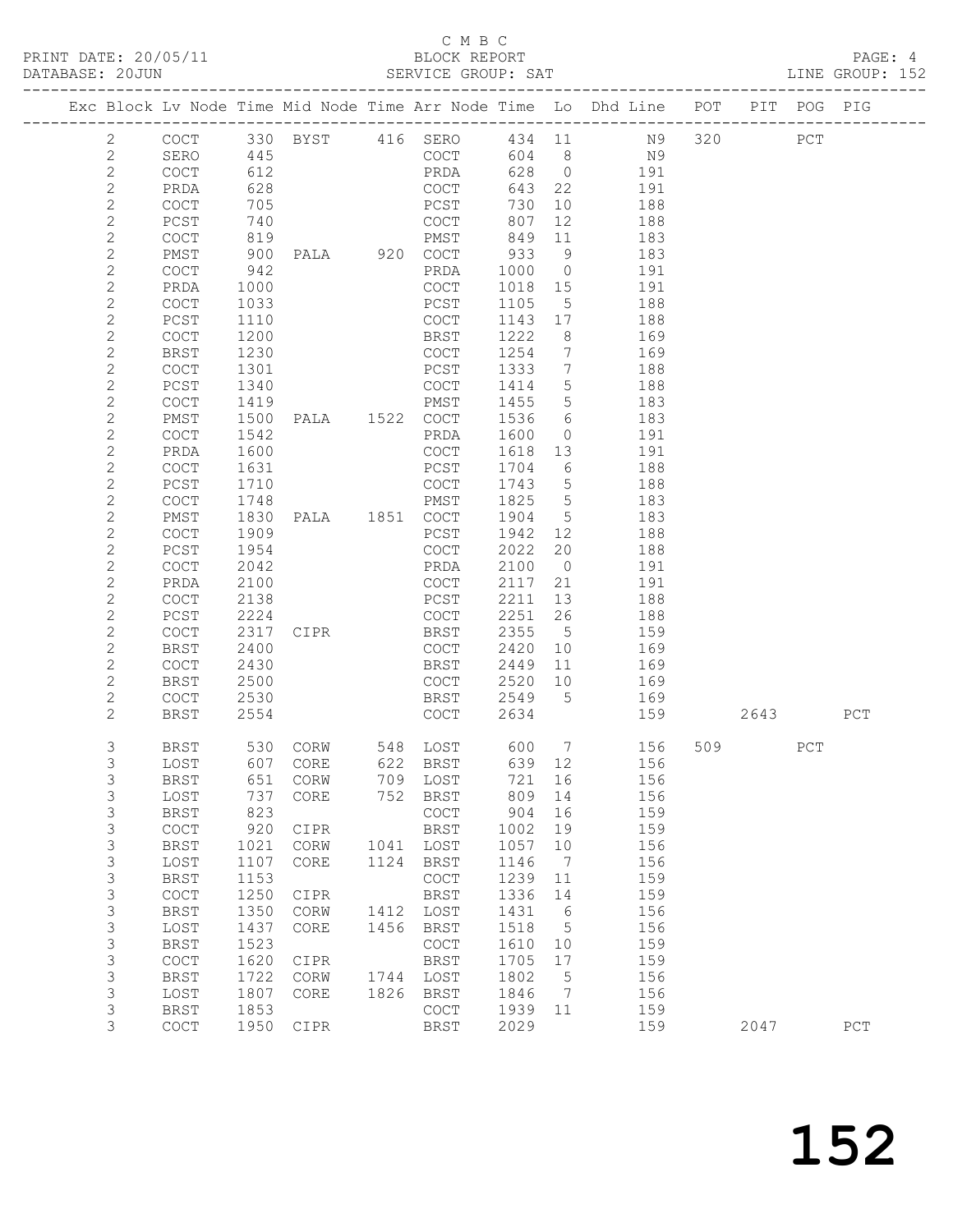### C M B C<br>BLOCK REPORT SERVICE GROUP: SAT

| 4<br>4<br>4 | PMST        |      |      |                   |      | Exc Block Lv Node Time Mid Node Time Arr Node Time Lo Dhd Line POT PIT POG PIG |      |                 |               |         |     |  |
|-------------|-------------|------|------|-------------------|------|--------------------------------------------------------------------------------|------|-----------------|---------------|---------|-----|--|
|             |             |      |      |                   |      |                                                                                |      |                 |               |         |     |  |
|             |             |      |      |                   |      | 530 PALA 547 COCT                                                              |      |                 | 559 6 183     | 510 310 | PCT |  |
|             |             | COCT | 605  |                   |      | PCST                                                                           | 629  |                 | 11 188        |         |     |  |
|             | PCST        |      | 640  |                   |      | COCT                                                                           | 706  | 24              | 188           |         |     |  |
| 4           | <b>COCT</b> |      | 730  |                   |      | BRST                                                                           | 749  |                 | 11 — 1<br>169 |         |     |  |
| 4           | BRST        |      | 800  |                   |      | COCT                                                                           | 819  | 11              | 169           |         |     |  |
| 4           | <b>COCT</b> |      | 830  |                   |      | BRST                                                                           | 850  | 10              | 169           |         |     |  |
| 4           | BRST        |      | 900  |                   |      | COCT                                                                           | 920  | 12              | 169           |         |     |  |
| 4           | <b>COCT</b> |      | 932  |                   |      | LOST                                                                           | 1000 | 12              | 152           |         |     |  |
| 4           | LOST        |      | 1012 |                   |      | <b>COCT</b>                                                                    | 1040 | 22              | 152           |         |     |  |
| 4           | <b>COCT</b> |      | 1102 |                   |      | LOST                                                                           | 1131 | 11              | 152           |         |     |  |
| 4           | LOST        |      | 1142 |                   |      | COCT                                                                           | 1210 | 9               | 152           |         |     |  |
| 4           | <b>COCT</b> |      | 1219 |                   |      | PMST                                                                           | 1253 | $\overline{7}$  | 183           |         |     |  |
| 4           | PMST        |      | 1300 | PALA 1320         |      | <b>COCT</b>                                                                    | 1335 | $\overline{7}$  | 183           |         |     |  |
| 4           | <b>COCT</b> |      | 1342 |                   |      | PRDA                                                                           | 1400 | $\bigcirc$      | 191           |         |     |  |
| 4           | PRDA        |      | 1400 |                   |      | COCT                                                                           | 1419 | 12              | 191           |         |     |  |
| 4           | <b>COCT</b> |      | 1431 |                   |      | PCST                                                                           | 1505 | 5 <sup>5</sup>  | 188           |         |     |  |
| 4           | PCST        |      | 1510 |                   |      | COCT                                                                           | 1543 | $7\overline{ }$ | 188           |         |     |  |
| 4           | <b>COCT</b> |      | 1550 | CIPR              |      | BRST                                                                           | 1638 | 15              | 159           |         |     |  |
| 4           | <b>BRST</b> |      | 1653 |                   |      | COCT                                                                           | 1739 | 23              | 159           |         |     |  |
| 4           | <b>COCT</b> |      | 1802 |                   |      | LOST                                                                           | 1830 | 12              | 152           |         |     |  |
| 4           | LOST        |      | 1842 |                   |      | COCT                                                                           | 1911 | 9               | 152           |         |     |  |
| 4           | <b>COCT</b> |      | 1920 | CIPR <sub>2</sub> |      | BRST                                                                           | 1959 | 21              | 159           |         |     |  |
| 4           | BRST        |      | 2020 |                   |      | COCT                                                                           | 2103 | 14              | 159           |         |     |  |
| 4           | <b>COCT</b> |      | 2117 | CIPR              |      | BRST                                                                           | 2155 | $5^{\circ}$     | 159           |         |     |  |
| 4           | BRST        |      | 2200 |                   |      | <b>COCT</b>                                                                    | 2220 | 10              | 169           |         |     |  |
| 4           | COCT        |      | 2230 |                   |      | BRST                                                                           | 2249 | - 6             | 169           |         |     |  |
| 4           | <b>BRST</b> |      | 2255 | CORW 2314         |      | LOST                                                                           | 2328 | 10              | 156           |         |     |  |
| 4           | LOST        |      | 2338 | CORE              | 2353 | BRST                                                                           | 2410 | 10              | 156           |         |     |  |
| 4           | <b>BRST</b> |      | 2420 |                   |      | <b>COCT</b>                                                                    | 2501 | 6               | 159           |         |     |  |

4 COCT 2507 PCST 2533 5 11 188

4 COCT 2549 PCST 2615 188 2619 PCT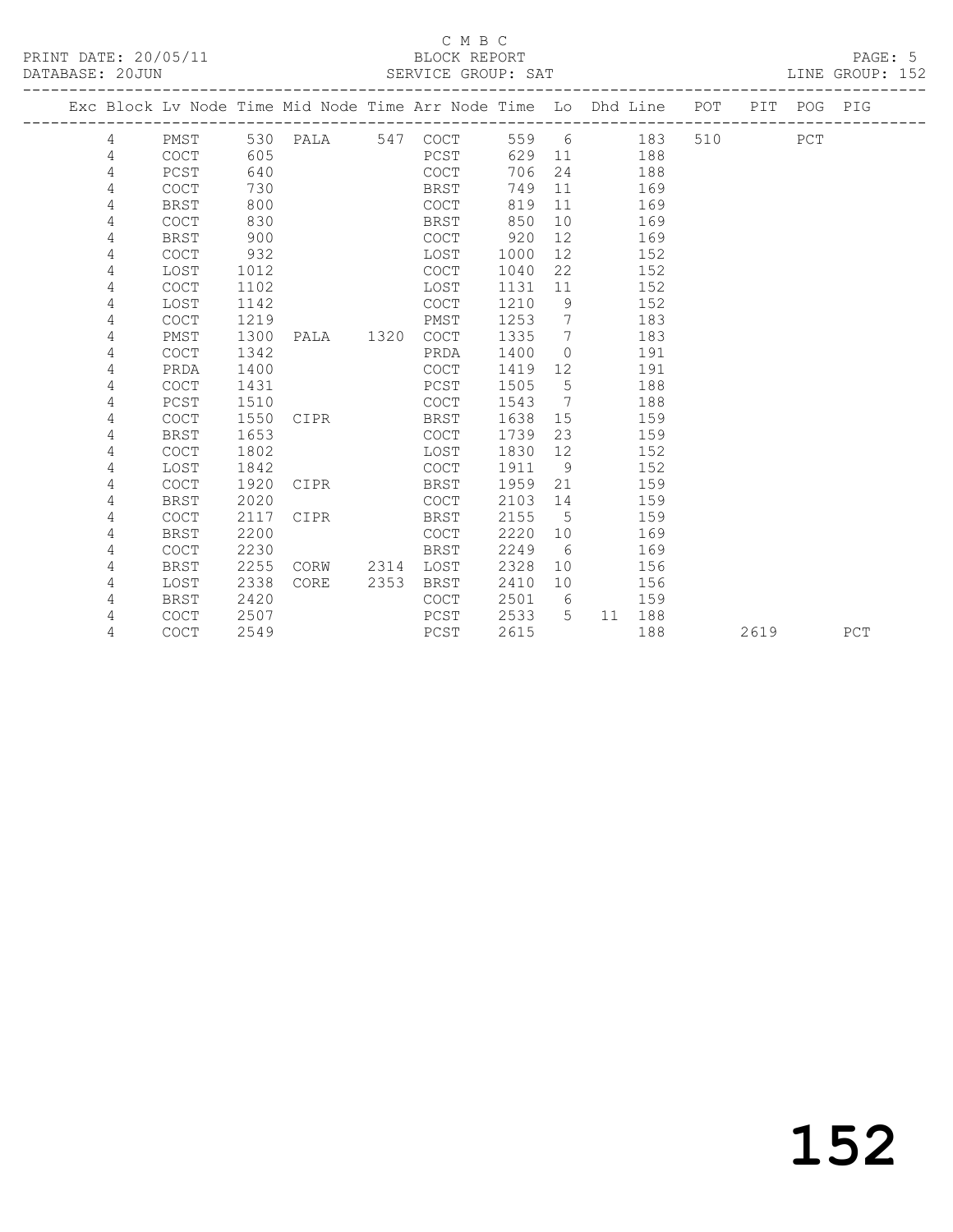# C M B C<br>BLOCK REPORT

#### SERVICE GROUP: SAT

|   |             |      |             |      | Exc Block Lv Node Time Mid Node Time Arr Node Time Lo Dhd Line POT PIT POG PIG |      |                |       |            |         |      |     |     |
|---|-------------|------|-------------|------|--------------------------------------------------------------------------------|------|----------------|-------|------------|---------|------|-----|-----|
| 5 | COCT        | 520  |             |      | PMST                                                                           |      |                |       | 548 12 183 | 510 310 |      | PCT |     |
| 5 | PMST        | 600  |             |      | PALA 617 COCT                                                                  |      |                | 630 5 | 183        |         |      |     |     |
| 5 | COCT        | 635  |             |      | PCST                                                                           | 659  | 9              |       | 11 188     |         |      |     |     |
| 5 | <b>COCT</b> | 719  |             |      | PMST                                                                           | 749  | 11             |       | 183        |         |      |     |     |
| 5 | PMST        | 800  | PALA        | 817  | COCT                                                                           | 830  | 20             |       | 183        |         |      |     |     |
| 5 | <b>COCT</b> | 850  | CIPR        |      | BRST                                                                           | 932  | 19             |       | 159        |         |      |     |     |
| 5 | <b>BRST</b> | 951  | CORW        | 1011 | LOST                                                                           | 1027 | 10             |       | 156        |         |      |     |     |
| 5 | LOST        | 1037 | CORE        | 1054 | BRST                                                                           | 1112 | 9              |       | 156        |         |      |     |     |
| 5 | <b>BRST</b> | 1121 | CORW        | 1140 | LOST                                                                           | 1157 | 10             |       | 156        |         |      |     |     |
| 5 | LOST        | 1207 | <b>CORE</b> | 1226 | BRST                                                                           | 1246 | 5              |       | 156        |         |      |     |     |
| 5 | <b>BRST</b> | 1251 | CORW        | 1313 | LOST                                                                           | 1332 | 5              |       | 156        |         |      |     |     |
| 5 | LOST        | 1337 | CORE        | 1356 | BRST                                                                           | 1416 | 5              |       | 156        |         |      |     |     |
| 5 | <b>BRST</b> | 1421 | CORW        | 1443 | LOST                                                                           | 1501 | 6              |       | 156        |         |      |     |     |
| 5 | LOST        | 1507 | CORE        | 1526 | BRST                                                                           | 1547 | - 6            |       | 156        |         |      |     |     |
| 5 | BRST        | 1553 |             |      | <b>COCT</b>                                                                    | 1640 | 10             |       | 159        |         |      |     |     |
| 5 | <b>COCT</b> | 1650 | CIPR        |      | BRST                                                                           | 1735 | 17             |       | 159        |         |      |     |     |
| 5 | <b>BRST</b> | 1752 | CORW        |      | 1815 LOST                                                                      | 1831 | 6              |       | 156        |         |      |     |     |
| 5 | LOST        | 1837 | CORE        | 1854 | BRST                                                                           | 1912 | 11             |       | 156        |         |      |     |     |
| 5 | BRST        | 1923 |             |      | <b>COCT</b>                                                                    | 2007 | $5^{\circ}$    |       | 159        |         |      |     |     |
| 5 | <b>COCT</b> | 2012 |             |      | PRDA                                                                           | 2030 | $\overline{0}$ |       | 191        |         |      |     |     |
| 5 | PRDA        | 2030 |             |      | <b>COCT</b>                                                                    | 2047 | 21             |       | 191        |         |      |     |     |
| 5 | <b>COCT</b> | 2108 |             |      | PCST                                                                           | 2141 | 13             |       | 188        |         |      |     |     |
| 5 | PCST        | 2154 |             |      | COCT                                                                           | 2222 | 16             |       | 188        |         |      |     |     |
| 5 | COCT        | 2238 |             |      | PCST                                                                           | 2306 | 18             |       | 188        |         |      |     |     |
| 5 | PCST        | 2324 |             |      | COCT                                                                           | 2351 | 29             |       | 188        |         |      |     |     |
| 5 | <b>COCT</b> | 2420 | CIPR        |      | BRST                                                                           | 2458 | 12             |       | 159        |         |      |     |     |
| 5 | <b>BRST</b> | 2510 | CORW        | 2529 | LOST                                                                           | 2541 | - 9            |       | 156        |         |      |     |     |
| 5 | LOST        | 2550 |             |      | COCT                                                                           | 2612 | 13             |       | N9         |         |      |     |     |
| 5 | <b>COCT</b> | 2625 | BYST        | 2711 | SERO                                                                           | 2729 | $6^{\circ}$    |       | N9         |         |      |     |     |
| 5 | SERO        | 2735 |             |      | COCT                                                                           | 2854 |                |       | N9         |         | 2903 |     | PCT |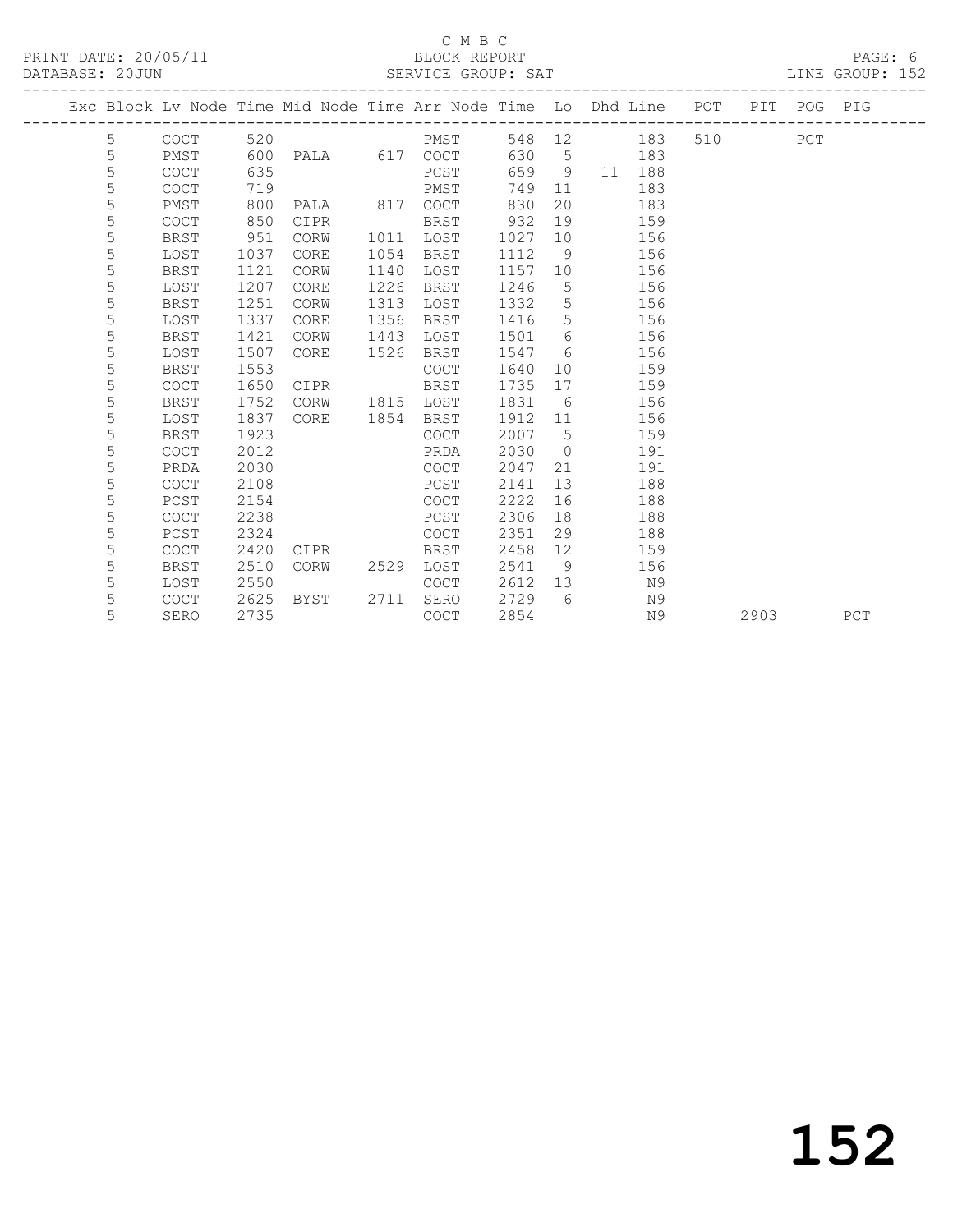### C M B C<br>BLOCK REPORT SERVICE GROUP: SAT

|  |   |             |      |               |      |             |         |                 | Exc Block Lv Node Time Mid Node Time Arr Node Time Lo Dhd Line POT PIT POG PIG |     |      |     |     |
|--|---|-------------|------|---------------|------|-------------|---------|-----------------|--------------------------------------------------------------------------------|-----|------|-----|-----|
|  | 6 | PCST        | 541  |               |      | COCT        | 607 13  |                 | 188                                                                            | 537 |      | PCT |     |
|  | 6 | <b>COCT</b> | 620  |               |      | PMST        | 648     | 12              | 183                                                                            |     |      |     |     |
|  | 6 | PMST        | 700  | PALA 717 COCT |      |             | 730     | 12              | 183                                                                            |     |      |     |     |
|  | 6 | <b>COCT</b> | 742  |               |      | PRDA        | 800     | $\overline{0}$  | 191                                                                            |     |      |     |     |
|  | 6 | PRDA        | 800  |               |      | COCT        | 817     | 18              | 191                                                                            |     |      |     |     |
|  | 6 | <b>COCT</b> | 835  |               |      | PCST        | 900     | 10 <sup>°</sup> | 188                                                                            |     |      |     |     |
|  | 6 | $PCST$      | 910  |               |      | COCT        | 943     | $\overline{7}$  | 188                                                                            |     |      |     |     |
|  | 6 | <b>COCT</b> | 950  | CIPR          |      | BRST        | 1032    | 19              | 159                                                                            |     |      |     |     |
|  | 6 | <b>BRST</b> | 1051 | CORW          | 1113 | LOST        | 1129    | 8               | 156                                                                            |     |      |     |     |
|  | 6 | LOST        | 1137 | CORE          | 1154 | BRST        | 1216    | 5               | 156                                                                            |     |      |     |     |
|  | 6 | <b>BRST</b> | 1221 | CORW          | 1243 | LOST        | 1302    | 10 <sup>°</sup> | 156                                                                            |     |      |     |     |
|  | 6 | LOST        | 1312 |               |      | COCT        | 1341    | 8               | 152                                                                            |     |      |     |     |
|  | 6 | <b>COCT</b> | 1349 |               |      | PMST        | 1425    | 5               | 183                                                                            |     |      |     |     |
|  | 6 | PMST        | 1430 | PALA 1450     |      | COCT        | 1504    | 8               | 183                                                                            |     |      |     |     |
|  | 6 | <b>COCT</b> | 1512 |               |      | PRDA        | 1530    | $\overline{0}$  | 191                                                                            |     |      |     |     |
|  | 6 | PRDA        | 1530 |               |      | <b>COCT</b> | 1548    | 13              | 191                                                                            |     |      |     |     |
|  | 6 | <b>COCT</b> | 1601 |               |      | PCST        | 1634    | 6               | 188                                                                            |     |      |     |     |
|  | 6 | PCST        | 1640 |               |      | <b>COCT</b> | 1713    | 17              | 188                                                                            |     |      |     |     |
|  | 6 | <b>COCT</b> | 1730 |               |      | BRST        | 1754    | 6               | 169                                                                            |     |      |     |     |
|  | 6 | <b>BRST</b> | 1800 |               |      | COCT        | 1822 15 |                 | 169                                                                            |     |      |     |     |
|  | 6 | <b>COCT</b> | 1837 |               |      | PCST        | 1910    | 9               | 188                                                                            |     |      |     |     |
|  | 6 | PCST        | 1919 |               |      | COCT        | 1949    | 27              | 188                                                                            |     |      |     |     |
|  | 6 | <b>COCT</b> | 2016 | CIPR          |      | BRST        | 2055    | 5               | 159                                                                            |     |      |     |     |
|  | 6 | <b>BRST</b> | 2100 |               |      | <b>COCT</b> | 2120    | 10 <sup>°</sup> | 169                                                                            |     |      |     |     |
|  | 6 | <b>COCT</b> | 2130 |               |      | <b>BRST</b> | 2149    | 6               | 169                                                                            |     |      |     |     |
|  | 6 | <b>BRST</b> | 2155 | CORW          | 2216 | LOST        | 2230    | - 8             | 156                                                                            |     |      |     |     |
|  | 6 | LOST        | 2238 | CORE          | 2253 | BRST        | 2310    | 10 <sup>°</sup> | 156                                                                            |     |      |     |     |
|  | 6 | <b>BRST</b> | 2320 |               |      | <b>COCT</b> | 2401    | 6               | 159                                                                            |     |      |     |     |
|  | 6 | <b>COCT</b> | 2407 |               |      | PCST        | 2433    | 5               | 188                                                                            |     |      |     |     |
|  | 6 | PCST        | 2438 |               |      | <b>COCT</b> | 2505    | 15              | 188                                                                            |     |      |     |     |
|  | 6 | <b>COCT</b> | 2520 | CIPR          |      | BRST        | 2558    | 5               | 159                                                                            |     |      |     |     |
|  | 6 | <b>BRST</b> | 2603 |               |      | <b>COCT</b> | 2623    |                 | 169                                                                            |     | 2632 |     | PCT |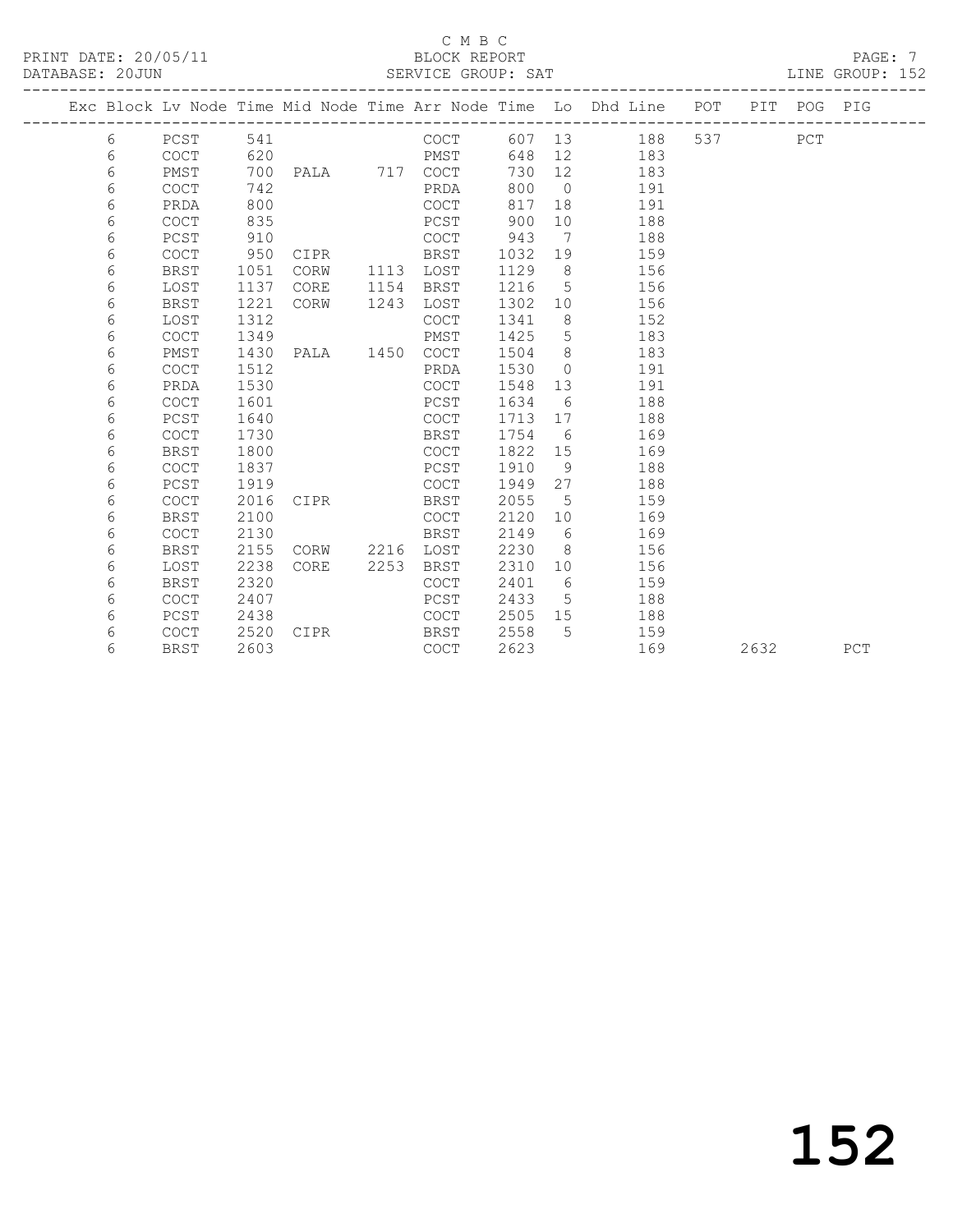### C M B C<br>BLOCK REPORT

#### SERVICE GROUP: SAT

|  |   |                                            |      |                |             |        |                              | Exc Block Lv Node Time Mid Node Time Arr Node Time Lo Dhd Line POT |     |      | PIT POG PIG |     |
|--|---|--------------------------------------------|------|----------------|-------------|--------|------------------------------|--------------------------------------------------------------------|-----|------|-------------|-----|
|  | 7 | BRST                                       |      | 600 CORW       | 618 LOST    | 630    | $\overline{7}$               | 156                                                                | 539 |      | PCT         |     |
|  | 7 | LOST                                       | 637  | CORE 652 BRST  |             | 709 14 |                              | 156                                                                |     |      |             |     |
|  | 7 | <b>BRST</b>                                | 723  |                | COCT        | 804    | 8 <sup>8</sup>               | 159                                                                |     |      |             |     |
|  | 7 | <b>COCT</b>                                | 812  |                | PRDA        | 830    | $\circ$                      | 191                                                                |     |      |             |     |
|  | 7 | PRDA                                       | 830  |                | COCT        | 848    | 17                           | 191                                                                |     |      |             |     |
|  | 7 | COCT                                       | 905  |                | PCST        | 933    | 7                            | 188                                                                |     |      |             |     |
|  | 7 | $PCST$                                     | 940  |                | COCT        | 1013   | 6                            | 188                                                                |     |      |             |     |
|  | 7 | COCT                                       | 1019 |                | PMST        | 1051   | 9                            | 183                                                                |     |      |             |     |
|  | 7 | PMST                                       | 1100 | PALA 1120 COCT |             | 1135   | $7\phantom{.0}\phantom{.0}7$ | 183                                                                |     |      |             |     |
|  | 7 | $\mathtt{C}\mathtt{O}\mathtt{C}\mathtt{T}$ | 1142 |                | PRDA        | 1200   | $\overline{0}$               | 191                                                                |     |      |             |     |
|  | 7 | PRDA                                       | 1200 |                | COCT        | 1220   | 11                           | 191                                                                |     |      |             |     |
|  | 7 | COCT                                       | 1231 |                | PCST        | 1303   | $7\phantom{.0}\phantom{.0}7$ | 188                                                                |     |      |             |     |
|  | 7 | PCST                                       | 1310 |                | COCT        | 1344   | 16                           | 188                                                                |     |      |             |     |
|  | 7 | <b>COCT</b>                                | 1400 |                | BRST        | 1422   | 8 <sup>8</sup>               | 169                                                                |     |      |             |     |
|  | 7 | <b>BRST</b>                                | 1430 |                | COCT        | 1455   | $\overline{7}$               | 169                                                                |     |      |             |     |
|  | 7 | COCT                                       | 1502 |                | LOST        | 1532   | 10 <sup>°</sup>              | 152                                                                |     |      |             |     |
|  | 7 | LOST                                       | 1542 |                | COCT        | 1611   | $\overline{7}$               | 152                                                                |     |      |             |     |
|  | 7 | $\mathtt{C}\mathtt{O}\mathtt{C}\mathtt{T}$ | 1618 |                | PMST        | 1655   | $5^{\circ}$                  | 183                                                                |     |      |             |     |
|  | 7 | PMST                                       | 1700 | PALA 1722      | COCT        | 1736   | 6                            | 183                                                                |     |      |             |     |
|  | 7 | <b>COCT</b>                                | 1742 |                | PRDA        | 1800   | $\overline{0}$               | 191                                                                |     |      |             |     |
|  | 7 | PRDA                                       | 1800 |                | COCT        | 1818   | 14                           | 191                                                                |     |      |             |     |
|  | 7 | <b>COCT</b>                                | 1832 |                | LOST        | 1859   | 13                           | 152                                                                |     |      |             |     |
|  | 7 | LOST                                       | 1912 |                | COCT        | 1939   | 21                           | 152                                                                |     |      |             |     |
|  | 7 | <b>COCT</b>                                | 2000 |                | BRST        | 2019   | 11                           | 169                                                                |     |      |             |     |
|  | 7 | <b>BRST</b>                                | 2030 |                | <b>COCT</b> | 2050   | 5                            | 169                                                                |     |      |             |     |
|  | 7 | COCT                                       | 2055 |                | LOST        | 2122   | 5                            | 152                                                                |     |      |             |     |
|  | 7 | LOST                                       | 2127 |                | COCT        | 2154   | 6                            | 152                                                                |     |      |             |     |
|  | 7 | $\mathtt{C}\mathtt{O}\mathtt{C}\mathtt{T}$ | 2200 |                | BRST        | 2219   | 11                           | 169                                                                |     |      |             |     |
|  | 7 | <b>BRST</b>                                | 2230 |                | COCT        | 2250   | 5                            | 169                                                                |     |      |             |     |
|  | 7 | <b>COCT</b>                                | 2255 |                | LOST        | 2320   | $\overline{7}$               | 152                                                                |     |      |             |     |
|  | 7 | LOST                                       | 2327 |                | <b>COCT</b> | 2352   | 8                            | 152                                                                |     |      |             |     |
|  | 7 | COCT                                       | 2400 |                | BRST        | 2419   | 11                           | 169                                                                |     |      |             |     |
|  | 7 | <b>BRST</b>                                | 2430 |                | COCT        | 2450   | 10                           | 169                                                                |     |      |             |     |
|  | 7 | <b>COCT</b>                                | 2500 |                | BRST        | 2519   | 11                           | 169                                                                |     |      |             |     |
|  | 7 | <b>BRST</b>                                | 2530 |                | COCT        | 2550   |                              | 169                                                                |     | 2559 |             | PCT |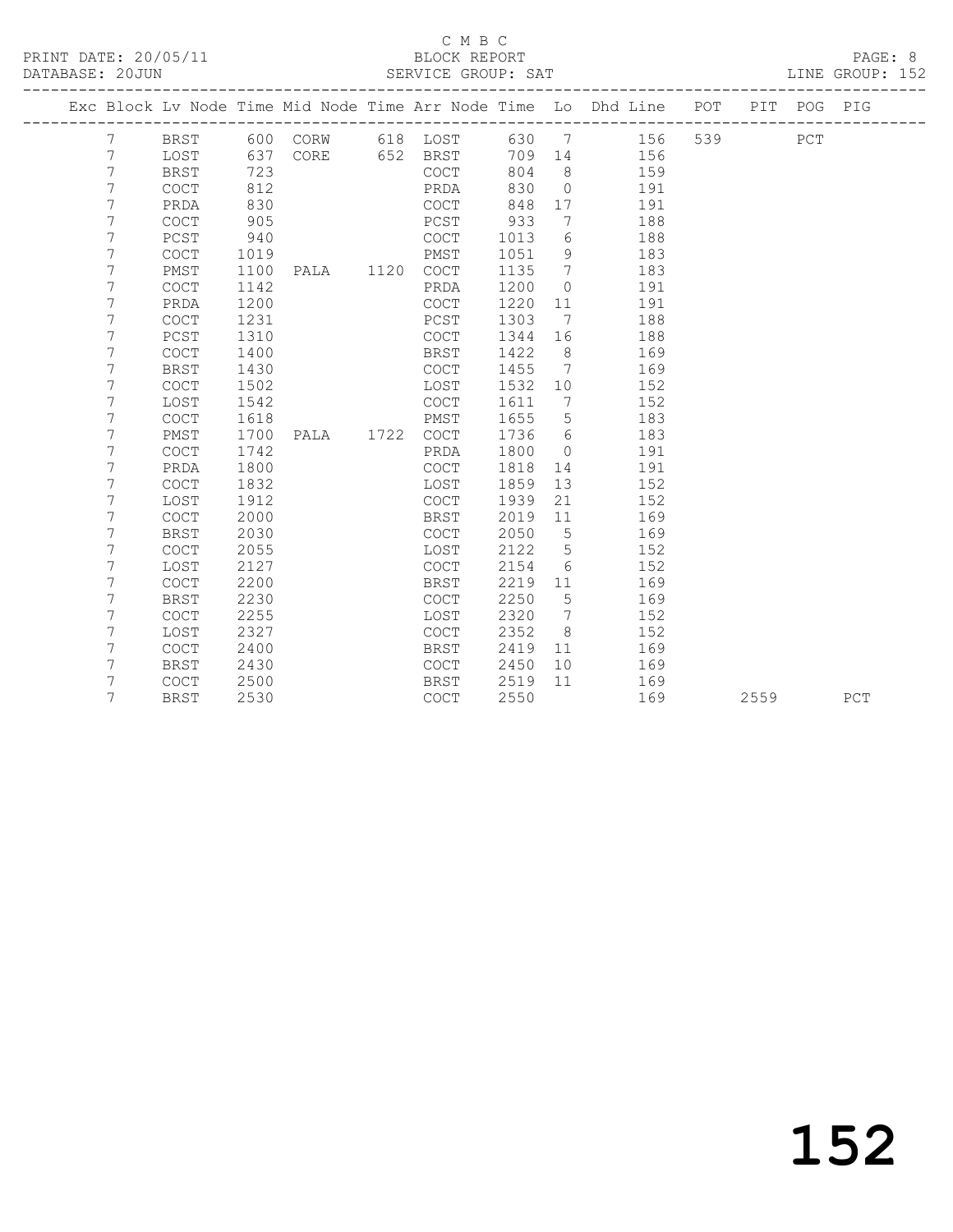### C M B C<br>BLOCK REPORT SERVICE GROUP: SAT

|             |                     |              |                |      |              |              |                       | Exc Block Lv Node Time Mid Node Time Arr Node Time Lo Dhd Line POT |     |          | PIT POG PIG |     |
|-------------|---------------------|--------------|----------------|------|--------------|--------------|-----------------------|--------------------------------------------------------------------|-----|----------|-------------|-----|
| 8           | BRST 600            |              |                |      |              |              |                       | COCT 619 11 169                                                    | 539 | PCT      |             |     |
| 8           | COCT                | 630          |                |      | <b>BRST</b>  | 647 11       |                       | 169                                                                |     |          |             |     |
| $\,8\,$     | BRST                | 658          |                |      | COCT         | 717 15       |                       | 169                                                                |     |          |             |     |
| 8           | COCT                | 732          |                |      | LOST         | 758          | 14                    | 152                                                                |     |          |             |     |
| $\,8\,$     | LOST                | 812          |                |      | COCT         | 837          | 25                    | 152                                                                |     |          |             |     |
| 8           | COCT                | 902          |                |      | LOST         | 930          | 12                    | 152                                                                |     |          |             |     |
| 8           | LOST                | 942          |                |      | COCT         | 1010         | 22                    | 152                                                                |     |          |             |     |
| 8           | COCT                | 1032         |                |      | LOST         | 1101         | 11                    | 152                                                                |     |          |             |     |
| $\,8\,$     | LOST                | 1112         |                |      | COCT         | 1140         | 10                    | 152                                                                |     |          |             |     |
| 8           | COCT                | 1150         | CIPR           |      | BRST         | 1235         | 18                    | 159                                                                |     |          |             |     |
| 8           | BRST                | 1253         |                |      | COCT         | 1340         | 10                    | 159                                                                |     |          |             |     |
| 8           | COCT                | 1350         | CIPR           |      | BRST         | 1436         | 17                    | 159                                                                |     |          |             |     |
| $\,8\,$     | <b>BRST</b>         | 1453         |                |      | COCT         | 1540 20      |                       | 159                                                                |     |          |             |     |
| $\,8\,$     | COCT                | 1600         |                |      | BRST         | 1624 6       |                       | 169                                                                |     |          |             |     |
| 8           | <b>BRST</b>         | 1630         |                |      | COCT         | 1654 8       |                       | 169                                                                |     |          |             |     |
| 8           | COCT                | 1702         |                |      | LOST         | 1731 11      |                       | 152                                                                |     |          |             |     |
| $\,8\,$     | LOST                | 1742         |                |      | COCT         | 1811 7       |                       | 152                                                                |     |          |             |     |
| $\,8\,$     | COCT                | 1818         | PALA 1918 COCT |      | PMST         | 1853         | $\overline{7}$<br>10  | 183<br>183                                                         |     |          |             |     |
| 8<br>8      | PMST<br>COCT        | 1900<br>1941 |                |      | PCST         | 1931<br>2014 | 10                    | 188                                                                |     |          |             |     |
| $\,8\,$     | PCST                | 2024         |                |      | COCT         | 2052         | 20                    | 188                                                                |     |          |             |     |
| $\,8\,$     | COCT                | 2112         |                |      | PRDA         | 2130         | $\overline{0}$        | 191                                                                |     |          |             |     |
| 8           | PRDA                | 2130         |                |      | COCT         | 2147         | 21                    | 191                                                                |     |          |             |     |
| 8           | COCT                | 2208         |                |      | PCST         | 2236         | 18                    | 188                                                                |     |          |             |     |
| 8           | PCST                | 2254         |                |      | COCT         | 2321         | 17                    | 188                                                                |     |          |             |     |
| 8           | COCT                | 2338         |                |      | PCST         | 2404 10      |                       | 188                                                                |     |          |             |     |
| 8           | PCST                | 2414         |                |      | COCT         | 2441         |                       | 188                                                                |     | 2450 PCT |             |     |
|             |                     |              |                |      |              |              |                       |                                                                    |     |          |             |     |
| 9           | <b>COCT</b>         | 600          |                |      | BRST         | 617 8        |                       | 169                                                                |     | 550 35   | PCT         |     |
| 9           | BRST                | 625          | CORW 643 LOST  |      |              | 655 12       |                       | 156                                                                |     |          |             |     |
| 9           | LOST                | 707          | CORE           |      | 722 BRST     | 739          | 12                    | 156                                                                |     |          |             |     |
| 9           | <b>BRST</b>         | 751          | CORW           |      | 809 LOST     | 822          | 15                    | 156                                                                |     |          |             |     |
| 9           | LOST                | 837          | CORE           |      | 852 BRST     | 911          | 10                    | 156                                                                |     |          |             |     |
| 9           | <b>BRST</b>         | 921          | CORW           |      | 941 LOST     | 957          | 10                    | 156                                                                |     |          |             |     |
| $\mathsf 9$ | LOST                | 1007         | CORE           |      | 1024 BRST    | 1042         | 11                    | 156                                                                |     |          |             |     |
| 9           | BRST                | 1053         |                |      | COCT         | 1136 13      |                       | 159                                                                |     |          |             |     |
| 9           | COCT                | 1149         |                |      | PMST         | 1223 7       |                       | 183                                                                |     |          |             |     |
| 9           | PMST                | 1230         | PALA 1250 COCT |      |              | 1305 7       |                       | 183                                                                |     |          |             |     |
| $\mathsf 9$ | COCT                | 1312         |                |      | PRDA         | 1330         | $\overline{0}$        | 191                                                                |     |          |             |     |
| 9           | PRDA                | 1330         |                |      | COCT 1349 12 |              |                       | 191                                                                |     |          |             |     |
| 9           | COCT                | 1401         |                |      | PCST         | 1435         | $5^{\circ}$           | 188                                                                |     |          |             |     |
| 9           | PCST                | 1440         |                |      | COCT         | 1514         | 6                     | 188                                                                |     |          |             |     |
| 9<br>9      | COCT                | 1520         | CIPR           | 1643 | BRST         | 1608         | 13<br>$6\overline{6}$ | 159                                                                |     |          |             |     |
| 9           | <b>BRST</b><br>LOST | 1621<br>1707 | CORW<br>CORE   | 1726 | LOST<br>BRST | 1701<br>1745 | 8 <sup>8</sup>        | 156<br>156                                                         |     |          |             |     |
| 9           | <b>BRST</b>         | 1753         |                |      | COCT         | 1839         | 11                    | 159                                                                |     |          |             |     |
| 9           | COCT                | 1850         | CIPR           |      | BRST         | 1932         |                       | 159                                                                |     | 1952     |             | PCT |
|             |                     |              |                |      |              |              |                       |                                                                    |     |          |             |     |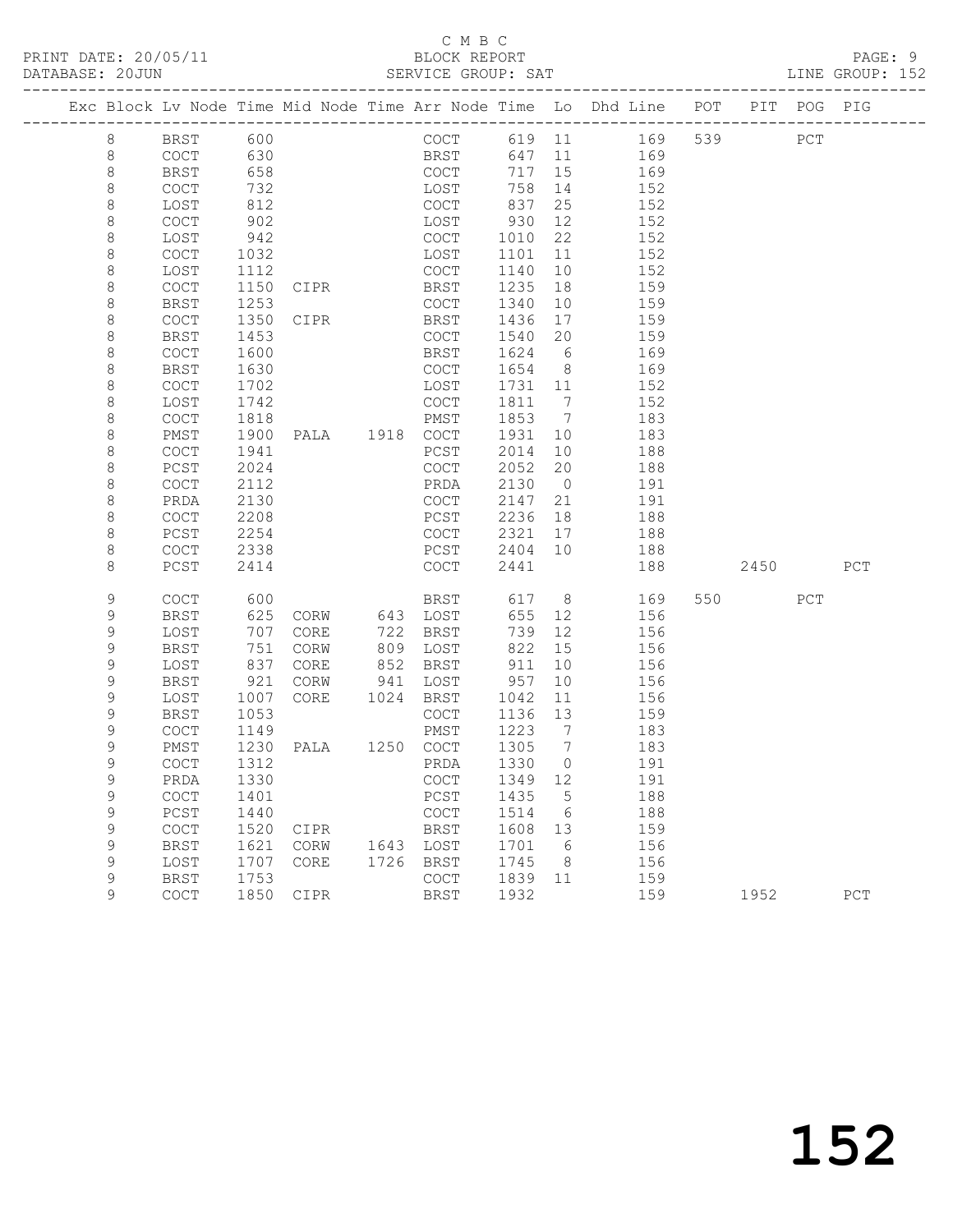### C M B C<br>BLOCK REPORT

PAGE: 10<br>LINE GROUP: 152

|  |    |                                            |      |           |      |                                            |       |                 | Exc Block Lv Node Time Mid Node Time Arr Node Time Lo Dhd Line POT |     |      | PIT POG PIG |     |
|--|----|--------------------------------------------|------|-----------|------|--------------------------------------------|-------|-----------------|--------------------------------------------------------------------|-----|------|-------------|-----|
|  | 10 | COCT                                       | 642  |           |      | PRDA                                       | 658 0 |                 | 191                                                                | 632 |      | PCT         |     |
|  | 10 | PRDA                                       | 658  |           |      | COCT                                       | 713   | 22              | 191                                                                |     |      |             |     |
|  | 10 | COCT                                       | 735  |           |      | PCST                                       | 800   | 10 <sup>°</sup> | 188                                                                |     |      |             |     |
|  | 10 | PCST                                       | 810  |           |      | <b>COCT</b>                                | 837   | 12              | 188                                                                |     |      |             |     |
|  | 10 | COCT                                       | 849  |           |      | PMST                                       | 921   | 9               | 183                                                                |     |      |             |     |
|  | 10 | PMST                                       | 930  | PALA 950  |      | COCT                                       | 1003  | 9               | 183                                                                |     |      |             |     |
|  | 10 | <b>COCT</b>                                | 1012 |           |      | PRDA                                       | 1030  | $\overline{0}$  | 191                                                                |     |      |             |     |
|  | 10 | PRDA                                       | 1030 |           |      | $\mathtt{C}\mathtt{O}\mathtt{C}\mathtt{T}$ | 1049  | 12 <sup>°</sup> | 191                                                                |     |      |             |     |
|  | 10 | <b>COCT</b>                                | 1101 |           |      | PCST                                       | 1133  | $\overline{7}$  | 188                                                                |     |      |             |     |
|  | 10 | $PCST$                                     | 1140 |           |      | COCT                                       | 1215  | 15              | 188                                                                |     |      |             |     |
|  | 10 | <b>COCT</b>                                | 1230 |           |      | BRST                                       | 1252  | 8 <sup>8</sup>  | 169                                                                |     |      |             |     |
|  | 10 | <b>BRST</b>                                | 1300 |           |      | COCT                                       | 1324  | 8 <sup>8</sup>  | 169                                                                |     |      |             |     |
|  | 10 | <b>COCT</b>                                | 1332 |           |      | LOST                                       | 1402  | 10              | 152                                                                |     |      |             |     |
|  | 10 | LOST                                       | 1412 |           |      | COCT                                       | 1441  | 8 <sup>8</sup>  | 152                                                                |     |      |             |     |
|  | 10 | <b>COCT</b>                                | 1449 |           |      | PMST                                       | 1525  | 5               | 183                                                                |     |      |             |     |
|  | 10 | PMST                                       | 1530 | PALA 1552 |      | COCT                                       | 1606  | $6\overline{6}$ | 183                                                                |     |      |             |     |
|  | 10 | COCT                                       | 1612 |           |      | PRDA                                       | 1630  | $\overline{0}$  | 191                                                                |     |      |             |     |
|  | 10 | PRDA                                       | 1630 |           |      | COCT                                       | 1648  | 13              | 191                                                                |     |      |             |     |
|  | 10 | <b>COCT</b>                                | 1701 |           |      | PCST                                       | 1734  | 8 <sup>8</sup>  | 188                                                                |     |      |             |     |
|  | 10 | PCST                                       | 1742 |           |      | COCT                                       | 1812  | 18              | 188                                                                |     |      |             |     |
|  | 10 | $\mathtt{C}\mathtt{O}\mathtt{C}\mathtt{T}$ | 1830 |           |      | BRST                                       | 1851  | 9               | 169                                                                |     |      |             |     |
|  | 10 | <b>BRST</b>                                | 1900 |           |      | COCT                                       | 1921  | 11              | 169                                                                |     |      |             |     |
|  | 10 | <b>COCT</b>                                | 1932 |           |      | LOST                                       | 1959  | 13              | 152                                                                |     |      |             |     |
|  | 10 | LOST                                       | 2012 |           |      | COCT                                       | 2039  | 21              | 152                                                                |     |      |             |     |
|  | 10 | COCT                                       | 2100 |           |      | BRST                                       | 2119  | 11              | 169                                                                |     |      |             |     |
|  | 10 | BRST                                       | 2130 |           |      | COCT                                       | 2150  | 5               | 169                                                                |     |      |             |     |
|  | 10 | COCT                                       | 2155 |           |      | LOST                                       | 2222  | 5               | 152                                                                |     |      |             |     |
|  | 10 | LOST                                       | 2227 |           |      | COCT                                       | 2254  | 6               | 152                                                                |     |      |             |     |
|  | 10 | COCT                                       | 2300 |           |      | <b>BRST</b>                                | 2319  | 11              | 169                                                                |     |      |             |     |
|  | 10 | <b>BRST</b>                                | 2330 |           |      | <b>COCT</b>                                | 2350  | 5               | 169                                                                |     |      |             |     |
|  | 10 | COCT                                       | 2355 |           |      | LOST                                       | 2419  | 6               | 152                                                                |     |      |             |     |
|  | 10 | LOST                                       | 2425 |           |      | COCT                                       | 2449  | 6               | 152                                                                |     |      |             |     |
|  | 10 | COCT                                       | 2455 | BYST      | 2541 | SERO                                       | 2559  | 6               | N9                                                                 |     |      |             |     |
|  | 10 | SERO                                       | 2605 |           |      | COCT                                       | 2724  |                 | N9                                                                 |     | 2733 |             | PCT |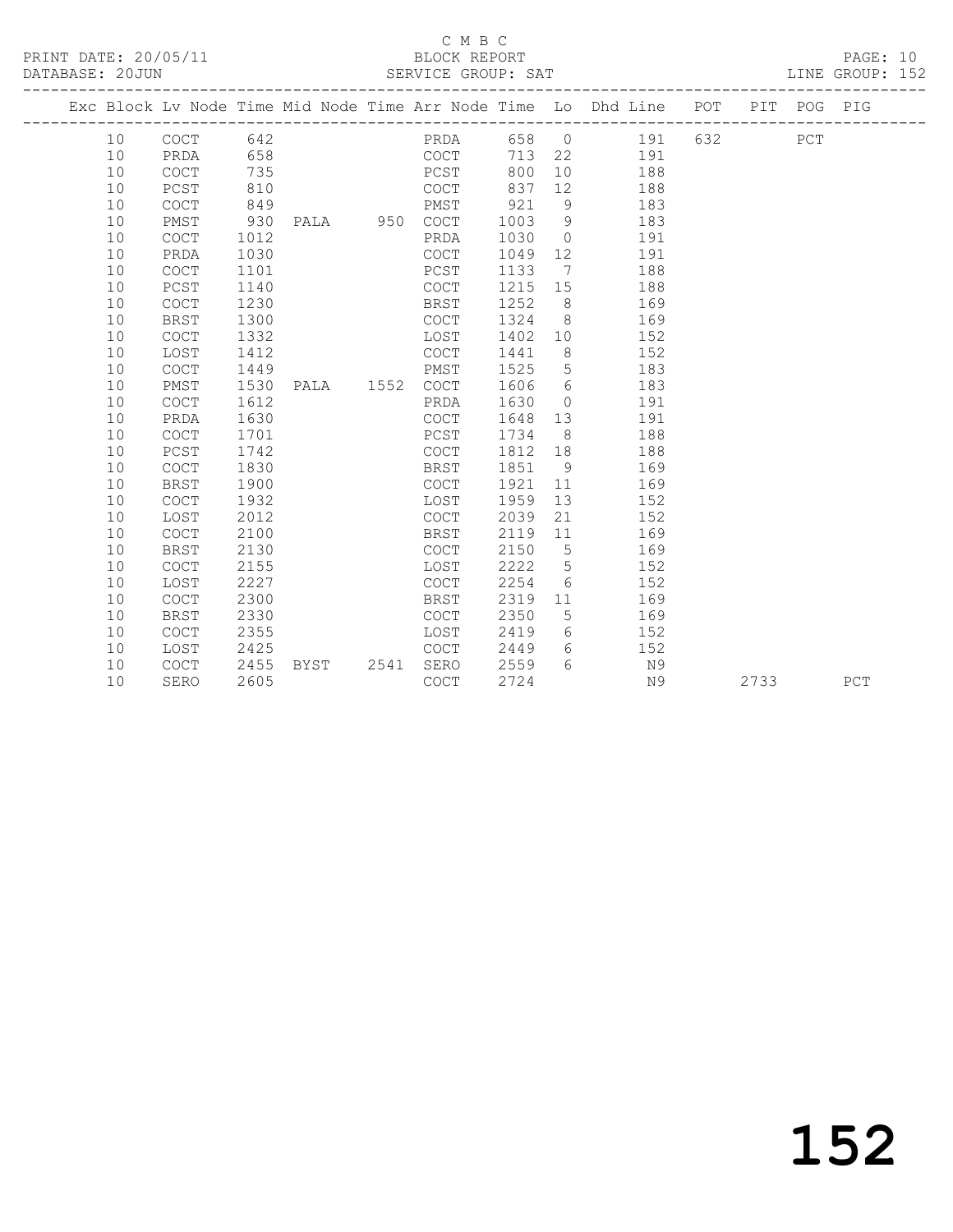# C M B C<br>BLOCK REPORT

PAGE: 11<br>LINE GROUP: 152

|  |          |                                            |     |              | Exc Block Lv Node Time Mid Node Time Arr Node Time Lo Dhd Line POT PIT POG PIG |                                            |              |                      |            |     |      |     |     |
|--|----------|--------------------------------------------|-----|--------------|--------------------------------------------------------------------------------|--------------------------------------------|--------------|----------------------|------------|-----|------|-----|-----|
|  | 11       | BRST                                       |     | 626          |                                                                                | COCT                                       | 645 5        |                      | 169        | 605 |      | PCT |     |
|  | 11       | $\mathtt{C}\mathtt{O}\mathtt{C}\mathtt{T}$ |     | 650          |                                                                                | PMST                                       | 718          | 12                   | 183        |     |      |     |     |
|  | 11       | PMST                                       |     | 730          | PALA 747 COCT                                                                  |                                            | 800          | 20                   | 183        |     |      |     |     |
|  | 11       | COCT                                       | 820 |              | CIPR                                                                           | BRST                                       | 902          | 21                   | 159        |     |      |     |     |
|  | 11       | BRST                                       |     | 923          |                                                                                | COCT                                       | 1006         | 14                   | 159        |     |      |     |     |
|  | 11       | COCT                                       |     | 1020         | CIPR                                                                           | BRST                                       | 1102         | 21                   | 159        |     |      |     |     |
|  | 11       | BRST                                       |     | 1123         |                                                                                | COCT                                       | 1209         | 11                   | 159        |     |      |     |     |
|  | 11       | $\operatorname{COT}$                       |     | 1220         | CIPR                                                                           | BRST                                       | 1306         | 14                   | 159        |     |      |     |     |
|  | 11       | BRST                                       |     | 1320         | CORW                                                                           | 1342 LOST                                  | 1401         | 6                    | 156        |     |      |     |     |
|  | 11       | LOST                                       |     | 1407         | CORE                                                                           | 1426 BRST                                  | 1446         | $5\overline{)}$      | 156        |     |      |     |     |
|  | 11       | BRST                                       |     | 1451         | CORW                                                                           | 1513 LOST                                  | 1531         | $6\overline{6}$      | 156        |     |      |     |     |
|  | 11       | LOST                                       |     | 1537         | CORE                                                                           | 1556 BRST                                  | 1617         | 6                    | 156        |     |      |     |     |
|  | 11       | BRST                                       |     | 1623         |                                                                                | COCT                                       | 1709         | 11                   | 159        |     |      |     |     |
|  | 11       | COCT                                       |     | 1720         | CIPR                                                                           | BRST                                       | 1805         | 18                   | 159        |     |      |     |     |
|  | 11       | <b>BRST</b>                                |     | 1823         |                                                                                | COCT                                       | 1909         | 21                   | 159        |     |      |     |     |
|  | 11       | COCT                                       |     | 1930         |                                                                                | BRST                                       | 1951         | 9                    | 169        |     |      |     |     |
|  | 11       | BRST                                       |     | 2000         |                                                                                | COCT                                       | 2021         | 9                    | 169        |     |      |     |     |
|  | 11       | COCT                                       |     | 2030         |                                                                                | BRST                                       | 2049         | 6                    | 169        |     |      |     |     |
|  | 11       | BRST                                       |     | 2055         | CORW 2116 LOST<br>CORE 2154 BRST                                               |                                            | 2130         | 8 <sup>8</sup>       | 156        |     |      |     |     |
|  | 11       | LOST                                       |     | 2138         |                                                                                |                                            | 2212         | 8 <sup>8</sup>       | 156        |     |      |     |     |
|  | 11       | BRST                                       |     | 2220<br>2308 |                                                                                | COCT                                       | 2301<br>2334 | 7                    | 159<br>188 |     |      |     |     |
|  | 11<br>11 | COCT<br>PCST                               |     | 2350         |                                                                                | PCST<br>COCT                               | 2417         | 16<br>20             | 188        |     |      |     |     |
|  | 11       | $\operatorname{COT}$                       |     | 2437         |                                                                                | PCST                                       | 2503         | $5\overline{)}$      | 188        |     |      |     |     |
|  | 11       | PCST                                       |     | 2508         |                                                                                | COCT                                       | 2535         | 5                    | 188        |     |      |     |     |
|  | 11       | COCT                                       |     | 2540         |                                                                                | HAPL                                       | 2610         |                      | 701        |     | 2630 |     | PCT |
|  |          |                                            |     |              |                                                                                |                                            |              |                      |            |     |      |     |     |
|  | 12       | LOST                                       |     | 642          |                                                                                | COCT                                       | 706          | 14                   | 152        | 618 |      | PCT |     |
|  | 12       | COCT                                       |     | 720          | CIPR                                                                           | BRST                                       | 802          | 19                   | 159        |     |      |     |     |
|  | 12       | <b>BRST</b>                                |     | 821          | CORW                                                                           | 841 LOST                                   | 856          | 11                   | 156        |     |      |     |     |
|  | 12       | LOST                                       |     | 907          | CORE                                                                           | 922 BRST                                   | 941          | 12                   | 156        |     |      |     |     |
|  | 12       | <b>BRST</b>                                |     | 953          |                                                                                | COCT                                       | 1036         | 14                   | 159        |     |      |     |     |
|  | 12       | $\operatorname{COT}$                       |     | 1050         | CIPR                                                                           | BRST                                       | 1132         | 19                   | 159        |     |      |     |     |
|  | 12<br>12 | <b>BRST</b>                                |     | 1151         | CORW                                                                           | 1211 LOST                                  | 1230<br>1311 | 12<br>8 <sup>8</sup> | 156        |     |      |     |     |
|  | 12       | LOST<br>COCT                               |     | 1242<br>1319 |                                                                                | COCT<br>PMST                               | 1355         | $5\overline{)}$      | 152<br>183 |     |      |     |     |
|  | 12       | PMST                                       |     | 1400         | PALA 1420 COCT                                                                 |                                            | 1434 8       |                      | 183        |     |      |     |     |
|  | 12       | COCT                                       |     | 1442         |                                                                                | PRDA                                       | 1500         | $\overline{0}$       | 191        |     |      |     |     |
|  | 12       | PRDA                                       |     | 1500         |                                                                                | COCT                                       | 1518 13      |                      | 191        |     |      |     |     |
|  |          |                                            |     |              |                                                                                |                                            | PCST 1605 5  |                      | 188        |     |      |     |     |
|  | 12       | PCST                                       |     | 1610         |                                                                                | COCT                                       | 1643         | 17                   | 188        |     |      |     |     |
|  | 12       | $\mathtt{C}\mathtt{O}\mathtt{C}\mathtt{T}$ |     | 1700         |                                                                                | <b>BRST</b>                                | 1724         | 6                    | 169        |     |      |     |     |
|  | 12       | <b>BRST</b>                                |     | 1730         |                                                                                | COCT                                       | 1752         | 8                    | 169        |     |      |     |     |
|  | 12       | $\mathtt{C}\mathtt{O}\mathtt{C}\mathtt{T}$ |     | 1800         |                                                                                | <b>BRST</b>                                | 1821         | 9                    | 169        |     |      |     |     |
|  | 12       | <b>BRST</b>                                |     | 1830         |                                                                                | COCT                                       | 1852         | 8                    | 169        |     |      |     |     |
|  | 12       | $\mathtt{C}\mathtt{O}\mathtt{C}\mathtt{T}$ |     | 1900         |                                                                                | <b>BRST</b>                                | 1921         | 9                    | 169        |     |      |     |     |
|  | 12       | <b>BRST</b>                                |     | 1930         |                                                                                | $\mathtt{C}\mathtt{O}\mathtt{C}\mathtt{T}$ | 1951         | 11                   | 169        |     |      |     |     |
|  | 12       | COCT                                       |     | 2002         |                                                                                | LOST                                       | 2029         |                      | 152        |     | 2049 |     | PCT |
|  |          |                                            |     |              |                                                                                |                                            |              |                      |            |     |      |     |     |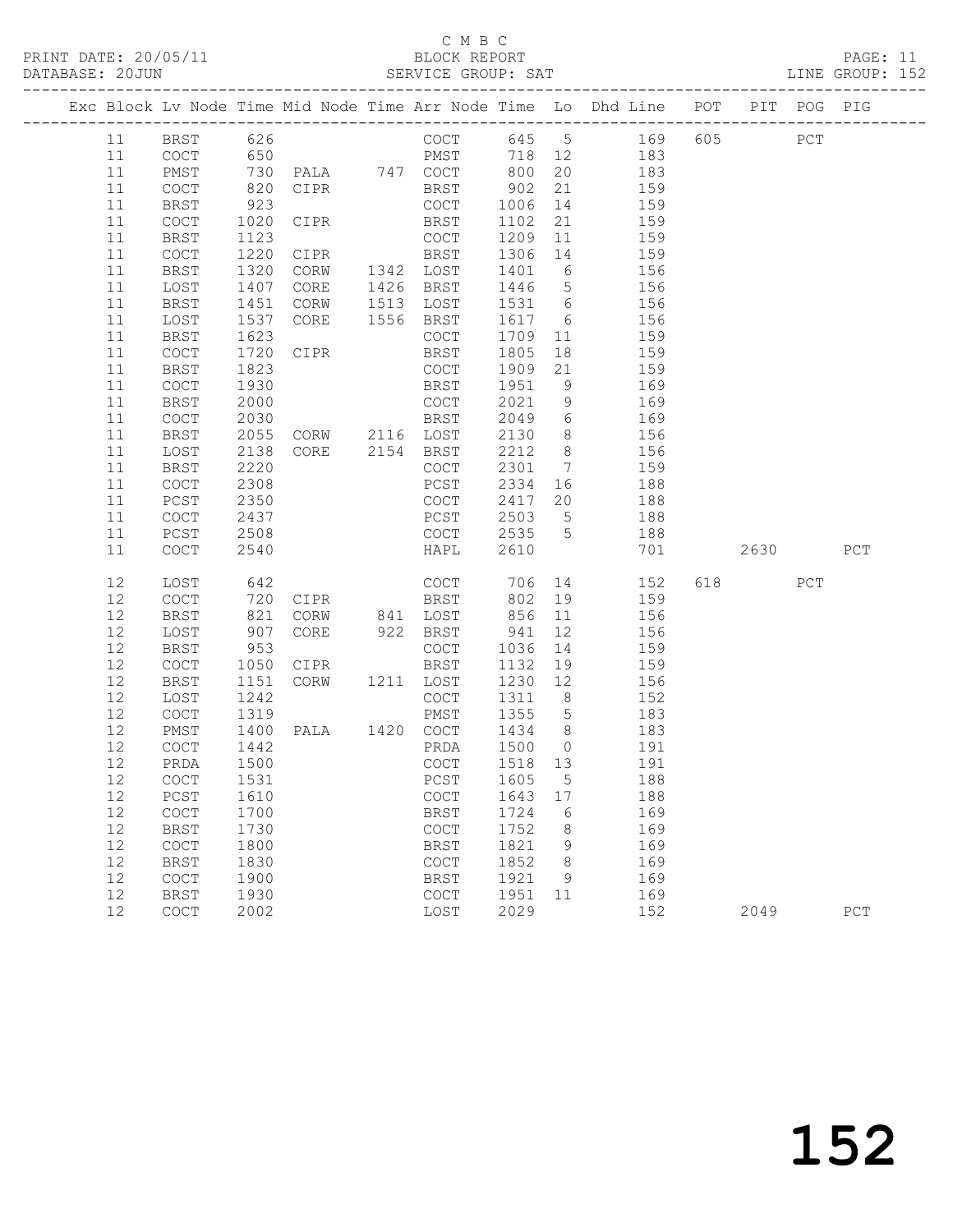# C M B C<br>BLOCK REPORT

| DATABASE: 20JUN |          |                                            |              |                        |      |              |                 |                 |                                                                                |      |     | LINE GROUP: 152 |  |
|-----------------|----------|--------------------------------------------|--------------|------------------------|------|--------------|-----------------|-----------------|--------------------------------------------------------------------------------|------|-----|-----------------|--|
|                 |          |                                            |              |                        |      |              |                 |                 | Exc Block Lv Node Time Mid Node Time Arr Node Time Lo Dhd Line POT PIT POG PIG |      |     |                 |  |
|                 | 13       | COCT 632                                   |              |                        |      |              |                 |                 | LOST 657 15 152 622 PCT                                                        |      |     |                 |  |
|                 | 13       | LOST                                       | 712          |                        |      |              |                 |                 | COCT 737 23 152                                                                |      |     |                 |  |
|                 | 13       | COCT                                       | 800          |                        |      | BRST 820     |                 |                 | 10 169                                                                         |      |     |                 |  |
|                 | 13       | <b>BRST</b>                                | 830          |                        |      | COCT         | 849             | 11              | 169                                                                            |      |     |                 |  |
|                 | 13       | $\mathtt{C}\mathtt{O}\mathtt{C}\mathtt{T}$ | 900          |                        |      | BRST         | 920             |                 | $\begin{array}{c}\n11 \\ 10 \\ 169\n\end{array}$                               |      |     |                 |  |
|                 | 13       | <b>BRST</b>                                | 930          |                        |      | COCT         | 950             |                 | 10 169                                                                         |      |     |                 |  |
|                 | 13       | COCT                                       | 1000         |                        |      | BRST         | 1021            | 9               | 169                                                                            |      |     |                 |  |
|                 | 13       | BRST                                       | 1030         |                        |      | COCT         | 1052 8          |                 | 169                                                                            |      |     |                 |  |
|                 | 13       | COCT                                       | 1100         |                        |      | BRST         | 1121 9          |                 | 169                                                                            |      |     |                 |  |
|                 | 13       | <b>BRST</b>                                | 1130         |                        |      | COCT         | 1152 10         |                 | 169                                                                            |      |     |                 |  |
|                 | 13       | COCT                                       | 1202         | LOST<br>CORE 1256 BRST |      |              | 1231            | $6\overline{6}$ | 152                                                                            |      |     |                 |  |
|                 | 13       | LOST                                       | 1237         |                        |      |              | 1316 7          |                 | 156                                                                            |      |     |                 |  |
|                 | 13       | BRST                                       | 1323         |                        |      | COCT         | 1410            | 10              | 159                                                                            |      |     |                 |  |
|                 | 13       | COCT                                       | 1420         | CIPR                   |      | BRST         | 1506 15         |                 | 159                                                                            |      |     |                 |  |
|                 | 13       | BRST                                       | 1521         | CORW                   |      | 1543 LOST    | 1601            | $6\overline{6}$ | 156                                                                            |      |     |                 |  |
|                 | 13       | LOST                                       | 1607         | CORE                   |      | 1626 BRST    | 1647 5          |                 | 156                                                                            |      |     |                 |  |
|                 | 13       | BRST                                       | 1652         | CORW                   |      | 1714 LOST    | 1732 5          |                 | 156                                                                            |      |     |                 |  |
|                 | 13       | LOST                                       | 1737         | CORE                   |      | 1756 BRST    |                 |                 | 1816 7 156                                                                     |      |     |                 |  |
|                 | 13       | BRST                                       | 1823         | CORW                   |      | 1845 LOST    | 1901            | 6 <sup>6</sup>  | 156                                                                            |      |     |                 |  |
|                 | 13       | LOST                                       | 1907         | CORE                   |      | 1923 BRST    |                 |                 | 1941 14 156                                                                    |      |     |                 |  |
|                 | 13       | <b>BRST</b>                                | 1955         | CORW                   |      | 2016 LOST    | 2031 7          |                 | 156                                                                            |      |     |                 |  |
|                 | 13       | LOST                                       | 2038         | CORE                   |      | 2054 BRST    | 2112            | 8 <sup>8</sup>  | 156                                                                            |      |     |                 |  |
|                 | 13       | BRST                                       | 2120         |                        |      | COCT         | 2202 15         |                 | 159                                                                            |      |     |                 |  |
|                 | 13       | COCT                                       | 2217         | <b>CIPR</b>            |      | BRST         | 2255            | $5^{\circ}$     | 159                                                                            |      |     |                 |  |
|                 | 13       | BRST                                       | 2300         |                        |      | COCT         | 2320 10         |                 | 169<br>2349 6 169                                                              |      |     |                 |  |
|                 | 13       | COCT                                       | 2330         |                        |      | BRST         |                 |                 |                                                                                |      |     |                 |  |
|                 | 13       | BRST                                       | 2355         | CORW 2414 LOST         |      |              |                 |                 | 2426 7 156                                                                     |      |     |                 |  |
|                 | 13       | LOST                                       | 2433         | CORE 2448 BRST         |      |              | 2505 15         |                 | 156                                                                            |      |     |                 |  |
|                 | 13<br>13 | <b>BRST</b><br>COCT                        | 2520<br>2615 |                        |      | COCT<br>PCST | 2600 15<br>2641 |                 | 159<br>188                                                                     | 2645 |     | PCT             |  |
|                 |          |                                            |              |                        |      |              |                 |                 |                                                                                |      |     |                 |  |
|                 | 14       | BRST                                       | 650          |                        |      | COCT         | 730             | 20              | 159                                                                            | 629  | PCT |                 |  |
|                 | 14       | COCT                                       | 750<br>851   | CIPR                   |      | <b>BRST</b>  | 832             | 19              | 159                                                                            |      |     |                 |  |
|                 | 14       | BRST                                       |              | CORW 911 LOST          |      |              | $926$ 11        |                 | 156                                                                            |      |     |                 |  |
|                 | 14       | LOST                                       | 937          | CORE                   |      | 954 BRST     | 1011            | 12              | 156                                                                            |      |     |                 |  |
|                 | 14       | BRST                                       | 1023         |                        |      | COCT         | 1106            | 14              | 159                                                                            |      |     |                 |  |
|                 | 14       | COCT                                       | 1120         | CIPR                   |      | <b>BRST</b>  | 1205 18         |                 | 159                                                                            |      |     |                 |  |
|                 | 14       | <b>BRST</b>                                | 1223         |                        |      | COCT         | 1310 20         |                 | 159                                                                            |      |     |                 |  |
|                 |          |                                            |              |                        |      | BRST 1352 8  |                 |                 | 169                                                                            |      |     |                 |  |
|                 | 14       | BRST                                       | 1400         |                        |      | COCT         | 1425            | $\overline{7}$  | 169                                                                            |      |     |                 |  |
|                 | 14       | COCT                                       | 1432         |                        |      | LOST         | 1502 10         |                 | 152                                                                            |      |     |                 |  |
|                 | 14       | LOST                                       | 1512         |                        |      | COCT         | 1541            | $\overline{7}$  | 152                                                                            |      |     |                 |  |
|                 | 14       | COCT                                       | 1548         |                        |      | PMST         | 1624            | $6\overline{6}$ | 183                                                                            |      |     |                 |  |
|                 | 14       | PMST                                       | 1630         | PALA                   | 1652 | COCT         | 1706            | 6               | 183                                                                            |      |     |                 |  |
|                 | 14       | COCT                                       | 1712         |                        |      | PRDA         | 1730            | $\overline{0}$  | 191                                                                            |      |     |                 |  |
|                 | 14       | PRDA                                       | 1730         |                        |      | COCT         | 1748            | 17              | 191                                                                            |      |     |                 |  |
|                 | 14       | COCT                                       | 1805         |                        |      | PCST         | 1838            | - 6             | 188                                                                            |      |     |                 |  |
|                 | 14       | PCST                                       | 1844         |                        |      | <b>COCT</b>  | 1914            | 6               | 188                                                                            |      |     |                 |  |
|                 | 14       | COCT                                       | 1920         |                        |      | PMST         | 1953            |                 | 183                                                                            | 2013 |     | PCT             |  |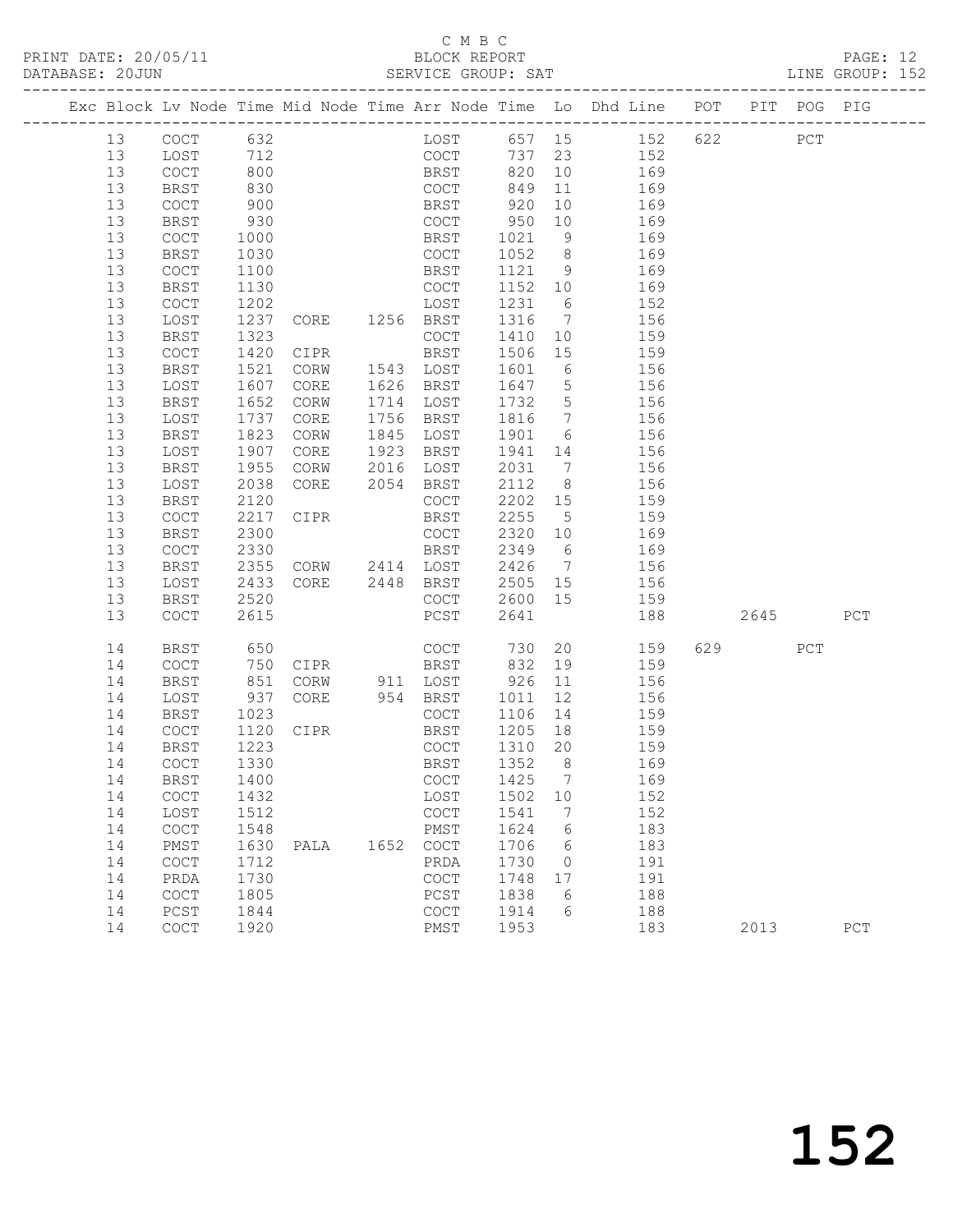# C M B C<br>BLOCK REPORT

PAGE: 13<br>LINE GROUP: 152

|  |    |                                            |            |  |                |      |             |            |                 | Exc Block Lv Node Time Mid Node Time Arr Node Time Lo Dhd Line POT |           | PIT POG PIG |     |
|--|----|--------------------------------------------|------------|--|----------------|------|-------------|------------|-----------------|--------------------------------------------------------------------|-----------|-------------|-----|
|  | 15 | PCST 610                                   |            |  |                |      |             |            |                 | COCT 636 24 188 606                                                | PCT       |             |     |
|  | 15 | COCT 700                                   |            |  |                |      | <b>BRST</b> |            |                 | 719 11 169                                                         |           |             |     |
|  | 15 | <b>BRST</b>                                | 730        |  |                | COCT |             |            |                 | 749 13 169                                                         |           |             |     |
|  | 15 | COCT                                       | 802        |  |                | LOST |             |            | 14              | 152                                                                |           |             |     |
|  | 15 | LOST                                       | 842        |  |                | COCT |             | 828<br>908 | 22              | 152                                                                |           |             |     |
|  | 15 | COCT                                       | 930        |  |                | BRST |             | 951        | 9               | 169                                                                |           |             |     |
|  | 15 | <b>BRST</b>                                | 1000       |  |                | COCT |             | 1022       | 8 <sup>8</sup>  | 169                                                                |           |             |     |
|  | 15 | COCT                                       | 1030       |  |                | BRST |             | 1051 9     |                 | 169                                                                |           |             |     |
|  | 15 | BRST                                       | 1100       |  |                | COCT |             | 1122 9     |                 | 169                                                                |           |             |     |
|  | 15 | $\mathtt{C}\mathtt{O}\mathtt{C}\mathtt{T}$ | 1131       |  |                | PCST |             | 1203 7     |                 | 188                                                                |           |             |     |
|  | 15 | PCST                                       | 1210       |  |                | COCT |             | 1245 15    |                 | 188                                                                |           |             |     |
|  | 15 | $\mathtt{C}\mathtt{O}\mathtt{C}\mathtt{T}$ | 1300       |  |                | BRST |             | 1322       | 8 <sup>8</sup>  | 169                                                                |           |             |     |
|  | 15 | <b>BRST</b>                                | 1330       |  |                | COCT |             | 1354       | 8 <sup>8</sup>  | 169                                                                |           |             |     |
|  | 15 | COCT                                       | 1402       |  |                | LOST |             | 1432 10    |                 | 152                                                                |           |             |     |
|  | 15 | LOST                                       | 1442       |  |                | COCT |             | 1511 7     |                 | 152                                                                |           |             |     |
|  | 15 | COCT                                       | 1518       |  |                | PMST |             | 1554 6     |                 | 183                                                                |           |             |     |
|  | 15 | PMST                                       | 1600       |  | PALA 1622 COCT |      |             | 1636 6     |                 | 183                                                                |           |             |     |
|  | 15 | $\mathtt{C}\mathtt{O}\mathtt{C}\mathtt{T}$ | 1642       |  |                | PRDA |             | 1700 0     |                 | 191                                                                |           |             |     |
|  | 15 | PRDA                                       | 1700       |  |                | COCT |             |            |                 | 1718  15  191                                                      |           |             |     |
|  | 15 | <b>COCT</b>                                | 1733       |  |                | PCST |             | 1806 8     |                 | 188                                                                |           |             |     |
|  | 15 | PCST                                       | 1814       |  |                | COCT |             | 1844 6     |                 | 188                                                                |           |             |     |
|  | 15 | <b>COCT</b>                                | 1850       |  |                | PMST |             | 1923       |                 | 183                                                                | 1943 PCT  |             |     |
|  | 16 | <b>BRST</b>                                | 721<br>807 |  |                |      |             |            |                 | CORW 739 LOST 752 15 156<br>CORE 822 BRST 841 12 156               | 700 — 100 | PCT         |     |
|  | 16 | LOST                                       |            |  |                |      |             |            |                 |                                                                    |           |             |     |
|  | 16 | <b>BRST</b>                                | 853        |  |                | COCT |             | 934 15     |                 | 159                                                                |           |             |     |
|  | 16 | COCT                                       | 949        |  |                |      |             | 1021 9     |                 | 183                                                                |           |             |     |
|  | 16 | PMST                                       | 1030       |  |                |      |             | 1103 9     |                 | 183                                                                |           |             |     |
|  | 16 | $\mathtt{C}\mathtt{O}\mathtt{C}\mathtt{T}$ | 1112       |  |                | PRDA |             | 1130 0     |                 | 191                                                                |           |             |     |
|  | 16 | PRDA                                       | 1130       |  |                | COCT |             | 1150 11    |                 | 191                                                                |           |             |     |
|  | 16 | COCT                                       | 1201       |  |                | PCST |             | 1233       | $7\overline{ }$ | 188                                                                |           |             |     |
|  | 16 | PCST                                       | 1240       |  |                | COCT |             | 1314       | 6               | 188                                                                |           |             |     |
|  | 16 | $\mathtt{C}\mathtt{O}\mathtt{C}\mathtt{T}$ | 1320       |  | <b>CIPR</b>    | BRST |             | 1406 17    |                 | 159                                                                |           |             |     |
|  | 16 | BRST                                       | 1423       |  |                | COCT |             | 1510       | 20              | 159                                                                |           |             |     |
|  | 16 | COCT                                       | 1530       |  |                | BRST |             | 1554 6     |                 | 169                                                                |           |             |     |
|  | 16 | BRST                                       | 1600       |  |                | COCT |             | 1624 8     |                 | 169                                                                |           |             |     |
|  | 16 | $\mathtt{C}\mathtt{O}\mathtt{C}\mathtt{T}$ | 1632       |  |                | LOST |             | 1701 11    |                 | 152                                                                |           |             |     |
|  | 16 | LOST                                       | 1712       |  |                | COCT |             | 1742       | 8 <sup>8</sup>  | 152                                                                |           |             |     |
|  | 16 | COCT                                       | 1750       |  | CIPR BRST      |      |             | 1835 19    |                 | 159                                                                |           |             |     |
|  | 16 | BRST                                       | 1854       |  | CORW 1916 LOST |      |             | 1932       | $5\overline{)}$ | 156                                                                |           |             |     |
|  | 16 | LOST                                       | 1937 CORE  |  | 1953 BRST      |      |             | 2011       |                 | 156                                                                | 2029      |             | PCT |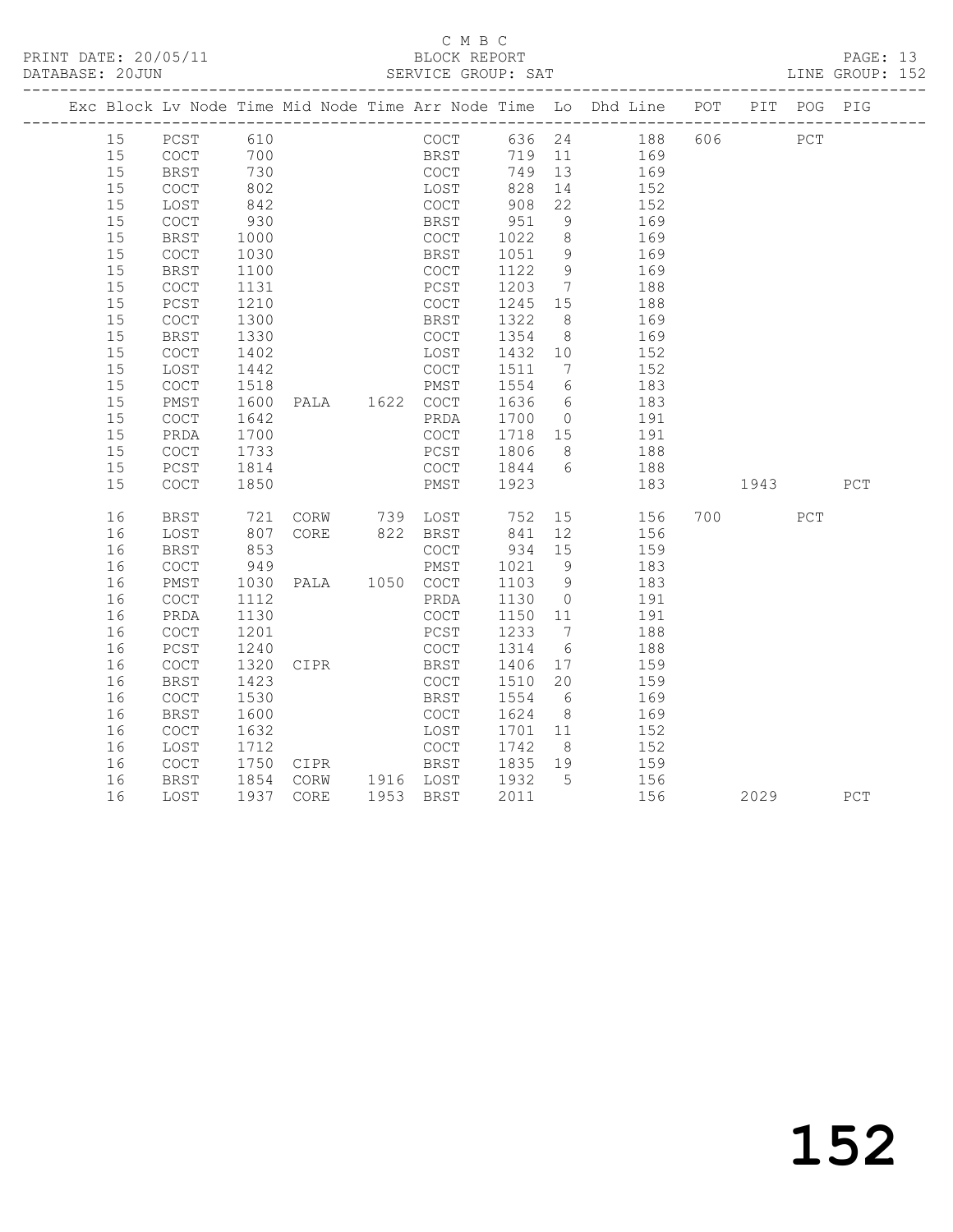## C M B C<br>BLOCK REPORT

PAGE: 14<br>LINE GROUP: 152

|    |                                            |      |                                             |              |         |                 | Exc Block Lv Node Time Mid Node Time Arr Node Time Lo Dhd Line POT PIT POG PIG |      |     |     |
|----|--------------------------------------------|------|---------------------------------------------|--------------|---------|-----------------|--------------------------------------------------------------------------------|------|-----|-----|
| 17 | PCST                                       | 710  |                                             | COCT         |         |                 | 737 12 188 706                                                                 | PCT  |     |     |
| 17 | COCT                                       |      |                                             |              |         |                 | PMST 819 11 183                                                                |      |     |     |
| 17 | PMST                                       |      |                                             |              | 903 9   |                 | 183                                                                            |      |     |     |
| 17 | COCT                                       | 912  |                                             | PRDA         | 930     | $\overline{0}$  | 191                                                                            |      |     |     |
| 17 | PRDA                                       | 930  |                                             | COCT         | 948     | 15              | 191                                                                            |      |     |     |
| 17 | COCT                                       | 1003 |                                             | PCST         | 1035    | $5\overline{)}$ | 188                                                                            |      |     |     |
| 17 | PCST                                       | 1040 |                                             | COCT         | 1113    | 6               | 188                                                                            |      |     |     |
| 17 | COCT                                       | 1119 |                                             | PMST         | 1153    | $7\overline{ }$ | 183                                                                            |      |     |     |
| 17 | PMST                                       | 1200 | PALA 1220 COCT                              |              | 1235    | $\overline{7}$  | 183                                                                            |      |     |     |
| 17 | COCT                                       | 1242 |                                             | PRDA         | 1300    | $\overline{0}$  | 191                                                                            |      |     |     |
| 17 | PRDA                                       | 1300 |                                             | COCT         | 1319    | 12              | 191                                                                            |      |     |     |
| 17 | $\mathtt{C}\mathtt{O}\mathtt{C}\mathtt{T}$ | 1331 |                                             | PCST         | 1405    | $5\overline{)}$ | 188                                                                            |      |     |     |
| 17 | PCST                                       | 1410 |                                             | COCT         | 1444 16 |                 | 188                                                                            |      |     |     |
| 17 | $\mathtt{C}\mathtt{O}\mathtt{C}\mathtt{T}$ | 1500 |                                             | BRST         | 1524    | 6               | 169                                                                            |      |     |     |
| 17 | <b>BRST</b>                                | 1530 |                                             | COCT         | 1554 8  |                 | 169                                                                            |      |     |     |
| 17 | COCT                                       | 1602 |                                             | LOST         | 1631 11 |                 | 152                                                                            |      |     |     |
| 17 | LOST                                       | 1642 |                                             | COCT         | 1712 6  |                 | 152                                                                            |      |     |     |
| 17 | $\mathtt{C}\mathtt{O}\mathtt{C}\mathtt{T}$ | 1718 |                                             | PMST         | 1755 5  |                 | 183                                                                            |      |     |     |
| 17 | PMST                                       | 1800 | PALA 1822 COCT                              |              | 1835 7  |                 | 183                                                                            |      |     |     |
| 17 | $\mathtt{C}\mathtt{O}\mathtt{C}\mathtt{T}$ | 1842 |                                             | PRDA         | 1900    | $\overline{0}$  | 191                                                                            |      |     |     |
| 17 | PRDA                                       | 1900 |                                             | COCT         | 1918    | 24              | 191                                                                            |      |     |     |
| 17 | COCT                                       | 1942 |                                             | PRDA         | 2000    | $\overline{0}$  | 191                                                                            |      |     |     |
| 17 | PRDA                                       | 2000 |                                             |              | 2017    | 24              | 191                                                                            |      |     |     |
| 17 | <b>COCT</b>                                | 2041 |                                             | COCT<br>PCST | 2114 10 |                 | 188                                                                            |      |     |     |
| 17 | PCST                                       | 2124 |                                             | COCT         | 2152    |                 | 188                                                                            | 2201 |     | PCT |
| 18 | LOST                                       | 742  |                                             | COCT         | 807     |                 | 25<br>152                                                                      | 718  | PCT |     |
| 18 | COCT                                       | 832  |                                             | LOST         | 900     | 12              | 152                                                                            |      |     |     |
| 18 | LOST                                       | 912  |                                             | COCT         | 940     | 22              | 152                                                                            |      |     |     |
| 18 | COCT                                       | 1002 |                                             | LOST         | 1030    | 12              | 152                                                                            |      |     |     |
| 18 | LOST                                       | 1042 |                                             | COCT         | 1110    | 20              | 152                                                                            |      |     |     |
| 18 | COCT                                       | 1130 |                                             | BRST         | 1152    | 8 <sup>8</sup>  | 169                                                                            |      |     |     |
| 18 | <b>BRST</b>                                | 1200 |                                             | COCT         | 1224    | 8 <sup>8</sup>  | 169                                                                            |      |     |     |
| 18 | COCT                                       | 1232 |                                             | LOST         | 1302    | $5\overline{)}$ | 152                                                                            |      |     |     |
| 18 | LOST                                       | 1307 | CORE 1326 BRST                              |              | 1346    | $\overline{7}$  | 156                                                                            |      |     |     |
| 18 | BRST                                       | 1353 |                                             | COCT         | 1440    | 10              | 159                                                                            |      |     |     |
| 18 | COCT                                       | 1450 | CIPR                                        | BRST         | 1538    | 13              | 159                                                                            |      |     |     |
| 18 | <b>BRST</b>                                | 1551 | CORW                                        | 1613 LOST    | 1631    | 6               | 156                                                                            |      |     |     |
| 18 | LOST                                       | 1637 | CORE                                        | 1656 BRST    | 1715    | 8 <sup>8</sup>  | 156                                                                            |      |     |     |
| 18 | <b>BRST</b>                                | 1723 |                                             | COCT         | 1809    | 11              | 159                                                                            |      |     |     |
| 18 | COCT                                       |      |                                             |              | 1902 23 |                 | 159                                                                            |      |     |     |
| 18 | BRST                                       |      | 1820 CIPR     BRST<br>1925 CORW   1947 LOST |              | 2002    |                 | 156                                                                            | 2022 |     | PCT |
|    |                                            |      |                                             |              |         |                 |                                                                                |      |     |     |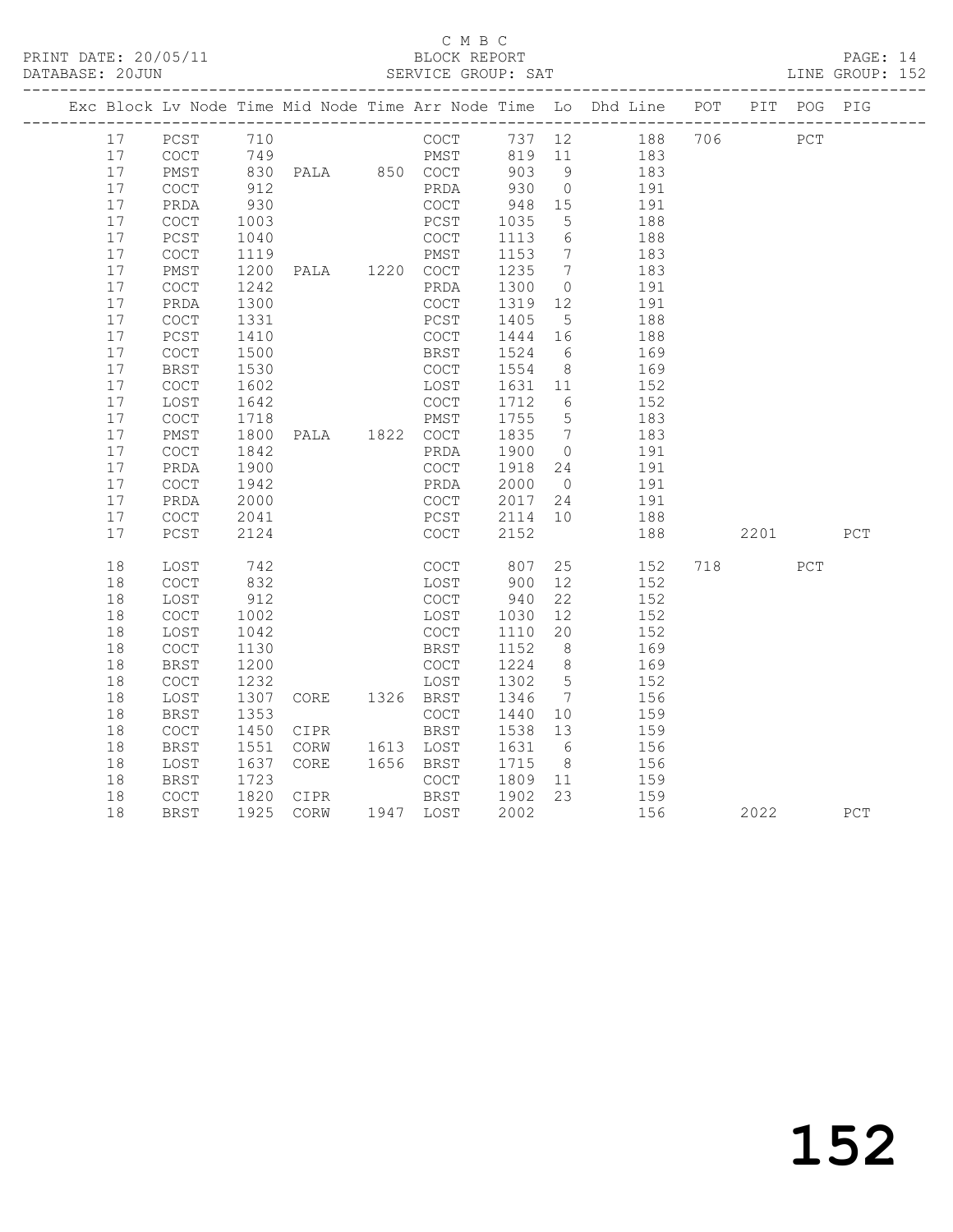### C M B C<br>BLOCK REPORT

PAGE: 15<br>LINE GROUP: 152

|              |              |                                            |      |                |             |         |                              | Exc Block Lv Node Time Mid Node Time Arr Node Time Lo Dhd Line POT |     |            | PIT POG PIG |     |
|--------------|--------------|--------------------------------------------|------|----------------|-------------|---------|------------------------------|--------------------------------------------------------------------|-----|------------|-------------|-----|
|              | 19           | <b>BRST</b>                                | 753  |                | COCT        | 834     | 8                            | 159                                                                | 732 | <b>PCT</b> |             |     |
|              | 19           | $\mathtt{C}\mathtt{O}\mathtt{C}\mathtt{T}$ | 842  |                | PRDA        | 900 0   |                              | 191                                                                |     |            |             |     |
|              | 19           | PRDA                                       | 900  |                | COCT        | 918 15  |                              | 191                                                                |     |            |             |     |
|              | 19           | <b>COCT</b>                                | 933  |                | PCST        | 1005    | 5                            | 188                                                                |     |            |             |     |
|              | 19           | PCST                                       | 1010 |                | COCT        | 1043    | 6                            | 188                                                                |     |            |             |     |
|              | 19           | $\mathtt{C}\mathtt{O}\mathtt{C}\mathtt{T}$ | 1049 |                | PMST        | 1123    | $\overline{7}$               | 183                                                                |     |            |             |     |
|              | 19           | PMST                                       | 1130 | PALA 1150 COCT |             | 1205    | $\overline{7}$               | 183                                                                |     |            |             |     |
|              | 19           | <b>COCT</b>                                | 1212 |                | PRDA        | 1230    | $\overline{0}$               | 191                                                                |     |            |             |     |
|              | 19           | PRDA                                       | 1230 |                | COCT        | 1250    | 12                           | 191                                                                |     |            |             |     |
|              | 19           | COCT                                       | 1302 |                | LOST        | 1332    | 10                           | 152                                                                |     |            |             |     |
|              | 19           | LOST                                       | 1342 |                | COCT        | 1411    | 19                           | 152                                                                |     |            |             |     |
|              | 19           | COCT                                       | 1430 |                | BRST        | 1452    | 8                            | 169                                                                |     |            |             |     |
|              | 19           | BRST                                       | 1500 |                | COCT        | 1525    | $\overline{7}$               | 169                                                                |     |            |             |     |
|              | 19           | COCT                                       | 1532 |                | LOST        | 1601 11 |                              | 152                                                                |     |            |             |     |
|              | 19           | LOST                                       | 1612 |                | COCT        | 1641    | $7\phantom{.0}\phantom{.0}7$ | 152                                                                |     |            |             |     |
|              | 19           | $\mathtt{C}\mathtt{O}\mathtt{C}\mathtt{T}$ | 1648 |                | PMST        | 1725    | $5\overline{)}$              | 183                                                                |     |            |             |     |
|              | 19           | PMST                                       | 1730 | PALA 1752 COCT |             | 1806    | 6                            | 183                                                                |     |            |             |     |
|              | 19           | <b>COCT</b>                                | 1812 |                | PRDA        | 1830    | $\overline{0}$               | 191                                                                |     |            |             |     |
|              | 19           | PRDA                                       | 1830 |                | COCT        | 1848    | 24                           | 191                                                                |     |            |             |     |
|              | 19           | $\mathtt{C}\mathtt{O}\mathtt{C}\mathtt{T}$ | 1912 |                | PRDA        | 1930    | $\overline{0}$               | 191                                                                |     |            |             |     |
|              | 19           | PRDA                                       | 1930 |                | COCT        | 1947    | 26                           | 191                                                                |     |            |             |     |
|              | 19           | <b>COCT</b>                                | 2013 |                | PCST        | 2046    | 8 <sup>8</sup>               | 188                                                                |     |            |             |     |
|              | 19           | PCST                                       | 2054 |                | COCT        | 2122    |                              | 188                                                                |     | 2131       |             | PCT |
| <b>BL 30</b> |              | <b>COCT</b>                                | 935  |                | BULK        | 958     | $\overline{2}$               | 179                                                                |     | 921 — 100  | PCT         |     |
| <b>BL 30</b> |              | BULK                                       | 1000 |                | COCT        | 1022    | 13                           | 179                                                                |     |            |             |     |
| <b>BL 30</b> |              | COCT                                       | 1035 |                | BULK        | 1058    | $\overline{2}$               | 179                                                                |     |            |             |     |
| <b>BL 30</b> |              | BULK                                       | 1100 |                | COCT        | 1124    | 11                           | 179                                                                |     |            |             |     |
| BL 30        |              | COCT                                       | 1135 |                | BULK        | 1201    | -2                           | 179                                                                |     |            |             |     |
| <b>BL 30</b> |              | <b>BULK</b>                                | 1203 |                | COCT        | 1227    | 8 <sup>8</sup>               | 179                                                                |     |            |             |     |
| <b>BL 30</b> |              | COCT                                       | 1235 |                | BULK        | 1301    | 2                            | 179                                                                |     |            |             |     |
| <b>BL 30</b> |              | <b>BULK</b>                                | 1303 |                | COCT        | 1327    | 8 <sup>8</sup>               | 179                                                                |     |            |             |     |
| <b>BL 30</b> |              | COCT                                       | 1335 |                | BULK        | 1359    | -2                           | 179                                                                |     |            |             |     |
| <b>BL 30</b> |              | <b>BULK</b>                                | 1401 |                | <b>COCT</b> | 1425    | 10 <sup>°</sup>              | 179                                                                |     |            |             |     |
| <b>BL 30</b> |              | COCT                                       | 1435 |                | BULK        | 1500    | 2                            | 179                                                                |     |            |             |     |
| <b>BL 30</b> |              | <b>BULK</b>                                | 1502 |                | <b>COCT</b> | 1526    | 9                            | 179                                                                |     |            |             |     |
| <b>BL 30</b> |              | COCT                                       | 1535 |                | BULK        | 1559    | $\overline{c}$               | 179                                                                |     |            |             |     |
| <b>BL 30</b> |              | <b>BULK</b>                                | 1601 |                | COCT        | 1626    | - 9                          | 179                                                                |     |            |             |     |
| <b>BL 30</b> |              | $\mathtt{C}\mathtt{O}\mathtt{C}\mathtt{T}$ | 1635 |                | <b>BULK</b> | 1659    | $\overline{2}$               | 179                                                                |     |            |             |     |
| <b>BL 30</b> |              | <b>BULK</b>                                | 1701 |                | COCT        | 1725    | 10                           | 179                                                                |     |            |             |     |
| <b>BL 30</b> |              | <b>COCT</b>                                | 1735 |                | <b>BULK</b> | 1759    | $\overline{2}$               | 179                                                                |     |            |             |     |
| <b>BL 30</b> |              | <b>BULK</b>                                | 1801 |                | COCT        | 1825    | 10                           | 179                                                                |     |            |             |     |
|              | <b>BL 30</b> | <b>COCT</b>                                | 1835 |                | BULK        | 1859    | $\overline{2}$               | 179                                                                |     |            |             |     |
| <b>BL 30</b> |              | <b>BULK</b>                                | 1901 |                | COCT        | 1924    |                              | 179                                                                |     | 1934       |             | PCT |
|              |              |                                            |      |                |             |         |                              |                                                                    |     |            |             |     |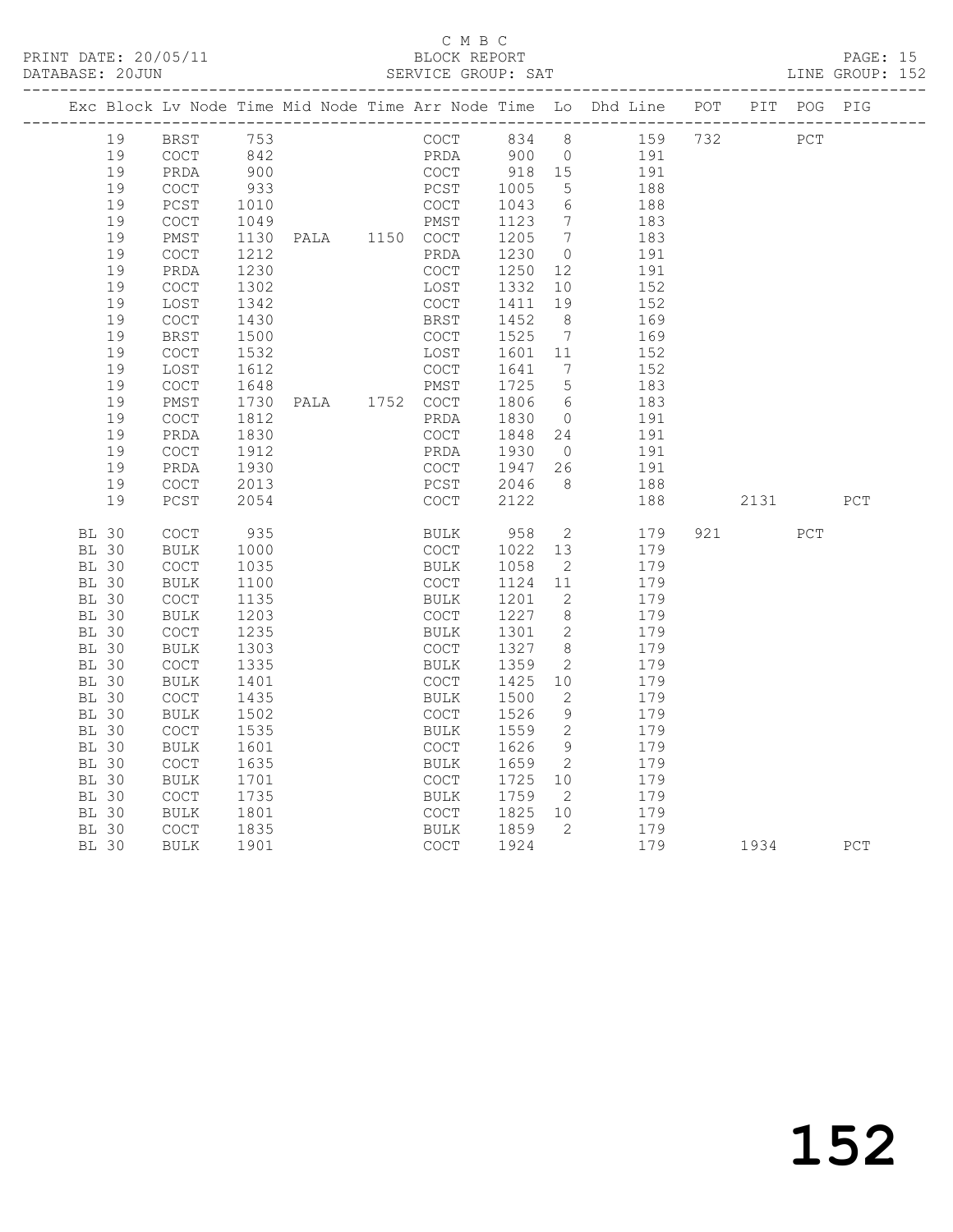|  |                                                                                                                                                                                   |                                                                                                     |                                                                            | $\begin{array}{cccc}\n\texttt{CRINT} & \texttt{DATE:} & 20/05/11 & \texttt{C} & \texttt{M} & \texttt{B} & \texttt{C}\n\end{array}$<br>DATABASE: 20JUN SERVICE GROUP: SAT LINE GROUP: 160                             |                                                                                  |                                                                                                                                                                                                 |                                                                                      |                                                                                              |                                 |                                                                           |     |                     |     | PAGE: 16 |  |
|--|-----------------------------------------------------------------------------------------------------------------------------------------------------------------------------------|-----------------------------------------------------------------------------------------------------|----------------------------------------------------------------------------|----------------------------------------------------------------------------------------------------------------------------------------------------------------------------------------------------------------------|----------------------------------------------------------------------------------|-------------------------------------------------------------------------------------------------------------------------------------------------------------------------------------------------|--------------------------------------------------------------------------------------|----------------------------------------------------------------------------------------------|---------------------------------|---------------------------------------------------------------------------|-----|---------------------|-----|----------|--|
|  |                                                                                                                                                                                   | BYST BROADWAY STN<br>WHPN WHITE PINE BEACH                                                          |                                                                            | EXAMPLE STREET SOUTHING STREET PORT COOLS AND STREET PORT COOLS AND STREET PORT COOLS AND STREET PORT COOLS FOR SEYMOUR STREET PORT COOLS TO PORT COOLS FOR SEYMOUR STREET PORT COOLS FOR SEYMOUR STREET PORT COOLST |                                                                                  | COCT COQUITLAM CTRL STN                                                                                                                                                                         |                                                                                      |                                                                                              |                                 |                                                                           |     |                     |     |          |  |
|  |                                                                                                                                                                                   |                                                                                                     |                                                                            | Exc Block Lv Node Time Mid Node Time Arr Node Time Lo Dhd Line POT PIT POG PIG                                                                                                                                       |                                                                                  |                                                                                                                                                                                                 |                                                                                      |                                                                                              |                                 |                                                                           |     |                     |     |          |  |
|  | $\mathbf{1}$<br>$\mathbf{1}$<br>$\mathbf{1}$<br>$\mathbf{1}$<br>$\mathbf{1}$<br>$\mathbf{1}$                                                                                      | PCST<br>KTLP<br>PCST<br>KTLP<br>PCST                                                                | $\begin{array}{c} 857 \\ 1015 \\ 1122 \end{array}$<br>1245<br>1406         | 1 COCT 400 BYST 446 SERO 504 11 N9 350 PCT<br>1 SERO 515 COCT 634 10 9 N9<br>1 PCST 653 COCT 703 KTLP 745 10 160<br>KTLP 755 COCT 830 PCST 844 13 160<br>COCT<br>COCT                                                |                                                                                  | COCT 908 KTLP 954 21 160<br>COCT 1058 PCST 1113 9 160<br>COCT 1138 KTLP 1231 14 160<br>1333 PCST<br>1423 KTLP                                                                                   | 1517 13                                                                              |                                                                                              | 1350 16 160                     |                                                                           |     |                     |     |          |  |
|  | $\mathbf{1}$<br>$\mathbf{1}$<br>$\mathbf{1}$<br>$\mathbf{1}$<br>$\mathbf{1}$                                                                                                      | KTLP<br>PCST<br>KTLP<br>PCST<br>KTLP                                                                | 1530<br>1654<br>1815<br>1928<br>2045                                       | COCT<br>COCT<br>COCT<br>COCT<br>COCT                                                                                                                                                                                 |                                                                                  | 1423 KTLP 1517 13<br>1620 PCST 1638 16<br>1620 PCST 1638 16 160<br>1708 KTLP 1802 12 160<br>1859 PCST 1913 15 160<br>1940 KTLP 2026 19       160<br>2124   PCST      2139                   160 |                                                                                      |                                                                                              | 160                             |                                                                           |     | 160 2143            |     | PCT      |  |
|  | 2<br>$\mathbf{2}$<br>$\mathbf{2}$<br>$\mathbf{2}$<br>$\mathbf{2}$<br>$\mathbf{2}$<br>$\mathbf{2}$<br>$\mathbf{2}$<br>$\mathbf{2}$<br>$\mathbf{2}$<br>$\mathbf{2}$<br>$\mathbf{2}$ | <b>COCT</b><br>SERO<br>PCST<br>KTLP<br>PCST<br>KTLP<br>PCST<br>KTLP<br>PCST<br>KTLP<br>PCST<br>KTLP | 530<br>645<br>1052<br>1215<br>1336<br>1500<br>1624<br>1745<br>1853<br>2015 | BYST 616 SERO<br>COCT<br>COCT<br>COCT<br>COCT<br>COCT<br>COCT<br>COCT<br>COCT                                                                                                                                        |                                                                                  | 1108 KTLP 1159<br>1302 PCST<br>1353 KTLP 1448 12 160<br>1550 PCST 1608 16 160<br>1638 KTLP 1730 15 160<br>1830 PCST 1845 8 160<br>1905 KTLP 1951 24 160<br>2055 PCST 2110 160                   | 634<br>804<br>1319<br>2110                                                           | 16                                                                                           | 11 N9<br>9 N 9<br>160<br>17 160 | 160<br>160                                                                |     | 520 320<br>160 2114 | PCT | PCT      |  |
|  | $\mathfrak{Z}$<br>3<br>3<br>3<br>3<br>$\mathsf 3$<br>3<br>$\mathsf 3$<br>3<br>$\mathsf 3$<br>3                                                                                    | PCST<br>KTLP<br>PCST<br>PCST<br>KTLP<br>PCST<br>KTLP<br>PCST<br>KTLP<br>PCST<br>KTLP                | 954<br>1115<br>1237<br>1400<br>1523<br>1645<br>1756<br>1915                | 543 COCT 553 KTLP 635 10 160<br>KTLP 845 COCT 927 PCST 942 12 160<br>COCT<br>COCT<br>COCT<br>COCT<br>COCT<br>COCT<br>COCT<br>COCT                                                                                    | 1008<br>1158<br>1253<br>1449<br>1538<br>1730<br>1810<br>1957                     | KTLP<br>${\tt PCST}$<br>KTLP<br>PCST<br>KTLP<br>PCST<br>KTLP<br>PCST                                                                                                                            | 1058 17<br>1213<br>1348<br>1508<br>1631<br>1746<br>1859<br>2011                      | 24<br>12<br>15<br>14<br>10<br>16                                                             |                                 | 160<br>160<br>160<br>160<br>160<br>160<br>160<br>160                      |     | 539 PCT<br>2015     |     | PCT      |  |
|  | 4<br>4<br>4<br>4<br>4<br>4<br>4<br>4<br>4<br>4<br>4                                                                                                                               | PCST<br>KTLP<br>PCST<br>KTLP<br>PCST<br>KTLP<br>$PCST$<br>KTLP<br>PCST<br>KTLP<br>PCST              | 613<br>715<br>812<br>915<br>1023<br>1145<br>1306<br>1430<br>1553<br>1715   | $\operatorname{COT}$<br>COCT<br>COCT<br>COCT<br>COCT<br>COCT<br>COCT<br>COCT<br>COCT<br>COCT<br>1823 COCT                                                                                                            | 623<br>750<br>823<br>957<br>1038<br>1232<br>1323<br>1519<br>1608<br>1800<br>1835 | KTLP<br>${\tt PCST}$<br>KTLP<br>PCST<br>KTLP<br>${\tt PCST}$<br>KTLP<br>PCST<br>KTLP<br>PCST<br>KTLP                                                                                            | 705<br>804<br>907<br>1012<br>1128<br>1248<br>1418<br>1538<br>1700<br>1815<br>1922 23 | 10<br>8 <sup>8</sup><br>8 <sup>8</sup><br>11<br>17<br>18<br>12<br>15<br>15<br>8 <sup>8</sup> |                                 | 160<br>160<br>160<br>160<br>160<br>160<br>160<br>160<br>160<br>160<br>160 | 609 |                     | PCT |          |  |

160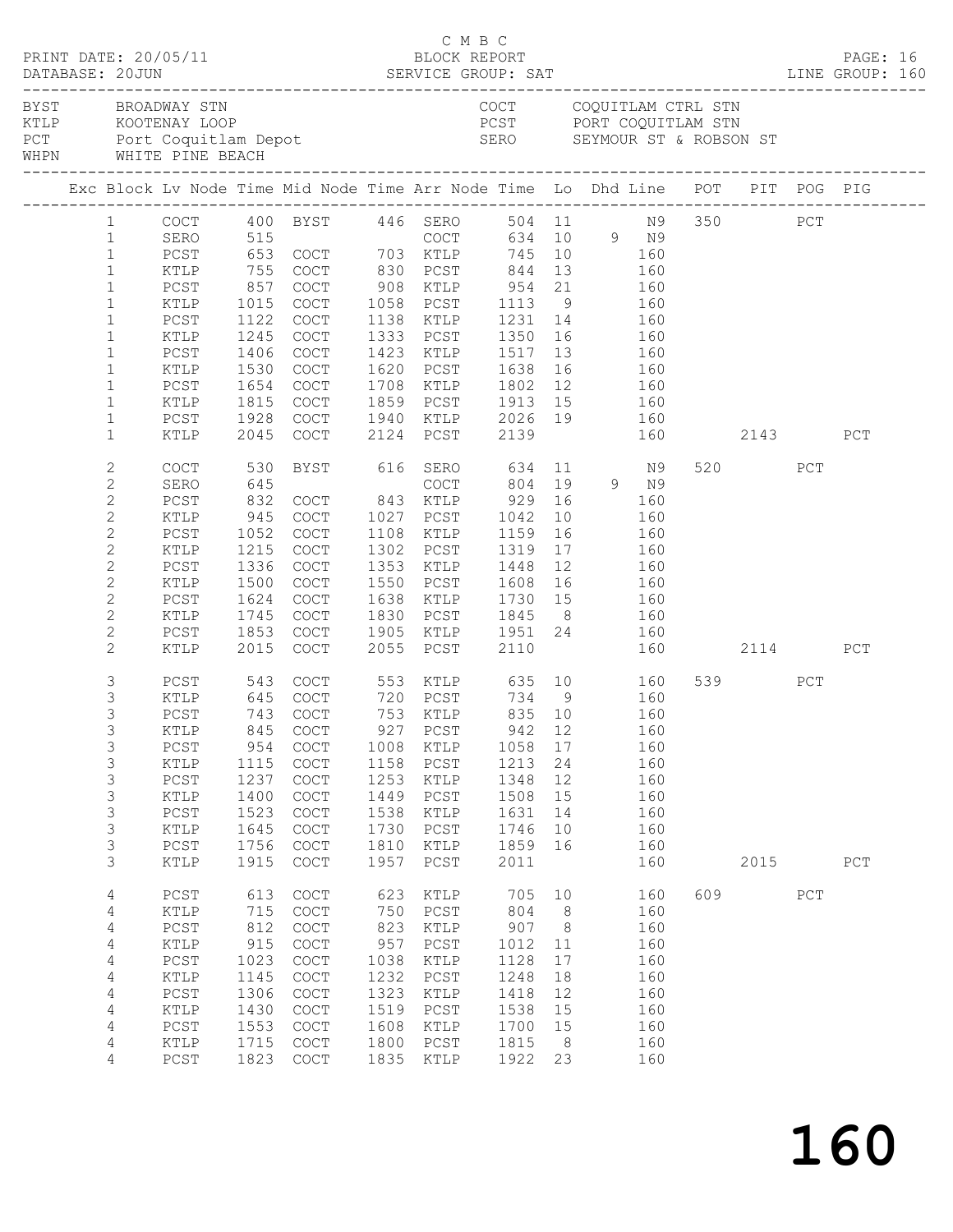# C M B C

| DATABASE: 20JUN |                |        |      |                                                                                |      | SERVICE GROUP: SAT  |         |    |    |        |      |      | LINE GROUP: 160 |
|-----------------|----------------|--------|------|--------------------------------------------------------------------------------|------|---------------------|---------|----|----|--------|------|------|-----------------|
|                 |                |        |      | Exc Block Lv Node Time Mid Node Time Arr Node Time Lo Dhd Line POT PIT POG PIG |      |                     |         |    |    |        |      |      |                 |
|                 |                |        |      | 4 KTLP 1945 COCT 2026 PCST 2039 160 2043 PCT                                   |      |                     |         |    |    |        |      |      |                 |
|                 | 5              | PCST   | 633  | COCT                                                                           |      | 643 KTLP 725 10 160 |         |    |    |        | 629  | PCT  |                 |
|                 | 5              | KTLP   | 735  | COCT                                                                           |      | 810 PCST            | 824     | 18 |    | 160    |      |      |                 |
|                 | 5              | PCST   | 842  | $\mathtt{C}\mathtt{O}\mathtt{C}\mathtt{T}$                                     |      | 853 KTLP            | 939     | 21 |    | 160    |      |      |                 |
|                 | 5              | KTLP   | 1000 | COCT                                                                           |      | 1043 PCST           | 1058    | 9  |    | 160    |      |      |                 |
|                 | 5              | PCST   | 1107 | COCT                                                                           |      | 1123 KTLP           | 1216    | 14 |    | 160    |      |      |                 |
|                 | $\mathsf S$    | KTLP   | 1230 | COCT                                                                           |      | 1317 PCST           | 1334 17 |    |    | 160    |      |      |                 |
|                 | 5              | PCST   | 1351 | $\operatorname{COT}$                                                           | 1408 | KTLP                | 1502    | 13 |    | 160    |      |      |                 |
|                 | 5              | KTLP   | 1515 | COCT                                                                           | 1605 | PCST                | 1623    | 16 |    | 160    |      |      |                 |
|                 | 5              | PCST   | 1639 | COCT                                                                           | 1653 | KTLP                | 1745    | 15 |    | 160    |      |      |                 |
|                 | 5              | KTLP   | 1800 | $\operatorname{COT}$                                                           | 1844 | PCST                | 1858    | 10 |    | 160    |      |      |                 |
|                 | 5              | PCST   | 1908 | COCT                                                                           | 1920 | KTLP                | 2006    | 24 |    | 160    |      |      |                 |
|                 | 5              | KTLP   | 2030 | COCT                                                                           | 2109 | PCST                | 2124    | 16 |    | 160    |      |      |                 |
|                 | 5              | PCST   | 2140 | $\mathtt{C}\mathtt{O}\mathtt{C}\mathtt{T}$                                     | 2150 | KTLP                | 2229    | 11 |    | 160    |      |      |                 |
|                 | 5              | KTLP   | 2240 | COCT                                                                           | 2315 | PCST                | 2330    | 10 |    | 160    |      |      |                 |
|                 | 5              | PCST   | 2340 | COCT                                                                           | 2350 | KTLP                | 2429    | 11 |    | 160    |      |      |                 |
|                 | 5              | KTLP   | 2440 | COCT                                                                           | 2515 | PCST                | 2530 14 |    |    | 11 160 |      |      |                 |
|                 | 5              | COCT   | 2555 | BYST                                                                           | 2641 | SERO                | 2659 6  |    |    | N 9    |      |      |                 |
|                 | 5              | SERO   | 2705 |                                                                                |      | COCT                | 2824    |    |    | N 9    |      | 2833 | PCT             |
|                 | 6              | PCST   | 713  | COCT                                                                           |      | 723 KTLP            | 805     |    | 10 | 160    | 709  | PCT  |                 |
|                 | 6              | KTLP   | 815  | COCT                                                                           |      | 853 PCST            | 908     | 18 |    | 160    |      |      |                 |
|                 | 6              | $PCST$ | 926  | COCT                                                                           | 938  | KTLP                | 1027    | 18 |    | 160    |      |      |                 |
|                 | 6              | KTLP   | 1045 | COCT                                                                           | 1128 | PCST                | 1143 9  |    |    | 160    |      |      |                 |
|                 | 6              | PCST   | 1152 | COCT                                                                           | 1208 | KTLP                | 1301 14 |    |    | 160    |      |      |                 |
|                 | 6              | KTLP   | 1315 | COCT                                                                           | 1404 | PCST                | 1422 14 |    |    | 160    |      |      |                 |
|                 | 6              | $PCST$ | 1436 | COCT                                                                           | 1453 | KTLP                | 1546 14 |    |    | 160    |      |      |                 |
|                 | 6              | KTLP   | 1600 | <b>COCT</b>                                                                    |      | 1648 PCST           | 1705    |    |    | 160    | 1709 |      | PCT             |
|                 | 7              | PCST   | 728  | <b>COCT</b>                                                                    | 738  | KTLP                | 820     |    | 10 | 160    | 724  | PCT  |                 |
|                 | 7              | KTLP   | 830  | COCT                                                                           |      | 909 PCST            | 924     | 17 |    | 160    |      |      |                 |
|                 | 7              | PCST   | 941  | COCT                                                                           | 953  | KTLP                | 1042    | 18 |    | 160    |      |      |                 |
|                 | 7              | KTLP   | 1100 | COCT                                                                           | 1143 | PCST                | 1158    | 9  |    | 160    |      |      |                 |
|                 | 7              | PCST   | 1207 | COCT                                                                           | 1223 | KTLP                | 1316 14 |    |    | 160    |      |      |                 |
|                 | 7              | KTLP   | 1330 | COCT                                                                           | 1419 | PCST                | 1437    | 14 |    | 160    |      |      |                 |
|                 | 7              | PCST   | 1451 | COCT                                                                           |      | 1508 KTLP           | 1601 14 |    |    | 160    |      |      |                 |
|                 | 7              | KTLP   | 1615 | COCT                                                                           |      | 1703 PCST           | 1719 6  |    |    | 160    |      |      |                 |
|                 | $7^{\circ}$    |        |      | PCST 1725 COCT 1739 KTLP 1828 17 160                                           |      |                     |         |    |    |        |      |      |                 |
|                 | 7              | KTLP   | 1845 | COCT                                                                           | 1928 | PCST                | 1942    | 7  |    | 160    |      |      |                 |
|                 | 7              | PCST   | 1949 | COCT                                                                           | 2000 | KTLP                | 2044    | 16 |    | 160    |      |      |                 |
|                 | 7              | KTLP   | 2100 | COCT                                                                           | 2139 | PCST                | 2154    | 16 |    | 160    |      |      |                 |
|                 | 7              | PCST   | 2210 | COCT                                                                           | 2220 | KTLP                | 2259    | 11 |    | 160    |      |      |                 |
|                 | 7              | KTLP   | 2310 | COCT                                                                           | 2345 | PCST                | 2400    | 10 |    | 160    |      |      |                 |
|                 | 7              | PCST   | 2410 | COCT                                                                           | 2420 | $\texttt{KTLP}$     | 2458    | 12 |    | 160    |      |      |                 |
|                 | $7\phantom{.}$ | KTLP   | 2510 | COCT                                                                           | 2545 | PCST                | 2600    |    |    | 160    | 2604 |      | PCT             |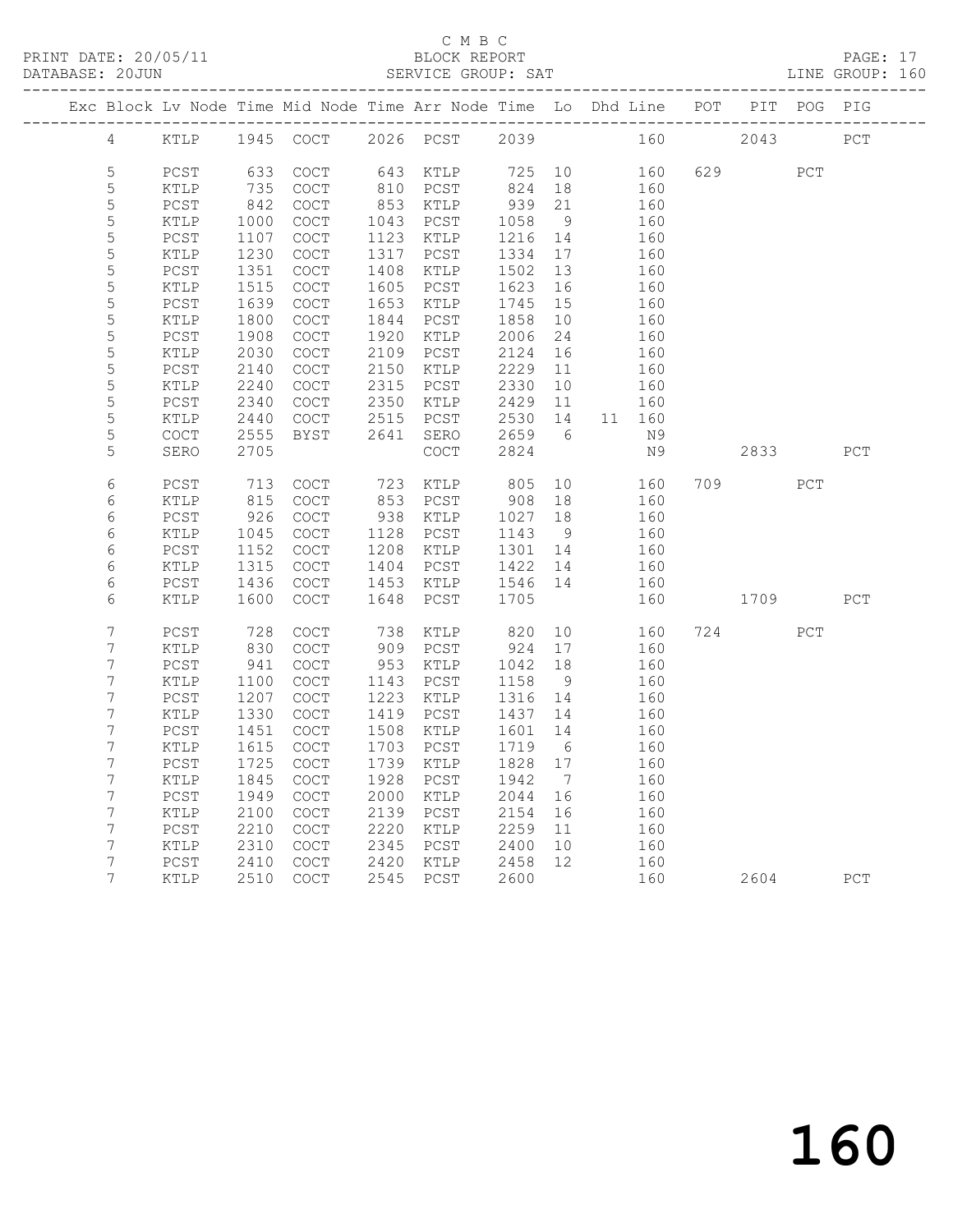# C M B C<br>BLOCK REPORT

| DATABASE: 20JUN |             |                 |      | --------------------------                                                     |      | SERVICE GROUP: SAT   |         |                 |    |        |          |           |     | LINE GROUP: 160 |  |
|-----------------|-------------|-----------------|------|--------------------------------------------------------------------------------|------|----------------------|---------|-----------------|----|--------|----------|-----------|-----|-----------------|--|
|                 |             |                 |      | Exc Block Lv Node Time Mid Node Time Arr Node Time Lo Dhd Line POT PIT POG PIG |      |                      |         |                 |    |        |          |           |     |                 |  |
|                 | 8           |                 |      | PCST 758 COCT 808 KTLP 850 10 160 754 PCT                                      |      |                      |         |                 |    |        |          |           |     |                 |  |
|                 | $\,8\,$     | KTLP            | 900  |                                                                                |      | COCT 942 PCST 957 12 |         |                 |    | 160    |          |           |     |                 |  |
|                 | $\,8\,$     | PCST            | 1009 | COCT                                                                           |      | 1023 KTLP 1113       |         | 17              |    | 160    |          |           |     |                 |  |
|                 | $\,8\,$     | $\texttt{KTLP}$ | 1130 | COCT                                                                           |      | 1216 PCST            | 1232    | 19              |    | 160    |          |           |     |                 |  |
|                 | 8           | PCST            | 1251 | COCT                                                                           |      | 1308 KTLP            | 1403    | 12              |    | 160    |          |           |     |                 |  |
|                 | $\,8\,$     | KTLP            | 1415 | COCT                                                                           |      | 1504 PCST            | 1523    | 15              |    | 160    |          |           |     |                 |  |
|                 | $\,8\,$     | PCST            | 1538 | $\mathtt{C}\mathtt{O}\mathtt{C}\mathtt{T}$                                     | 1553 | KTLP                 | 1646    | 14              |    | 160    |          |           |     |                 |  |
|                 | $\,8\,$     | KTLP            | 1700 | COCT                                                                           | 1745 | PCST                 | 1801    | $\overline{7}$  |    | 160    |          |           |     |                 |  |
|                 | $\,8\,$     | PCST            | 1808 | $\operatorname{COT}$                                                           | 1822 | KTLP                 | 1909    | 21              |    | 160    |          |           |     |                 |  |
|                 | 8           | KTLP            | 1930 | <b>COCT</b>                                                                    | 2011 | PCST                 | 2024    | 15              |    | 160    |          |           |     |                 |  |
|                 | 8           | PCST            | 2039 | $\operatorname{COT}$                                                           | 2050 | KTLP                 | 2133    | $\overline{7}$  |    | 160    |          |           |     |                 |  |
|                 | $\,8\,$     | KTLP            | 2140 | COCT                                                                           | 2218 | PCST                 | 2233    | $\overline{7}$  |    | 160    |          |           |     |                 |  |
|                 | 8           | PCST            | 2240 | COCT                                                                           | 2250 | KTLP                 | 2329    | 11              |    | 160    |          |           |     |                 |  |
|                 | 8           | KTLP            | 2340 | COCT                                                                           | 2415 | PCST                 | 2430    | 10              |    | 160    |          |           |     |                 |  |
|                 | 8           | PCST            | 2440 | $\operatorname{COT}$                                                           | 2450 | KTLP                 | 2528    | 12              |    | 160    |          |           |     |                 |  |
|                 | 8           | KTLP            | 2540 | $\operatorname{COT}$                                                           | 2615 | PCST                 | 2630    |                 |    | 160    |          | 2634      |     | PCT             |  |
|                 |             |                 |      |                                                                                |      |                      |         |                 |    |        |          |           |     |                 |  |
|                 | 9           | PCST            | 822  | COCT                                                                           | 833  | KTLP                 | 917     |                 | 13 | 160    |          | 818 — 18  | PCT |                 |  |
|                 | 9           | KTLP            | 930  | $\operatorname{COT}$                                                           | 1012 | PCST                 | 1027    | 11              |    | 160    |          |           |     |                 |  |
|                 | 9           | $PCST$          | 1038 | COCT                                                                           |      | 1053 KTLP            | 1144    | 16              |    | 160    |          |           |     |                 |  |
|                 | 9           | $\texttt{KTLP}$ | 1200 | COCT                                                                           | 1247 | PCST                 | 1303    | 18              |    | 160    |          |           |     |                 |  |
|                 | $\mathsf 9$ | PCST            | 1321 | COCT                                                                           | 1338 | KTLP                 | 1433    | 12              |    | 160    |          |           |     |                 |  |
|                 | 9           | $\texttt{KTLP}$ | 1445 | COCT                                                                           | 1534 | PCST                 | 1553    | 15              |    | 160    |          |           |     |                 |  |
|                 | 9           | ${\tt PCST}$    | 1608 | COCT                                                                           | 1623 | KTLP                 | 1715    | 15              |    | 160    |          |           |     |                 |  |
|                 | 9           | $\texttt{KTLP}$ | 1730 | COCT                                                                           | 1815 | PCST                 | 1830    | 8 <sup>8</sup>  |    | 160    |          |           |     |                 |  |
|                 | $\mathsf 9$ | $PCST$          | 1838 | COCT                                                                           | 1850 | KTLP                 | 1937    | 23              |    | 160    |          |           |     |                 |  |
|                 | $\mathsf 9$ | KTLP            | 2000 | $\mathtt{C}\mathtt{O}\mathtt{C}\mathtt{T}$                                     | 2040 | PCST                 | 2055    | 14              |    | 160    |          |           |     |                 |  |
|                 | 9           | ${\tt PCST}$    | 2109 | $\operatorname{COT}$                                                           | 2120 | KTLP                 | 2200    | 10              |    | 160    |          |           |     |                 |  |
|                 | 9           | $\texttt{KTLP}$ | 2210 | COCT                                                                           | 2247 | PCST                 | 2302    | 8 <sup>8</sup>  |    | 160    |          |           |     |                 |  |
|                 | $\mathsf 9$ | $PCST$          | 2310 | $\operatorname{COT}$                                                           | 2320 | KTLP                 | 2359    | 11              |    | 160    |          |           |     |                 |  |
|                 | $\mathsf 9$ | KTLP            | 2410 | COCT                                                                           | 2445 | PCST                 | 2500    | 10              |    | 160    |          |           |     |                 |  |
|                 | 9           | PCST            | 2510 | COCT                                                                           | 2520 | KTLP                 | 2558    | $7\overline{ }$ |    | 20 160 |          |           |     |                 |  |
|                 | 9           | SERO            | 2625 |                                                                                |      | COCT                 | 2744    |                 |    | N9     |          | 2753      |     | PCT             |  |
|                 |             |                 |      |                                                                                |      |                      |         |                 |    |        |          |           |     |                 |  |
|                 | 10          | PCST            | 912  | COCT                                                                           |      | 923 KTLP             | 1010    | 20              |    | 160    |          | 908 — 100 | PCT |                 |  |
|                 | 10          | KTLP            | 1030 | COCT                                                                           |      | 1113 PCST            | 1128    | 9               |    | 160    |          |           |     |                 |  |
|                 | 10          | PCST            | 1137 | COCT                                                                           |      | 1153 KTLP            | 1246 14 |                 |    | 160    |          |           |     |                 |  |
|                 | 10          | KTLP            | 1300 | COCT                                                                           |      | 1349 PCST            | 1407 14 |                 |    | 160    |          |           |     |                 |  |
|                 | 10          |                 |      | PCST 1421 COCT 1438 KTLP 1532 13                                               |      |                      |         |                 |    | 160    |          |           |     |                 |  |
|                 | 10          | KTLP            | 1545 | COCT                                                                           | 1635 | PCST                 | 1653 16 |                 |    | 160    |          |           |     |                 |  |
|                 | 10          | PCST            | 1709 | COCT                                                                           | 1723 | KTLP                 | 1817 12 |                 |    | 160    |          |           |     |                 |  |
|                 | 10          | $\verb KTLP $   | 1830 | COCT                                                                           | 1913 | PCST                 | 1927    |                 |    | 160    |          | 1931      |     | PCT             |  |
|                 | 11          | PCST            | 1222 | COCT                                                                           | 1238 | KTLP                 | 1331    | 14              |    |        | 160 1218 |           | PCT |                 |  |
|                 | 11          | KTLP            | 1345 | COCT                                                                           | 1434 | PCST                 | 1452    | 16              |    | 160    |          |           |     |                 |  |
|                 | 11          | PCST            | 1508 | COCT                                                                           | 1523 | KTLP                 | 1616    | 14              |    | 160    |          |           |     |                 |  |
|                 | 11          | $\texttt{KTLP}$ | 1630 | COCT                                                                           | 1716 | PCST                 | 1732    | 9               |    | 160    |          |           |     |                 |  |
|                 | 11          | PCST            | 1741 | COCT                                                                           | 1755 | KTLP                 | 1844    | 16              |    | 160    |          |           |     |                 |  |
|                 | 11          | KTLP            | 1900 | COCT                                                                           | 1942 | ${\tt PCST}$         | 1956    | 13              |    | 160    |          |           |     |                 |  |
|                 | 11          | PCST            | 2009 | COCT                                                                           | 2020 | KTLP                 | 2103    | 17              |    | 160    |          |           |     |                 |  |
|                 | 11          | KTLP            | 2120 | $\operatorname{COT}$                                                           | 2159 | PCST                 | 2214    |                 |    | 160    |          | 2218      |     | ${\tt PCT}$     |  |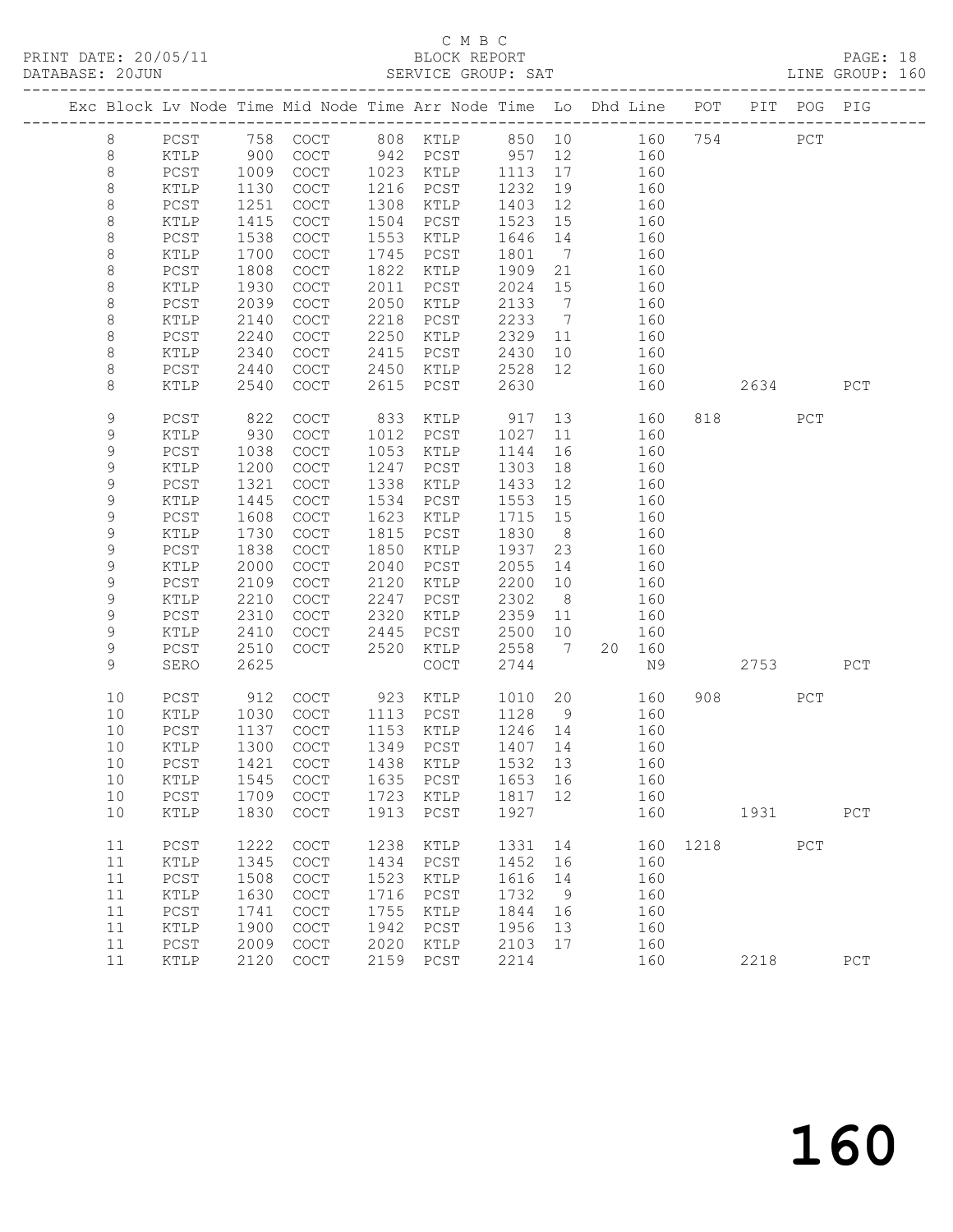# C M B C<br>BLOCK REPORT

| DATABASE: 20JUN |             |                            |  | SERVICE GROUP: SAT |        |             |                                                                                |           |     | LINE GROUP: 160 |
|-----------------|-------------|----------------------------|--|--------------------|--------|-------------|--------------------------------------------------------------------------------|-----------|-----|-----------------|
|                 |             | -------------------------- |  |                    |        |             | Exc Block Lv Node Time Mid Node Time Arr Node Time Lo Dhd Line POT PIT POG PIG |           |     |                 |
| ST 20           | COCT        | 1002                       |  | WHPN               | 1025 5 |             | 150                                                                            | 948 — 100 | PCT |                 |
| ST 20           | WHPN        | 1030                       |  | COCT               | 1052   | 10          | 150                                                                            |           |     |                 |
| ST 20           | <b>COCT</b> | 1102                       |  | WHPN               | 1125   | $5^{\circ}$ | 150                                                                            |           |     |                 |
| ST 20           | WHPN        | 1130                       |  | COCT               | 1152   | 10          | 150                                                                            |           |     |                 |
| ST 20           | COCT        | 1202                       |  | WHPN               | 1225   | 5           | 150                                                                            |           |     |                 |
| ST 20           | WHPN        | 1230                       |  | COCT               | 1252   | 10          | 150                                                                            |           |     |                 |
| ST 20           | COCT        | 1302                       |  | WHPN               | 1325   | $-5$        | 150                                                                            |           |     |                 |
| ST 20           | WHPN        | 1330                       |  | <b>COCT</b>        | 1352   | 10          | 150                                                                            |           |     |                 |
| ST 20           | <b>COCT</b> | 1402                       |  | WHPN               | 1425   | 5           | 150                                                                            |           |     |                 |
| ST 20           | WHPN        | 1430                       |  | <b>COCT</b>        | 1452   | 10          | 150                                                                            |           |     |                 |
| ST 20           | <b>COCT</b> | 1502                       |  | WHPN               | 1525   | 5           | 150                                                                            |           |     |                 |
| ST 20           | WHPN        | 1530                       |  | COCT               | 1555   | 7           | 150                                                                            |           |     |                 |
| ST 20           | <b>COCT</b> | 1602                       |  | WHPN               | 1625   | $5^{\circ}$ | 150                                                                            |           |     |                 |
| ST 20           | WHPN        | 1630                       |  | COCT               | 1652   | 10          | 150                                                                            |           |     |                 |
| ST 20           | COCT        | 1702                       |  | WHPN               | 1725   | 5           | 150                                                                            |           |     |                 |
| ST 20           | WHPN        | 1730                       |  | COCT               | 1752   | 10          | 150                                                                            |           |     |                 |
| ST 20           | COCT        | 1802                       |  | WHPN               | 1825   | $5^{\circ}$ | 150                                                                            |           |     |                 |
| ST 20           | WHPN        | 1830                       |  | COCT               | 1852   |             | 10<br>150                                                                      |           |     |                 |
| ST 20           | COCT        | 1902                       |  | WHPN               | 1925   | 5           | 150                                                                            |           |     |                 |
| ST 20           | WHPN        | 1930                       |  | COCT               | 1952   |             | 150                                                                            | 2002      |     | PCT             |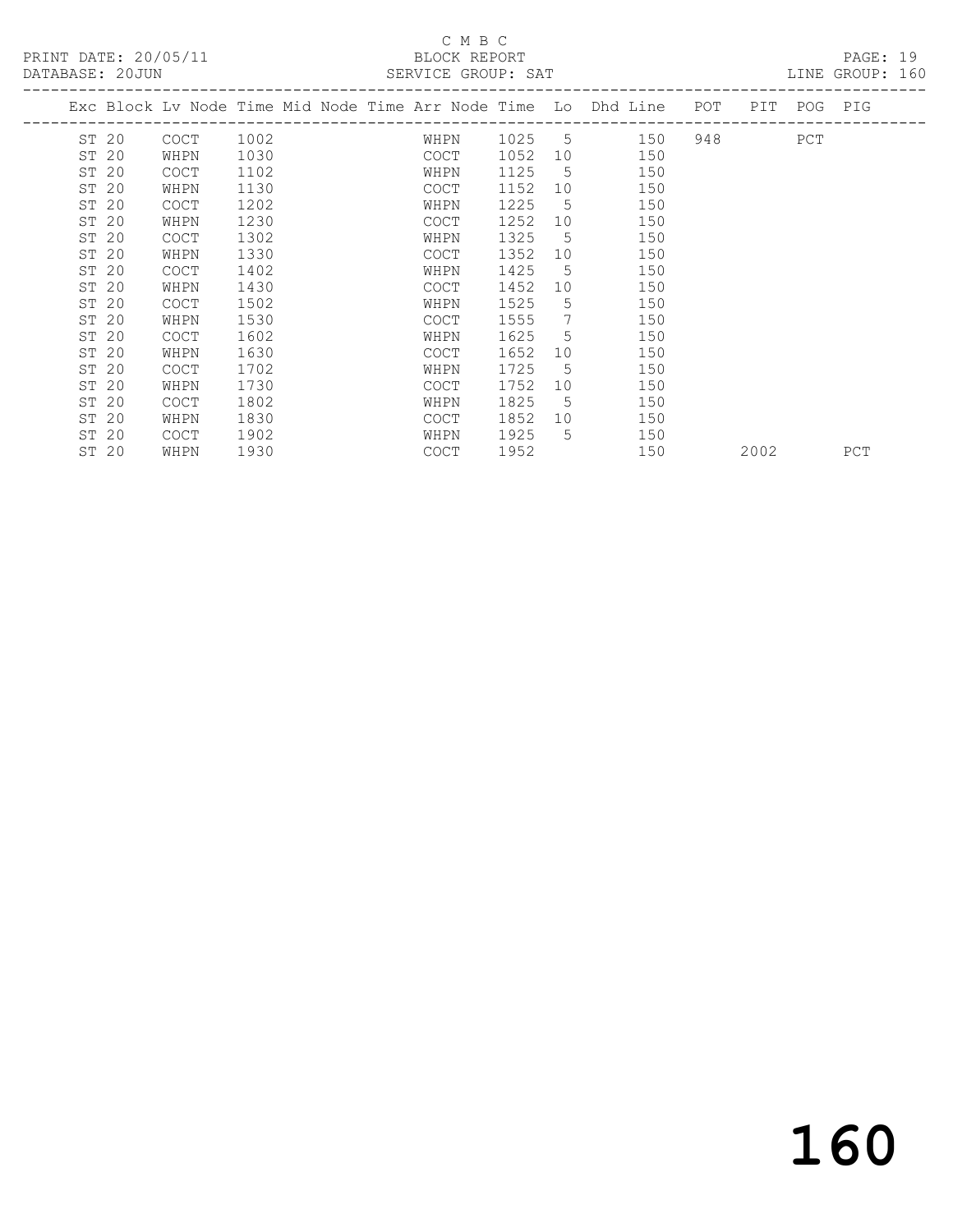| PRINT DATE: 20/05/11 |    |                                            |      |                                                             |      |                                            | C M B C<br>BLOCK REPORT               |                | DATABASE: 20JUN SERVICE GROUP: SAT LINE GROUP: 701                                                                                                          |          |     | PAGE: 20 |  |
|----------------------|----|--------------------------------------------|------|-------------------------------------------------------------|------|--------------------------------------------|---------------------------------------|----------------|-------------------------------------------------------------------------------------------------------------------------------------------------------------|----------|-----|----------|--|
|                      |    | BYST BROADWAY STN                          |      |                                                             |      |                                            |                                       |                | COCT COQUITLAM CTRL STN<br>DT48 DEWDNEY & 248 ST<br>MMST MAPLE MEADOWS STN BOOK PCT POTT Coquit1<br>SERO SEYMOUR ST & ROBSON ST<br>PCT Port Coquitlam Depot |          |     |          |  |
|                      |    |                                            |      |                                                             |      |                                            |                                       |                | Exc Block Lv Node Time Mid Node Time Arr Node Time Lo Dhd Line POT PIT POG PIG                                                                              |          |     |          |  |
|                      | 90 |                                            |      |                                                             |      |                                            |                                       |                | COCT 430 BYST 516 SERO 534 11 N9 420 PCT<br>SERO 545 COCT 704 11 N9<br>COCT 715 HAPL 749 DT48 800 20 701                                                    |          |     |          |  |
|                      | 90 |                                            |      |                                                             |      |                                            |                                       |                |                                                                                                                                                             |          |     |          |  |
|                      | 90 |                                            |      |                                                             |      |                                            |                                       |                |                                                                                                                                                             |          |     |          |  |
|                      | 90 | DT48                                       |      |                                                             |      |                                            |                                       |                |                                                                                                                                                             |          |     |          |  |
|                      | 90 | COCT                                       |      |                                                             |      |                                            |                                       |                |                                                                                                                                                             |          |     |          |  |
|                      | 90 | HAPL                                       |      |                                                             |      |                                            |                                       |                |                                                                                                                                                             |          |     |          |  |
|                      | 90 | COCT                                       | 1111 | HAPL 1152 DT48                                              |      |                                            |                                       |                | 1205 13 701                                                                                                                                                 |          |     |          |  |
|                      | 90 | DT48                                       | 1218 | HAPL 1228 COCT                                              |      |                                            |                                       |                | 1317 9 701                                                                                                                                                  |          |     |          |  |
|                      | 90 | $\mathtt{C}\mathtt{O}\mathtt{C}\mathtt{T}$ |      |                                                             |      |                                            | 1408 6<br>1503 7                      |                | 701                                                                                                                                                         |          |     |          |  |
|                      | 90 | HAPL                                       |      |                                                             |      |                                            |                                       |                | 701                                                                                                                                                         |          |     |          |  |
|                      | 90 | COCT                                       |      | 1510 HAPL 1554 DT48                                         |      |                                            | 1607 14                               |                | 701                                                                                                                                                         |          |     |          |  |
|                      | 90 | DT48                                       | 1621 | HAPL 1631 COCT                                              |      |                                            | 1717 10                               |                | 701                                                                                                                                                         |          |     |          |  |
|                      | 90 | COCT                                       | 1727 | 1727<br>1816 MMST - 1828 COCT<br>--- 1942 DT48              |      |                                            | 1808                                  |                | $\frac{8}{7}$<br>701                                                                                                                                        |          |     |          |  |
|                      | 90 | HAPL                                       |      |                                                             |      |                                            | 1855                                  |                | 701                                                                                                                                                         |          |     |          |  |
|                      | 90 | COCT                                       | 1902 | HAPL                                                        |      | 1942 DT48                                  | 1952                                  |                | 13<br>701                                                                                                                                                   |          |     |          |  |
|                      | 90 | DT48                                       | 2005 | HAPL                                                        |      |                                            | 2013 COCT 2049                        |                | 15<br>701                                                                                                                                                   |          |     |          |  |
|                      | 90 | COCT                                       | 2104 | HAPL<br>2104 HAPL<br>2205 HAPL                              |      |                                            |                                       |                | 701                                                                                                                                                         |          |     |          |  |
|                      | 90 | DT48                                       |      |                                                             |      |                                            |                                       |                | 701                                                                                                                                                         |          |     |          |  |
|                      | 90 | COCT                                       |      | 2305 HAPL 2338 DT48 2348                                    |      |                                            |                                       |                | 17 701                                                                                                                                                      |          |     |          |  |
|                      | 90 | DT48                                       |      |                                                             |      |                                            |                                       |                | 2405 HAPL 2413 COCT 2449 16 701                                                                                                                             |          |     |          |  |
|                      | 90 | COCT                                       | 2505 |                                                             |      | HAPL                                       | 2535                                  |                |                                                                                                                                                             | 701 2555 |     | PCT      |  |
|                      | 91 | DT48                                       |      |                                                             |      |                                            |                                       |                | 517 HAPL 526 COCT 600 5 701                                                                                                                                 | 447      | PCT |          |  |
|                      | 91 | COCT                                       |      | 605 HAPL 635 DT48                                           |      |                                            |                                       |                | 646 6<br>701                                                                                                                                                |          |     |          |  |
|                      | 91 | DT48                                       |      |                                                             |      |                                            | 738                                   |                | $7\overline{ }$<br>701                                                                                                                                      |          |     |          |  |
|                      | 91 | COCT                                       |      | 652 HAPL 701 COCT<br>745 HAPL 819 DT48<br>848 HAPL 858 COCT |      |                                            | 830                                   | 18             | 701                                                                                                                                                         |          |     |          |  |
|                      | 91 | DT48                                       |      |                                                             |      |                                            | 938                                   |                | 19<br>701                                                                                                                                                   |          |     |          |  |
|                      | 91 | COCT                                       | 957  |                                                             |      |                                            | HAPL 1034                             |                | 8<br>701                                                                                                                                                    |          |     |          |  |
|                      | 91 | HAPL                                       |      | 1042 MMST 1056 COCT                                         |      |                                            |                                       |                | 1126 18 701                                                                                                                                                 |          |     |          |  |
|                      | 91 | COCT                                       |      | 1144 HAPL     1225   DT48<br>1249   HAPL      1259   COCT   |      |                                            | 1225 DT48 1238 11<br>1259 COCT 1348 8 |                | 701<br>701                                                                                                                                                  |          |     |          |  |
|                      | 91 | DT48                                       |      |                                                             |      |                                            |                                       |                |                                                                                                                                                             |          |     |          |  |
|                      | 91 |                                            |      |                                                             |      |                                            |                                       |                | 701                                                                                                                                                         |          |     |          |  |
|                      | 91 | HAPL                                       | 1444 | MMST                                                        | 1459 | COCT                                       | 1533                                  | $\overline{7}$ | 701                                                                                                                                                         |          |     |          |  |
|                      | 91 | $\operatorname{COT}$                       | 1540 | HAPL                                                        | 1624 | DT48                                       | 1637 14                               |                | 701                                                                                                                                                         |          |     |          |  |
|                      | 91 | DT48                                       | 1651 | HAPL                                                        | 1701 | COCT                                       | 1747                                  | 10             | 701                                                                                                                                                         |          |     |          |  |
|                      | 91 | COCT                                       | 1757 |                                                             |      | HAPL                                       | 1838                                  | 8              | 701                                                                                                                                                         |          |     |          |  |
|                      | 91 | HAPL                                       | 1846 | MMST                                                        | 1858 | $\mathtt{C}\mathtt{O}\mathtt{C}\mathtt{T}$ | 1924                                  | 13             | 701                                                                                                                                                         |          |     |          |  |
|                      | 91 | COCT                                       | 1937 | HAPL                                                        | 2017 | DT48                                       | 2027                                  | 8 <sup>8</sup> | 701                                                                                                                                                         |          |     |          |  |
|                      | 91 | DT48                                       | 2035 | HAPL                                                        | 2043 | COCT                                       | 2119                                  | 15             | 701                                                                                                                                                         |          |     |          |  |
|                      | 91 | COCT                                       | 2134 | HAPL                                                        | 2213 | DT48                                       | 2223                                  | 12             | 701                                                                                                                                                         |          |     |          |  |
|                      | 91 | DT48                                       | 2235 | HAPL                                                        | 2243 | COCT                                       | 2319                                  | 16             | 701                                                                                                                                                         |          |     |          |  |
|                      | 91 | COCT                                       | 2335 | HAPL                                                        | 2408 | DT48                                       | 2418                                  | 17             | 701                                                                                                                                                         |          |     |          |  |
|                      | 91 | DT48                                       | 2435 | HAPL                                                        | 2443 | COCT                                       | 2519                                  | 16             | 701                                                                                                                                                         |          |     |          |  |
|                      | 91 | COCT                                       | 2535 | BYST                                                        | 2621 | SERO                                       | 2639                                  | - 6            | N9                                                                                                                                                          |          |     |          |  |
|                      | 91 | SERO                                       | 2645 |                                                             |      | COCT                                       | 2804                                  |                | N9                                                                                                                                                          | 2813     |     | PCT      |  |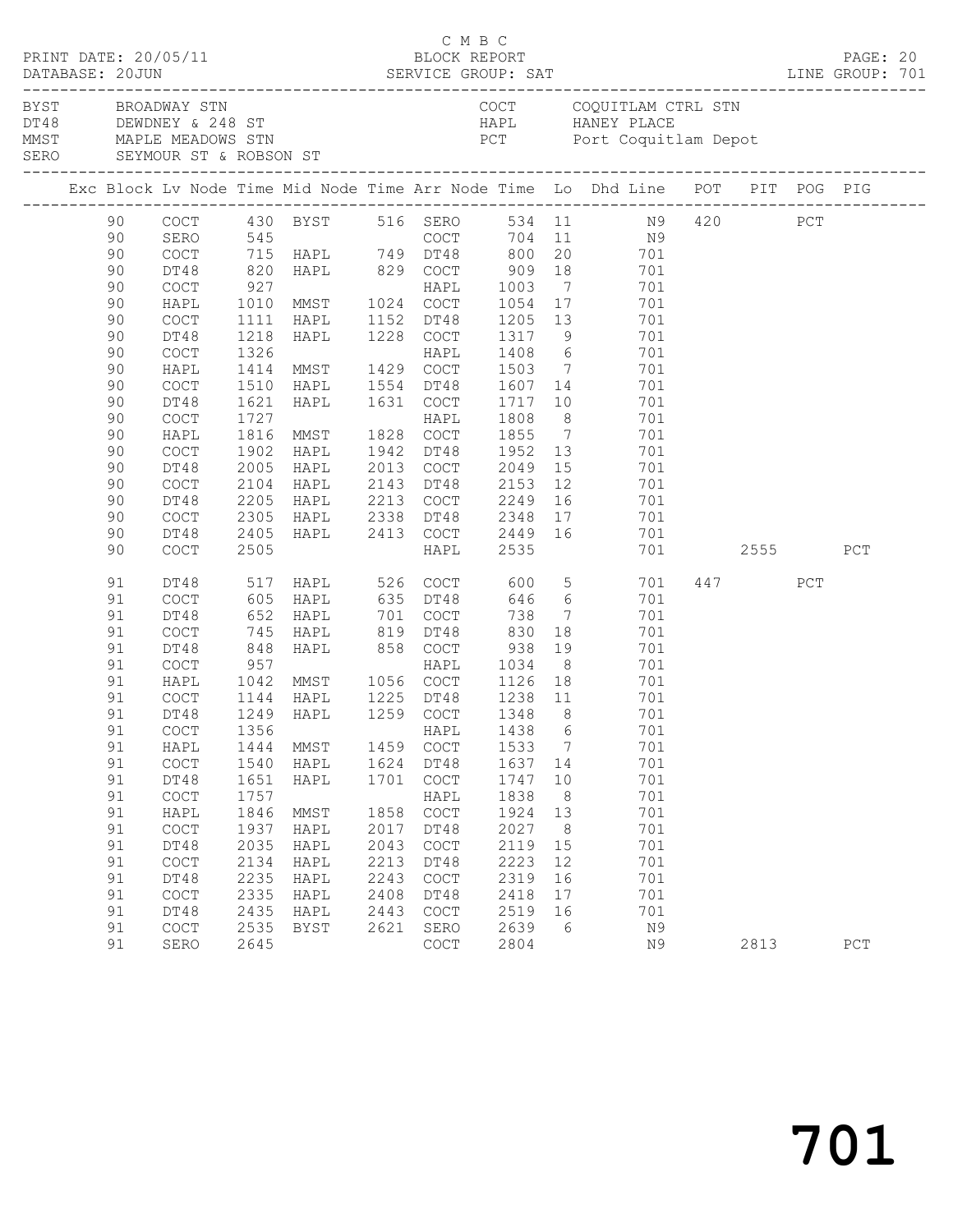# C M B C

PRINT DATE: 20/05/11 BLOCK REPORT PAGE: 21 DATABASE: 20JUN SERVICE GROUP: SAT ------------------------------------------------------------------------------------------------- Exc Block Lv Node Time Mid Node Time Arr Node Time Lo Dhd Line POT PIT POG PIG ------------------------------------------------------------------------------------------------- 92 COCT 500 BYST 546 SERO 604 11 N9 450 PCT 92 SERO 615 COCT 734 23 N9 92 COCT 757 HAPL 831 13 701

| 92 | HAPL                                       | 844  | $\operatorname{MMS} T$          | 856  | $_{\mathrm{COT}}$                          | 924     | 18              |   | 701 |     |      |             |             |
|----|--------------------------------------------|------|---------------------------------|------|--------------------------------------------|---------|-----------------|---|-----|-----|------|-------------|-------------|
| 92 | COCT                                       | 942  | HAPL                            | 1019 | DT48                                       | 1032    | 15              |   | 701 |     |      |             |             |
| 92 | DT48                                       | 1047 | HAPL                            | 1057 | COCT                                       | 1141    | 16              |   | 701 |     |      |             |             |
| 92 | COCT                                       | 1157 |                                 |      | HAPL                                       | 1238    | $\sqrt{6}$      |   | 701 |     |      |             |             |
| 92 | HAPL                                       | 1244 | MMST                            | 1259 | $\mathtt{C}\mathtt{O}\mathtt{C}\mathtt{T}$ | 1333    | $\,8\,$         |   | 701 |     |      |             |             |
| 92 | $\mathtt{C}\mathtt{O}\mathtt{C}\mathtt{T}$ | 1341 | HAPL                            | 1423 | DT48                                       | 1436    | 13              |   | 701 |     |      |             |             |
| 92 | DT48                                       | 1449 |                                 | 1459 | $\mathtt{C}\mathtt{O}\mathtt{C}\mathtt{T}$ | 1548    | $7\phantom{.0}$ |   | 701 |     |      |             |             |
|    |                                            |      | HAPL                            |      |                                            |         |                 |   |     |     |      |             |             |
| 92 | COCT                                       | 1555 |                                 |      | HAPL                                       | 1639    | $7\phantom{.0}$ |   | 701 |     |      |             |             |
| 92 | HAPL                                       | 1646 | MMST                            | 1700 | $\mathtt{C}\mathtt{O}\mathtt{C}\mathtt{T}$ | 1732    | $10$            |   | 701 |     |      |             |             |
| 92 | $\mathtt{C}\mathtt{O}\mathtt{C}\mathtt{T}$ | 1742 | HAPL                            | 1823 | DT48                                       | 1834    | 18              |   | 701 |     |      |             |             |
| 92 | DT48                                       | 1852 | HAPL                            | 1901 | $\mathtt{C}\mathtt{O}\mathtt{C}\mathtt{T}$ | 1939    | 18              |   | 701 |     |      |             |             |
| 92 | COCT                                       | 1957 | HAPL                            | 2037 | DT48                                       | 2047    | 18              |   | 701 |     |      |             |             |
| 92 | DT48                                       | 2105 | HAPL                            | 2113 | $\mathtt{C}\mathtt{O}\mathtt{C}\mathtt{T}$ | 2149    | 15              |   | 701 |     |      |             |             |
| 92 | COCT                                       | 2204 | HAPL                            | 2239 | DT48                                       | 2249    | 16              |   | 701 |     |      |             |             |
| 92 | DT48                                       | 2305 | HAPL                            | 2313 | COCT                                       | 2349    | 16              |   | 701 |     |      |             |             |
| 92 | COCT                                       | 2405 | HAPL                            | 2437 | DT48                                       | 2447    | 18              |   | 701 |     |      |             |             |
| 92 | DT48                                       | 2505 | HAPL                            | 2513 | $\mathtt{C}\mathtt{O}\mathtt{C}\mathtt{T}$ | 2549    | 16              |   | 701 |     |      |             |             |
| 92 | COCT                                       | 2605 |                                 |      | HAPL                                       | 2635    |                 |   | 701 |     | 2655 |             | ${\tt PCT}$ |
|    |                                            |      |                                 |      |                                            |         |                 |   |     |     |      |             |             |
| 93 | HAPL                                       | 556  | MMST                            | 608  | $\mathtt{C}\mathtt{O}\mathtt{C}\mathtt{T}$ | 630     | 5               |   | 701 | 531 |      | PCT         |             |
| 93 | $\mathtt{C}\mathtt{O}\mathtt{C}\mathtt{T}$ | 635  | HAPL                            | 705  | DT48                                       | 716     | $\sqrt{6}$      |   | 701 |     |      |             |             |
|    |                                            |      |                                 |      |                                            |         |                 |   |     |     |      |             |             |
| 93 | DT48                                       | 722  | HAPL                            | 731  | $\mathtt{C}\mathtt{O}\mathtt{C}\mathtt{T}$ | 811     | 16              |   | 701 |     |      |             |             |
| 93 | COCT                                       | 827  |                                 |      | HAPL                                       | 901     | 11              |   | 701 |     |      |             |             |
| 93 | ${\tt HAPL}$                               | 912  | MMST                            | 924  | $\mathtt{C}\mathtt{O}\mathtt{C}\mathtt{T}$ | 953     | 19              |   | 701 |     |      |             |             |
| 93 | COCT                                       | 1012 | HAPL                            | 1052 | DT48                                       | 1105    | 12              |   | 701 |     |      |             |             |
| 93 | DT48                                       | 1117 | HAPL                            | 1127 | $\mathtt{C}\mathtt{O}\mathtt{C}\mathtt{T}$ | 1214    | $12$            |   | 701 |     |      |             |             |
| 93 | $\mathtt{C}\mathtt{O}\mathtt{C}\mathtt{T}$ | 1226 |                                 |      | HAPL                                       | 1308    | $6\,$           |   | 701 |     |      |             |             |
| 93 | HAPL                                       | 1314 | MMST                            | 1329 | $\mathtt{C}\mathtt{O}\mathtt{C}\mathtt{T}$ | 1403    | 8               |   | 701 |     |      |             |             |
| 93 | $\mathtt{C}\mathtt{O}\mathtt{C}\mathtt{T}$ | 1411 | HAPL                            | 1453 | DT48                                       | 1506    | 15              |   | 701 |     |      |             |             |
| 93 | DT48                                       | 1521 | HAPL                            | 1531 | $\mathtt{C}\mathtt{O}\mathtt{C}\mathtt{T}$ | 1617    | 10              |   | 701 |     |      |             |             |
| 93 | $\mathtt{C}\mathtt{O}\mathtt{C}\mathtt{T}$ | 1627 |                                 |      | HAPL                                       | 1711    | $\overline{5}$  |   | 701 |     |      |             |             |
| 93 | HAPL                                       | 1716 | MMST                            | 1730 | $\mathtt{C}\mathtt{O}\mathtt{C}\mathtt{T}$ | 1802    | 10              |   | 701 |     |      |             |             |
| 93 | $\mathtt{C}\mathtt{O}\mathtt{C}\mathtt{T}$ | 1812 | HAPL                            | 1852 | DT48                                       | 1902    | 7               | 8 | 701 |     |      |             |             |
| 93 | HAPL                                       | 1917 | $\operatorname{MMS} \mathbb{T}$ | 1929 | $\mathtt{C}\mathtt{O}\mathtt{C}\mathtt{T}$ | 1955    | 21              |   | 701 |     |      |             |             |
| 93 | COCT                                       | 2016 | HAPL                            | 2055 | DT48                                       | 2105    |                 |   | 701 |     | 2128 |             | ${\tt PCT}$ |
|    |                                            |      |                                 |      |                                            |         |                 |   |     |     |      |             |             |
| 94 | DT48                                       | 610  | HAPL                            | 619  | COCT                                       | 655     | $\overline{5}$  |   | 701 | 540 |      | ${\tt PCT}$ |             |
|    |                                            |      |                                 |      |                                            |         |                 |   |     |     |      |             |             |
| 94 | $\mathtt{C}\mathtt{O}\mathtt{C}\mathtt{T}$ | 700  | HAPL                            | 734  | DT48                                       | 745     | $7\phantom{.0}$ |   | 701 |     |      |             |             |
| 94 | DT48                                       | 752  | HAPL                            | 801  | $\mathtt{C}\mathtt{O}\mathtt{C}\mathtt{T}$ | 841     | 16              |   | 701 |     |      |             |             |
| 94 | $\mathtt{C}\mathtt{O}\mathtt{C}\mathtt{T}$ | 857  |                                 |      | HAPL                                       | 931     | 10              |   | 701 |     |      |             |             |
| 94 | HAPL                                       | 941  | MMST                            | 953  | $\mathtt{C}\mathtt{O}\mathtt{C}\mathtt{T}$ | 1022    | 19              |   | 701 |     |      |             |             |
| 94 | COCT                                       | 1041 | HAPL                            | 1121 | DT48                                       | 1134    | 14              |   | 701 |     |      |             |             |
| 94 | DT48                                       | 1148 | HAPL                            | 1158 | $\mathtt{C}\mathtt{O}\mathtt{C}\mathtt{T}$ | 1245 11 |                 |   | 701 |     |      |             |             |
| 94 | COCT                                       | 1256 |                                 |      | HAPL                                       | 1338    | 6               |   | 701 |     |      |             |             |
| 94 | HAPL                                       | 1344 | MMST                            | 1359 | COCT                                       | 1433    | 8 <sup>8</sup>  |   | 701 |     |      |             |             |
| 94 | COCT                                       | 1441 | HAPL                            | 1523 | DT48                                       | 1536    | 15              |   | 701 |     |      |             |             |
| 94 | DT48                                       | 1551 | HAPL                            | 1601 | COCT                                       | 1647    | 10              |   | 701 |     |      |             |             |
| 94 | COCT                                       | 1657 |                                 |      | HAPL                                       | 1739    | $\overline{7}$  |   | 701 |     |      |             |             |
| 94 | HAPL                                       | 1746 | MMST                            | 1800 | COCT                                       | 1830    | 12              |   | 701 |     |      |             |             |
| 94 | COCT                                       | 1842 | HAPL                            | 1922 | DT48                                       | 1932    | 17              |   | 701 |     |      |             |             |
| 94 | DT48                                       | 1949 | HAPL                            | 1957 | COCT                                       | 2033    | $\overline{7}$  |   | 701 |     |      |             |             |
| 94 |                                            |      |                                 |      |                                            | 2129    | 6               |   | 701 |     |      |             |             |
|    | COCT                                       | 2040 | HAPL                            | 2119 | DT48                                       |         |                 |   |     |     |      |             |             |
| 94 | DT48                                       | 2135 | HAPL                            | 2143 | COCT                                       | 2219    | 15              |   | 701 |     |      |             |             |
| 94 | COCT                                       | 2234 | HAPL                            | 2309 | DT48                                       | 2319    | 16              |   | 701 |     |      |             |             |
|    |                                            |      |                                 |      |                                            |         |                 |   |     |     |      |             |             |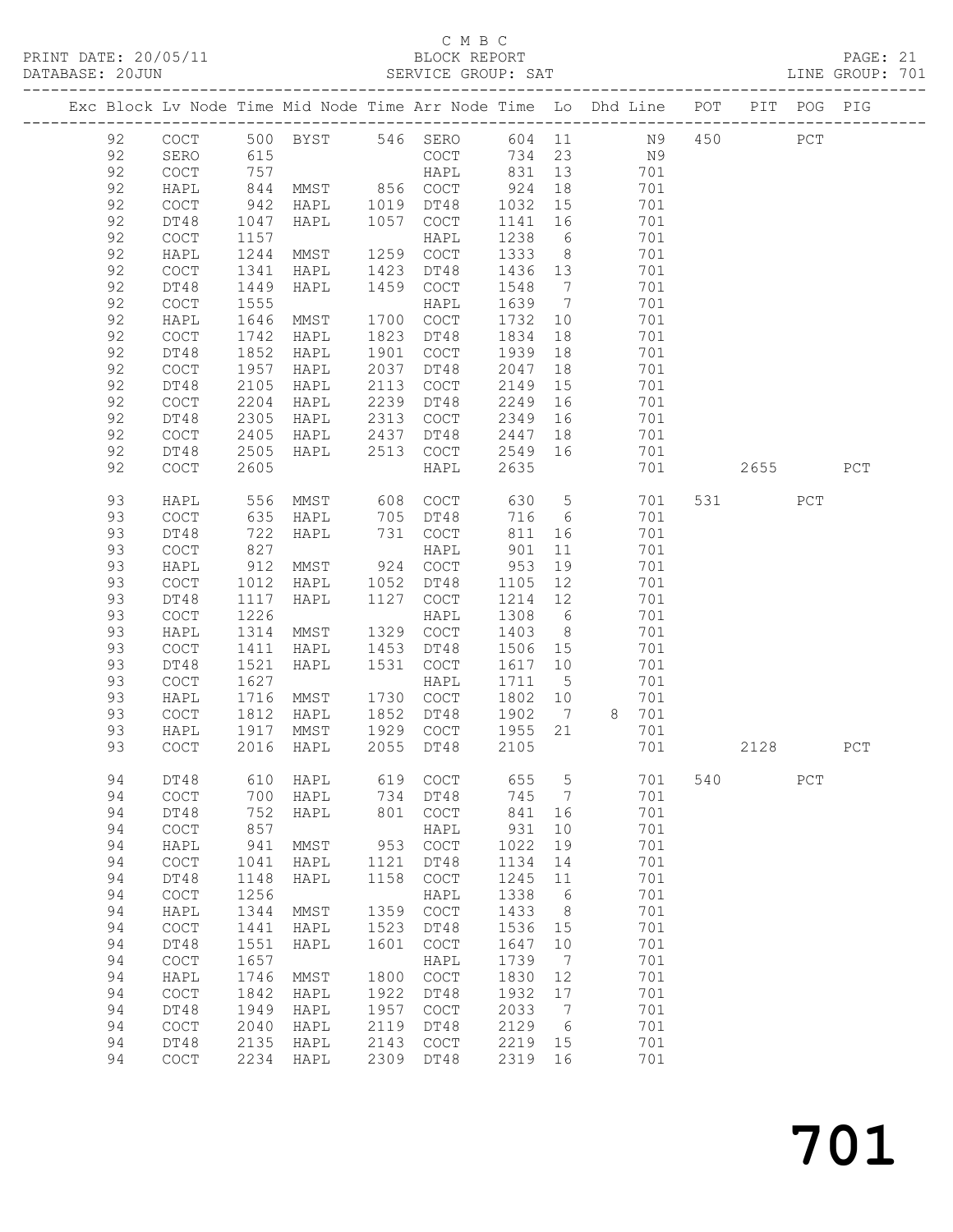### C M B C<br>BLOCK REPORT

## PAGE: 22<br>LINE GROUP: 701

|  |    |                                                    |            | Exc Block Lv Node Time Mid Node Time Arr Node Time Lo Dhd Line POT |      |                  |            |                |     |     |       | PIT POG PIG |     |
|--|----|----------------------------------------------------|------------|--------------------------------------------------------------------|------|------------------|------------|----------------|-----|-----|-------|-------------|-----|
|  | 94 |                                                    |            | DT48 2335 HAPL 2343 COCT 2419 16 701                               |      |                  |            |                |     |     |       |             |     |
|  | 94 | COCT                                               |            | 2435 HAPL                                                          |      | 2507 DT48        | 2517       |                | 701 |     | 2540  |             | PCT |
|  | 95 |                                                    |            |                                                                    |      |                  |            |                | 701 |     | 616 7 | PCT         |     |
|  | 95 | HAPL<br>$\mathtt{C}\mathtt{O}\mathtt{C}\mathtt{T}$ | 641<br>730 | MMST                                                               |      | 653 COCT<br>HAPL | 717<br>804 | 13<br>10       | 701 |     |       |             |     |
|  | 95 | HAPL                                               | 814        | MMST                                                               |      | 826 COCT         | 854        | 18             | 701 |     |       |             |     |
|  | 95 | $\mathtt{C}\mathtt{O}\mathtt{C}\mathtt{T}$         | 912        | HAPL                                                               | 948  | DT48             | 959        | 17             | 701 |     |       |             |     |
|  | 95 | DT48                                               | 1016       | HAPL                                                               |      | 1026 COCT        | 1110       | 16             | 701 |     |       |             |     |
|  | 95 | <b>COCT</b>                                        | 1126       |                                                                    |      | HAPL             | 1207       | 6              | 701 |     |       |             |     |
|  | 95 | HAPL                                               | 1213       | MMST                                                               |      | 1228 COCT        | 1300       | 11             | 701 |     |       |             |     |
|  | 95 | $\mathtt{C}\mathtt{O}\mathtt{C}\mathtt{T}$         | 1311       | HAPL                                                               | 1353 | DT48             | 1406       | 13             | 701 |     |       |             |     |
|  | 95 | DT48                                               | 1419       | HAPL                                                               |      | 1429 COCT        | 1518       | $\overline{7}$ | 701 |     |       |             |     |
|  | 95 | $\mathtt{C}\mathtt{O}\mathtt{C}\mathtt{T}$         | 1525       |                                                                    |      | HAPL             | 1609       | $\overline{7}$ | 701 |     |       |             |     |
|  | 95 | HAPL                                               | 1616       | MMST                                                               |      | 1630 COCT        | 1702 10    |                | 701 |     |       |             |     |
|  | 95 | COCT                                               | 1712       | HAPL                                                               |      | 1753 DT48        | 1804       | 18             | 701 |     |       |             |     |
|  | 95 | DT48                                               | 1822       | HAPL                                                               |      | 1831 COCT        | 1910       | $7\phantom{0}$ | 701 |     |       |             |     |
|  | 95 | $\mathtt{C}\mathtt{O}\mathtt{C}\mathtt{T}$         | 1917       | HAPL                                                               | 1957 | DT48             | 2007       |                | 701 |     | 2030  |             | PCT |
|  | 96 | HAPL                                               | 716        | MMST                                                               |      | 728 COCT         | 756        | 16             | 701 |     | 651   | PCT         |     |
|  | 96 | COCT                                               | 812        | HAPL                                                               |      | 846 DT48         | 857        | 19             | 701 |     |       |             |     |
|  | 96 | DT48                                               | 916        | HAPL                                                               |      | 926 COCT         | 1007       | 19             | 701 |     |       |             |     |
|  | 96 | $\mathtt{C}\mathtt{O}\mathtt{C}\mathtt{T}$         | 1026       |                                                                    |      | HAPL             | 1106       | 6              | 701 |     |       |             |     |
|  | 96 | HAPL                                               | 1112       | MMST                                                               |      | 1126 COCT        | 1158       | 15             | 701 |     |       |             |     |
|  | 96 | $\mathtt{C}\mathtt{O}\mathtt{C}\mathtt{T}$         | 1213       | HAPL                                                               | 1255 | DT48             | 1308       | 11             | 701 |     |       |             |     |
|  | 96 | DT48                                               | 1319       | HAPL                                                               |      | 1329 COCT        | 1418       | 8 <sup>8</sup> | 701 |     |       |             |     |
|  | 96 | COCT                                               | 1426       |                                                                    |      | HAPL             | 1508       | $\overline{7}$ | 701 |     |       |             |     |
|  | 96 | HAPL                                               | 1515       | MMST                                                               |      | 1529 COCT        | 1601       | 10             | 701 |     |       |             |     |
|  | 96 | $\mathtt{C}\mathtt{O}\mathtt{C}\mathtt{T}$         | 1611       | HAPL                                                               |      | 1655 DT48        | 1706       | 15             | 701 |     |       |             |     |
|  | 96 | DT48                                               | 1721       | HAPL                                                               |      | 1731 COCT        | 1815       | 12             | 701 |     |       |             |     |
|  | 96 | <b>COCT</b>                                        | 1827       | HAPL                                                               |      | 1907 DT48        | 1917 13    |                | 701 |     |       |             |     |
|  | 96 | DT48                                               | 1930       | HAPL                                                               | 1938 | COCT             | 2014       |                | 701 |     | 2023  |             | PCT |
|  | 97 | HAPL                                               | 746        | MMST                                                               |      | 758 COCT         | 826        | 16             | 701 | 721 |       | PCT         |     |
|  | 97 | <b>COCT</b>                                        | 842        | HAPL                                                               |      | 916 DT48         | 927        | 19             | 701 |     |       |             |     |
|  | 97 | DT48                                               | 946        | HAPL                                                               |      | 956 COCT         | 1037       | 19             | 701 |     |       |             |     |
|  | 97 | COCT                                               | 1056       |                                                                    |      | HAPL             | 1136       | $\overline{7}$ | 701 |     |       |             |     |
|  | 97 | HAPL                                               | 1143       | MMST                                                               |      | 1157 COCT        | 1229       | 13             | 701 |     |       |             |     |
|  | 97 | COCT                                               | 1242       | HAPL                                                               | 1324 | DT48             | 1337 12    |                | 701 |     |       |             |     |
|  | 97 | DT48                                               | 1349       | HAPL                                                               |      | 1359 COCT        | 1448       | 8 <sup>8</sup> | 701 |     |       |             |     |
|  | 97 | $\mathtt{C}\mathtt{O}\mathtt{C}\mathtt{T}$         | 1456       |                                                                    |      | HAPL             | 1538       | 8 <sup>8</sup> | 701 |     |       |             |     |
|  | 97 | HAPL                                               | 1546       | MMST                                                               |      | 1600 COCT        | 1632       | 10             | 701 |     |       |             |     |
|  | 97 | COCT                                               |            | 1642<br>1751 HAPL                                                  |      | 1724 DT48        | 1735       | 16             | 701 |     |       |             |     |
|  | 97 | DT48                                               |            |                                                                    |      | 1801 COCT        | 1843       |                | 701 |     | 1853  |             | PCT |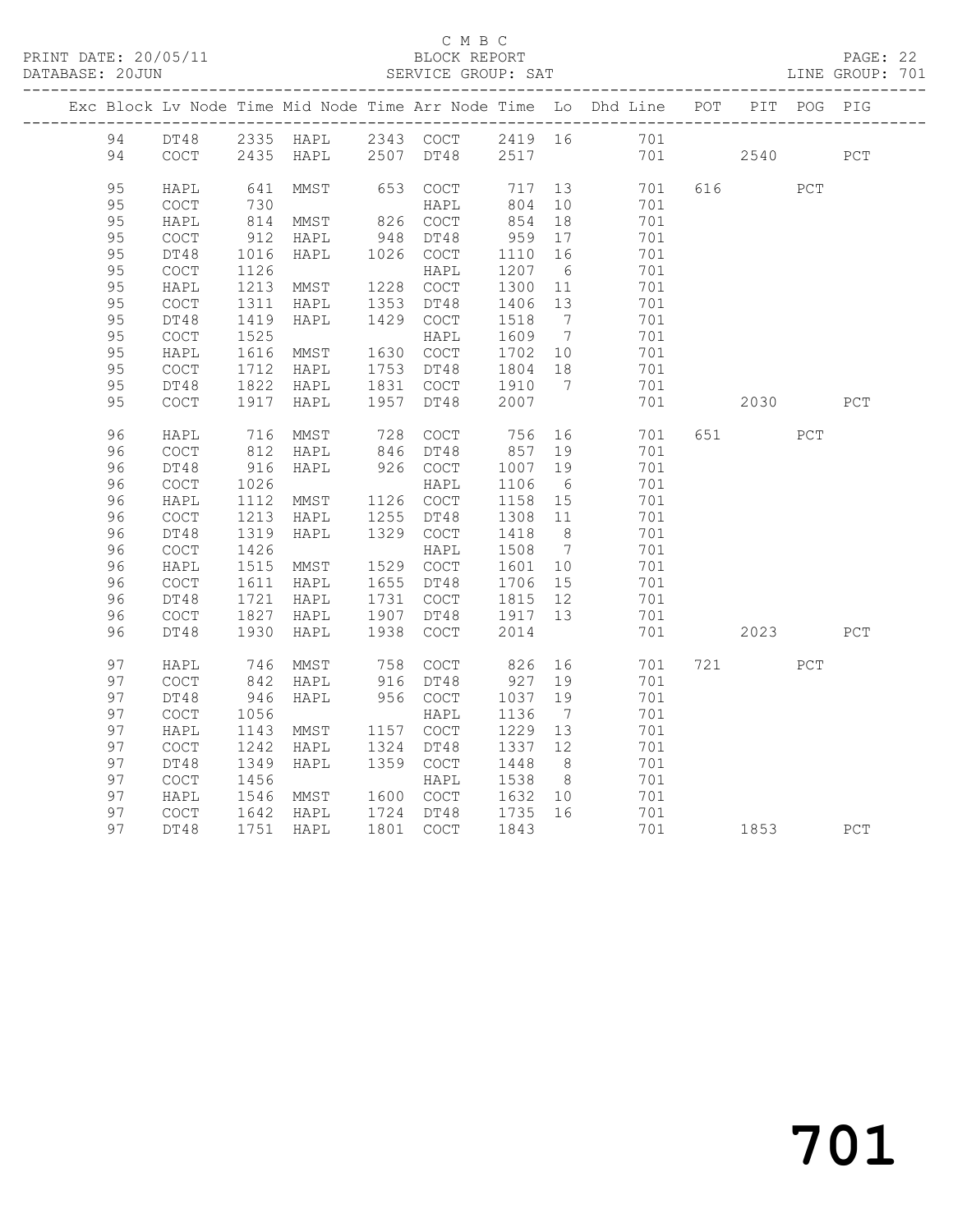| PRINT DATE: 20/05/11<br>BYST BROADWAY STN |              |                  |                             |  |  | C M B C<br>BLOCK REPORT |      |    |                                                                                |  |      | PAGE: 23<br>LINE GROUP: 803 |  |
|-------------------------------------------|--------------|------------------|-----------------------------|--|--|-------------------------|------|----|--------------------------------------------------------------------------------|--|------|-----------------------------|--|
|                                           |              | HAPL HANEY PLACE | SERO SEYMOUR ST & ROBSON ST |  |  |                         |      |    | COCT COQUITLAM CTRL STN<br>PCT Port Coquitlam Depot                            |  |      |                             |  |
|                                           |              |                  |                             |  |  |                         |      |    | Exc Block Lv Node Time Mid Node Time Arr Node Time Lo Dhd Line POT PIT POG PIG |  |      |                             |  |
|                                           |              |                  |                             |  |  |                         |      |    | COCT 532 13 R3 437 PCT<br>HAPL 612 5 R3<br>COCT 647 13 R3                      |  |      |                             |  |
|                                           |              |                  |                             |  |  |                         |      |    |                                                                                |  |      |                             |  |
|                                           |              |                  |                             |  |  |                         |      |    |                                                                                |  |      |                             |  |
|                                           |              |                  |                             |  |  | HAPL                    |      |    | 727 5 R3                                                                       |  |      |                             |  |
|                                           | $\mathbf 1$  | HAPL             | 732                         |  |  | COCT                    |      |    | 802 13 R3                                                                      |  |      |                             |  |
|                                           | 1            | COCT             | 815                         |  |  |                         |      |    | HAPL 842 5 R3                                                                  |  |      |                             |  |
|                                           | $\mathbf 1$  | HAPL             | 847                         |  |  |                         |      |    | COCT 917 13 R3                                                                 |  |      |                             |  |
|                                           | $\mathbf{1}$ | COCT             | 930                         |  |  | HAPL 957                |      |    | 5 R3                                                                           |  |      |                             |  |
|                                           | $\mathbf 1$  | HAPL             | 1002                        |  |  | COCT 1032 13            |      |    | R3                                                                             |  |      |                             |  |
|                                           | $\mathbf 1$  | COCT             | 1045                        |  |  | HAPL                    | 1112 |    | $5\overline{}$<br>R3                                                           |  |      |                             |  |
|                                           | $\mathbf 1$  | HAPL             | 1117                        |  |  | COCT                    |      |    | 1149 11<br>R3                                                                  |  |      |                             |  |
|                                           | $\mathbf 1$  | <b>COCT</b>      | 1200                        |  |  | HAPL                    | 1228 |    | 19 R3                                                                          |  |      |                             |  |
|                                           | $\mathbf 1$  | HAPL             | 1247                        |  |  | COCT                    | 1319 |    | 11<br>R3                                                                       |  |      |                             |  |
|                                           | $\mathbf{1}$ | COCT             | 1330                        |  |  | HAPL                    | 1358 | 19 | R3                                                                             |  |      |                             |  |
|                                           | $\mathbf 1$  | HAPL             | 1417                        |  |  | COCT                    | 1450 | 10 | R3                                                                             |  |      |                             |  |
|                                           | $\mathbf{1}$ | <b>COCT</b>      | 1500                        |  |  | HAPL                    | 1530 | 17 | R3                                                                             |  |      |                             |  |
|                                           | $\mathbf{1}$ | HAPL             | 1547                        |  |  | COCT                    | 1620 |    | 10<br>R3                                                                       |  |      |                             |  |
|                                           | $\mathbf 1$  | <b>COCT</b>      | 1630                        |  |  | HAPL                    | 1700 | 17 | R3                                                                             |  |      |                             |  |
|                                           | $\mathbf 1$  | HAPL             | 1717                        |  |  | COCT                    | 1750 |    | 10<br>R3                                                                       |  |      |                             |  |
|                                           | 1            | COCT             | 1800                        |  |  | HAPL                    | 1828 |    | 19<br>R3                                                                       |  |      |                             |  |
|                                           | $\mathbf 1$  | HAPL             | 1847                        |  |  | COCT                    | 1919 |    | 11 7<br>R3                                                                     |  |      |                             |  |
|                                           | $\mathbf{1}$ | COCT             | 1930                        |  |  | <b>HAPL</b>             | 1958 |    | $5\overline{}$<br>R3                                                           |  |      |                             |  |
|                                           | $\mathbf{1}$ | HAPL             | 2003                        |  |  | <b>COCT</b>             | 2035 |    | 10<br>R3                                                                       |  |      |                             |  |
|                                           | $\mathbf 1$  | <b>COCT</b>      | 2045                        |  |  | HAPL                    | 2113 |    | R3<br>$5\overline{}$                                                           |  |      |                             |  |
|                                           | $\mathbf 1$  | HAPL             | 2118                        |  |  | COCT                    |      |    | 2148 12<br>R3                                                                  |  |      |                             |  |
|                                           | $\mathbf 1$  | COCT             | 2200                        |  |  | HAPL                    |      |    | 2227 5<br>2302 13<br>2342 5<br>R3                                              |  |      |                             |  |
|                                           | $\mathbf 1$  | HAPL             | 2232                        |  |  | COCT                    |      |    | R3                                                                             |  |      |                             |  |
|                                           | $\mathbf{1}$ | COCT             | 2315                        |  |  | HAPL                    |      |    | R3                                                                             |  |      |                             |  |
|                                           | $\mathbf{1}$ | HAPL             | 2347                        |  |  | COCT                    | 2417 |    | R3                                                                             |  | 2426 | PCT                         |  |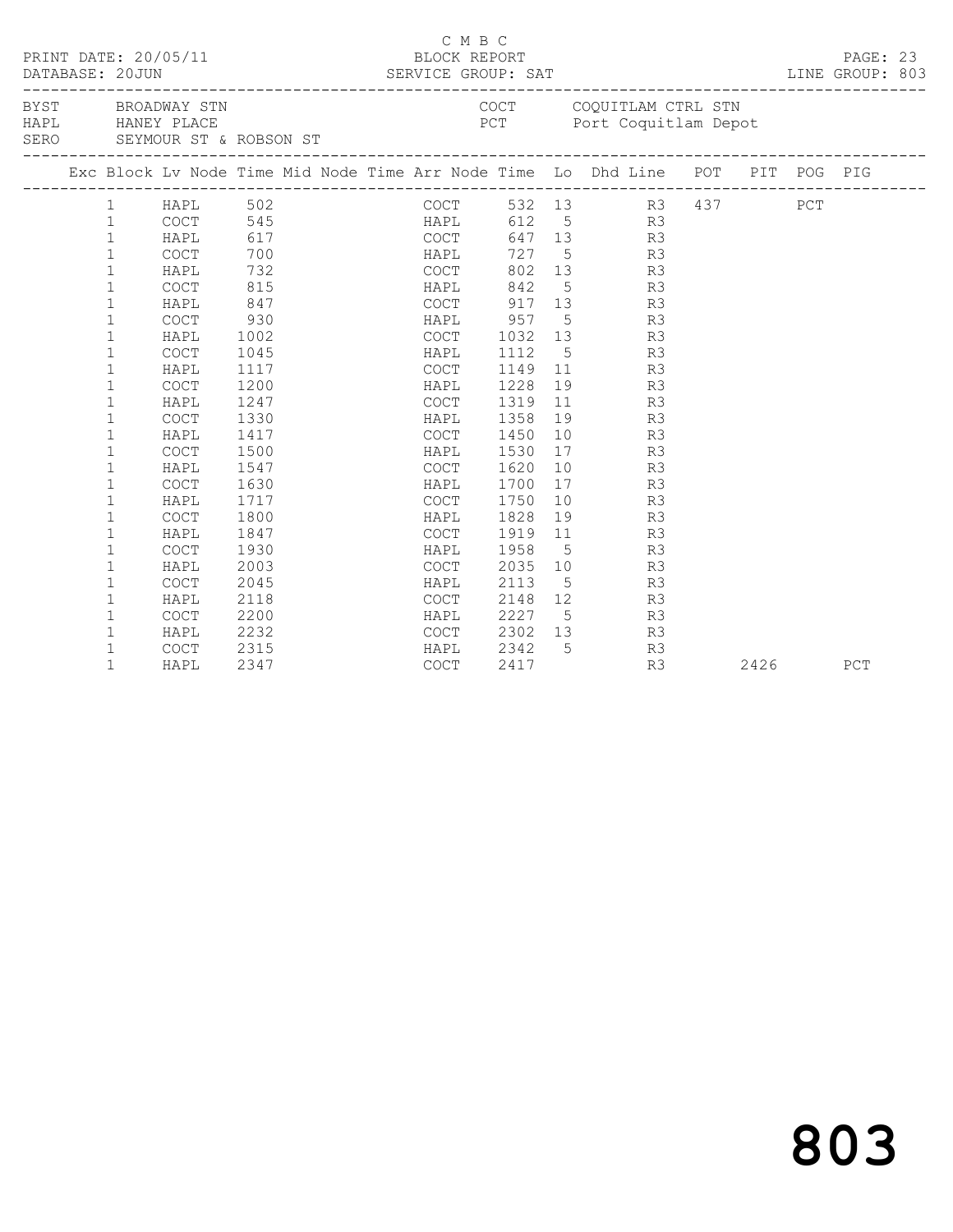## C M B C<br>BLOCK REPORT

| DATABASE: 20JUN |                              |                                            |              | SERVICE GROUP: SAT                                                             |              |                 |                |      |     | LINE GROUP: 803 |  |
|-----------------|------------------------------|--------------------------------------------|--------------|--------------------------------------------------------------------------------|--------------|-----------------|----------------|------|-----|-----------------|--|
|                 |                              |                                            |              | Exc Block Lv Node Time Mid Node Time Arr Node Time Lo Dhd Line POT PIT POG PIG |              |                 |                |      |     |                 |  |
|                 | 2                            | COCT 500                                   |              | <b>HAPL</b>                                                                    | 527 5        |                 | R3 450 PCT     |      |     |                 |  |
|                 | 2                            | HAPL                                       | 532          | COCT                                                                           |              |                 | 602 13 R3      |      |     |                 |  |
|                 | $\mathbf{2}$                 | COCT                                       | 615          | HAPL                                                                           | 642 5        |                 | R3             |      |     |                 |  |
|                 | $\sqrt{2}$                   | HAPL                                       | 647          | COCT                                                                           | 717 13       |                 | R3             |      |     |                 |  |
|                 | $\mathbf{2}$                 | COCT                                       | 730          | HAPL                                                                           | 757          | $5\overline{)}$ | R3             |      |     |                 |  |
|                 | $\mathbf{2}$                 | HAPL                                       | 802          | COCT                                                                           | 832 13       |                 | R3             |      |     |                 |  |
|                 | $\mathbf{2}$                 | COCT                                       | 845          | HAPL                                                                           | 912          | $5^{\circ}$     | R3             |      |     |                 |  |
|                 | $\mathbf{2}$                 | HAPL                                       | 917          | COCT                                                                           | 947 13       |                 | R3             |      |     |                 |  |
|                 | $\mathbf{2}$                 | COCT                                       | 1000         | HAPL                                                                           | 1027         | $5\overline{)}$ | R3             |      |     |                 |  |
|                 | $\mathbf{2}$                 | HAPL                                       | 1032         | COCT                                                                           | 1102 13      |                 | R3             |      |     |                 |  |
|                 | $\mathbf{2}$<br>$\mathbf{2}$ | COCT<br>HAPL                               | 1115<br>1202 | HAPL<br>COCT                                                                   | 1143<br>1234 | 19<br>11        | R3<br>R3       |      |     |                 |  |
|                 | $\mathbf{2}$                 | COCT                                       | 1245         | HAPL                                                                           | 1313         | 19              | R3             |      |     |                 |  |
|                 | $\mathbf{2}$                 | HAPL                                       | 1332         | COCT                                                                           | 1404         | 11              | R3             |      |     |                 |  |
|                 | $\mathbf{2}$                 | COCT                                       | 1415         | HAPL                                                                           | 1445         | 17              | R3             |      |     |                 |  |
|                 | $\mathbf{2}$                 | HAPL                                       | 1502         | COCT                                                                           | 1535         | 10              | R3             |      |     |                 |  |
|                 | $\mathbf{2}$                 | COCT                                       | 1545         | HAPL                                                                           | 1615         | 17              | R3             |      |     |                 |  |
|                 | $\mathbf{2}$                 | HAPL                                       | 1632         | COCT                                                                           | 1705         | 10              | R3             |      |     |                 |  |
|                 | $\mathbf{2}$                 | COCT                                       | 1715         | HAPL                                                                           | 1745         | 17              | R3             |      |     |                 |  |
|                 | $\mathbf{2}$                 | HAPL                                       | 1802         | COCT                                                                           | 1834         | 11              | R3             |      |     |                 |  |
|                 | $\mathbf{2}$                 | COCT                                       | 1845         | HAPL                                                                           | 1913         | $5\overline{)}$ | R3             |      |     |                 |  |
|                 | $\sqrt{2}$                   | HAPL                                       | 1918         | COCT                                                                           | 1950         | 10              | R3             |      |     |                 |  |
|                 | $\mathbf{2}$                 | COCT                                       | 2000         | HAPL                                                                           | 2028         | $5^{\circ}$     | R3             |      |     |                 |  |
|                 | $\mathbf{2}$                 | HAPL                                       | 2033         | COCT                                                                           | 2105         | 10              | R3             |      |     |                 |  |
|                 | $\mathbf{2}$                 | COCT                                       | 2115         | HAPL                                                                           | 2142 5       |                 | R3             |      |     |                 |  |
|                 | $\mathbf{2}$                 | HAPL                                       | 2147         | COCT                                                                           | 2217 13      |                 | R3             |      |     |                 |  |
|                 | $\mathbf{2}$                 | <b>COCT</b>                                | 2230         | HAPL                                                                           | 2257 5       |                 | R3             |      |     |                 |  |
|                 | 2                            | HAPL                                       | 2302         | COCT                                                                           | 2332 13      |                 | R3             |      |     |                 |  |
|                 | $\mathbf{2}$                 | <b>COCT</b>                                | 2345         | HAPL                                                                           | 2412         |                 | R3             | 2432 |     | PCT             |  |
|                 | 3                            | HAPL                                       | 517          | COCT                                                                           | 547          | 13              | R3             | 452  | PCT |                 |  |
|                 | 3                            | <b>COCT</b>                                | 600          | HAPL                                                                           | 627          | 5               | R3             |      |     |                 |  |
|                 | 3                            | HAPL                                       | 632          | COCT                                                                           | 702          | 13              | R3             |      |     |                 |  |
|                 | 3                            | COCT                                       | 715          | HAPL                                                                           | 742          | $5\overline{)}$ | R3             |      |     |                 |  |
|                 | 3                            | HAPL                                       | 747          | COCT                                                                           | 817 13       |                 | R3             |      |     |                 |  |
|                 | 3                            | COCT                                       | 830          | HAPL                                                                           | 857          | $5^{\circ}$     | R3             |      |     |                 |  |
|                 | 3                            | HAPL                                       | 902          | COCT                                                                           | 932 13       |                 | R <sub>3</sub> |      |     |                 |  |
|                 | 3<br>3                       | <b>COCT</b>                                | 945          | HAPL                                                                           | 1012         | $5^{\circ}$     | R3             |      |     |                 |  |
|                 |                              | HAPL 1017                                  |              | COCT 1047 13                                                                   |              |                 | R3             |      |     |                 |  |
|                 | 3<br>3                       | COCT                                       | 1100         | HAPL                                                                           | 1128<br>1219 | 19<br>11        | R3<br>R3       |      |     |                 |  |
|                 | 3                            | HAPL<br>COCT                               | 1147<br>1230 | COCT<br>HAPL                                                                   | 1258         | 19              | R3             |      |     |                 |  |
|                 | 3                            | HAPL                                       | 1317         | COCT                                                                           | 1349         | 11              | R3             |      |     |                 |  |
|                 | 3                            | COCT                                       | 1400         | HAPL                                                                           | 1430         | 17              | R3             |      |     |                 |  |
|                 | 3                            | HAPL                                       | 1447         | $_{\mathrm{COT}}$                                                              | 1520         | 10              | R3             |      |     |                 |  |
|                 | 3                            | $\mathtt{C}\mathtt{O}\mathtt{C}\mathtt{T}$ | 1530         | HAPL                                                                           | 1600         | 17              | R3             |      |     |                 |  |
|                 | 3                            | HAPL                                       | 1617         | $\mathtt{C}\mathtt{O}\mathtt{C}\mathtt{T}$                                     | 1650         | 10              | R3             |      |     |                 |  |
|                 | 3                            | COCT                                       | 1700         | HAPL                                                                           | 1730         | 17              | R3             |      |     |                 |  |
|                 | $\mathsf S$                  | HAPL                                       | 1747         | COCT                                                                           | 1820         | 10              | R3             |      |     |                 |  |
|                 | 3                            | COCT                                       | 1830         | HAPL                                                                           | 1858         | $-5$            | R3             |      |     |                 |  |
|                 | 3                            | HAPL                                       | 1903         | $_{\mathrm{COT}}$                                                              | 1935         | 10              | R3             |      |     |                 |  |
|                 | 3                            | COCT                                       | 1945         | HAPL                                                                           | 2013         | 5               | R3             |      |     |                 |  |
|                 | 3                            | HAPL                                       | 2018         | COCT                                                                           | 2050         | 10              | R3             |      |     |                 |  |
|                 | 3                            | COCT                                       | 2100         | HAPL                                                                           | 2127         | $-5$            | R3             |      |     |                 |  |
|                 | 3                            | HAPL                                       | 2132         | $\mathtt{C}\mathtt{O}\mathtt{C}\mathtt{T}$                                     | 2202         | 13              | R3             |      |     |                 |  |

 3 COCT 2215 HAPL 2242 5 R3 3 HAPL 2247 COCT 2317 13 R3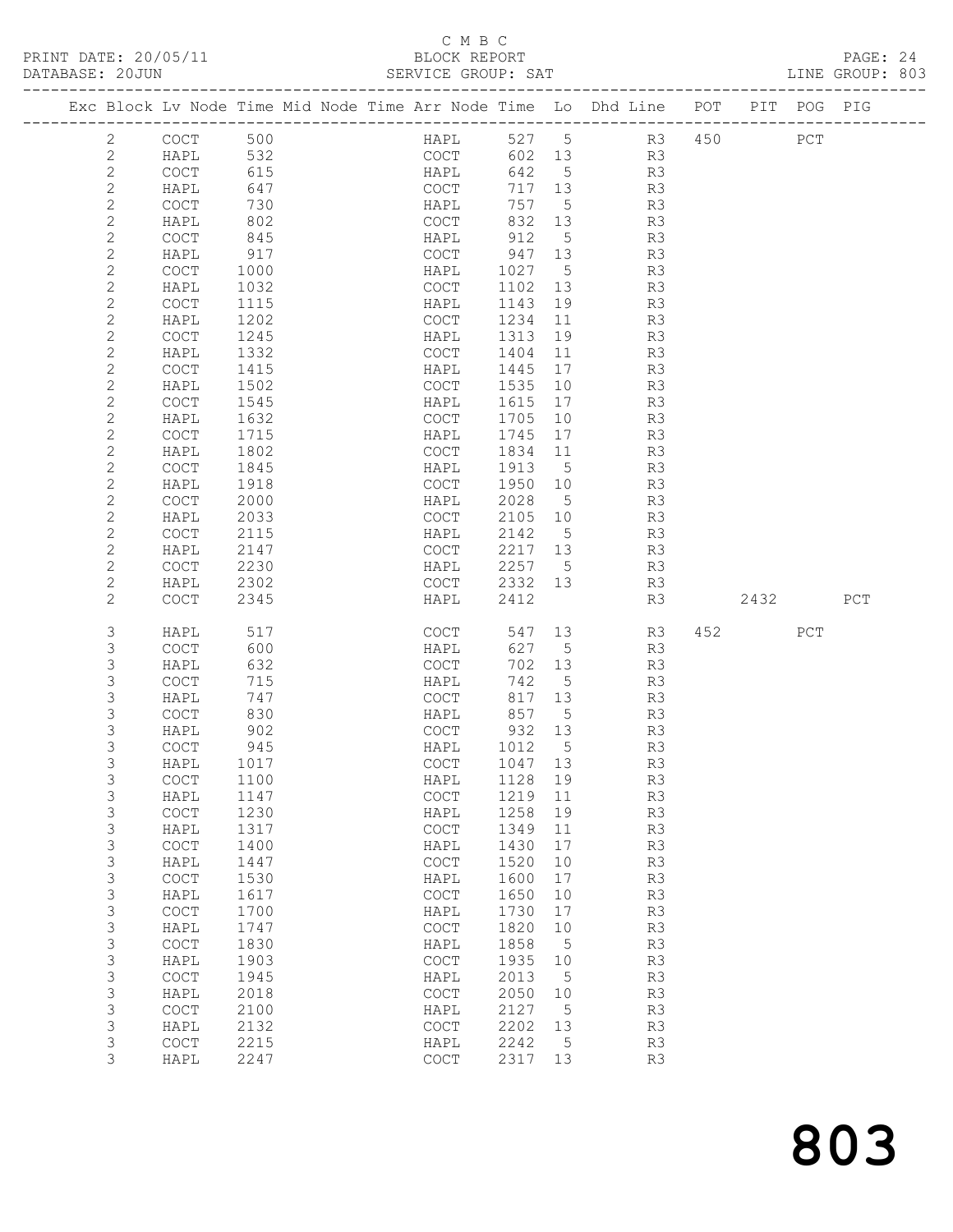### C M B C<br>BLOCK REPORT

SERVICE GROUP: SAT

|  |   |             |      |  |             |      |                 | Exc Block Lv Node Time Mid Node Time Arr Node Time Lo Dhd Line POT PIT POG PIG |     |      |     |     |
|--|---|-------------|------|--|-------------|------|-----------------|--------------------------------------------------------------------------------|-----|------|-----|-----|
|  | 3 | COCT        | 2330 |  | HAPL        | 2357 | 5 <sup>5</sup>  | R3                                                                             |     |      |     |     |
|  | 3 | HAPL        | 2402 |  | COCT        | 2432 |                 | R3                                                                             |     | 2441 |     | PCT |
|  |   |             |      |  |             |      |                 |                                                                                |     |      |     |     |
|  | 4 | COCT        | 515  |  | HAPL        | 542  | 5               | R3                                                                             | 505 |      | PCT |     |
|  | 4 | HAPL        | 547  |  | COCT        | 617  | 13              | R3                                                                             |     |      |     |     |
|  | 4 | COCT        | 630  |  | HAPL        | 657  | 5               | R3                                                                             |     |      |     |     |
|  | 4 | HAPL        | 702  |  | COCT        | 732  | 13              | R3                                                                             |     |      |     |     |
|  | 4 | COCT        | 745  |  | HAPL        | 812  | 5               | R3                                                                             |     |      |     |     |
|  | 4 | HAPL        | 817  |  | <b>COCT</b> | 847  | 13              | R3                                                                             |     |      |     |     |
|  | 4 | COCT        | 900  |  | HAPL        | 927  | 5               | R3                                                                             |     |      |     |     |
|  | 4 | HAPL        | 932  |  | <b>COCT</b> | 1002 | 13              | R3                                                                             |     |      |     |     |
|  | 4 | <b>COCT</b> | 1015 |  | HAPL        | 1042 | 5               | R3                                                                             |     |      |     |     |
|  | 4 | HAPL        | 1047 |  | COCT        | 1117 | 13              | R3                                                                             |     |      |     |     |
|  | 4 | COCT        | 1130 |  | HAPL        | 1158 | 19              | R3                                                                             |     |      |     |     |
|  | 4 | HAPL        | 1217 |  | COCT        | 1249 | 11              | R3                                                                             |     |      |     |     |
|  | 4 | <b>COCT</b> | 1300 |  | HAPL        | 1328 | 19              | R3                                                                             |     |      |     |     |
|  | 4 | HAPL        | 1347 |  | <b>COCT</b> | 1419 | 11              | R3                                                                             |     |      |     |     |
|  | 4 | <b>COCT</b> | 1430 |  | HAPL        | 1500 | 17              | R3                                                                             |     |      |     |     |
|  | 4 | HAPL        | 1517 |  | <b>COCT</b> | 1550 | 10 <sup>°</sup> | R3                                                                             |     |      |     |     |
|  | 4 | <b>COCT</b> | 1600 |  | HAPL        | 1630 | 17              | R3                                                                             |     |      |     |     |
|  | 4 | HAPL        | 1647 |  | COCT        | 1720 | 10              | R3                                                                             |     |      |     |     |
|  | 4 | <b>COCT</b> | 1730 |  | HAPL        | 1800 | 17              | R3                                                                             |     |      |     |     |
|  | 4 | HAPL        | 1817 |  | <b>COCT</b> | 1849 | 11              | R3                                                                             |     |      |     |     |
|  | 4 | COCT        | 1900 |  | HAPL        | 1928 | 5               | R3                                                                             |     |      |     |     |
|  | 4 | HAPL        | 1933 |  | COCT        | 2005 | 10              | R3                                                                             |     |      |     |     |
|  | 4 | <b>COCT</b> | 2015 |  | HAPL        | 2043 | 5               | R3                                                                             |     |      |     |     |
|  | 4 | HAPL        | 2048 |  | COCT        | 2120 | 10              | R3                                                                             |     |      |     |     |
|  | 4 | <b>COCT</b> | 2130 |  | HAPL        | 2157 | 5               | R3                                                                             |     |      |     |     |
|  | 4 | HAPL        | 2202 |  | COCT        | 2232 | 13              | R3                                                                             |     |      |     |     |
|  | 4 | <b>COCT</b> | 2245 |  | HAPL        | 2312 | 5               | R3                                                                             |     |      |     |     |
|  | 4 | HAPL        | 2317 |  | COCT        | 2347 | 13              | R3                                                                             |     |      |     |     |
|  | 4 | <b>COCT</b> | 2400 |  | HAPL        | 2427 |                 | R3                                                                             |     | 2447 |     | PCT |